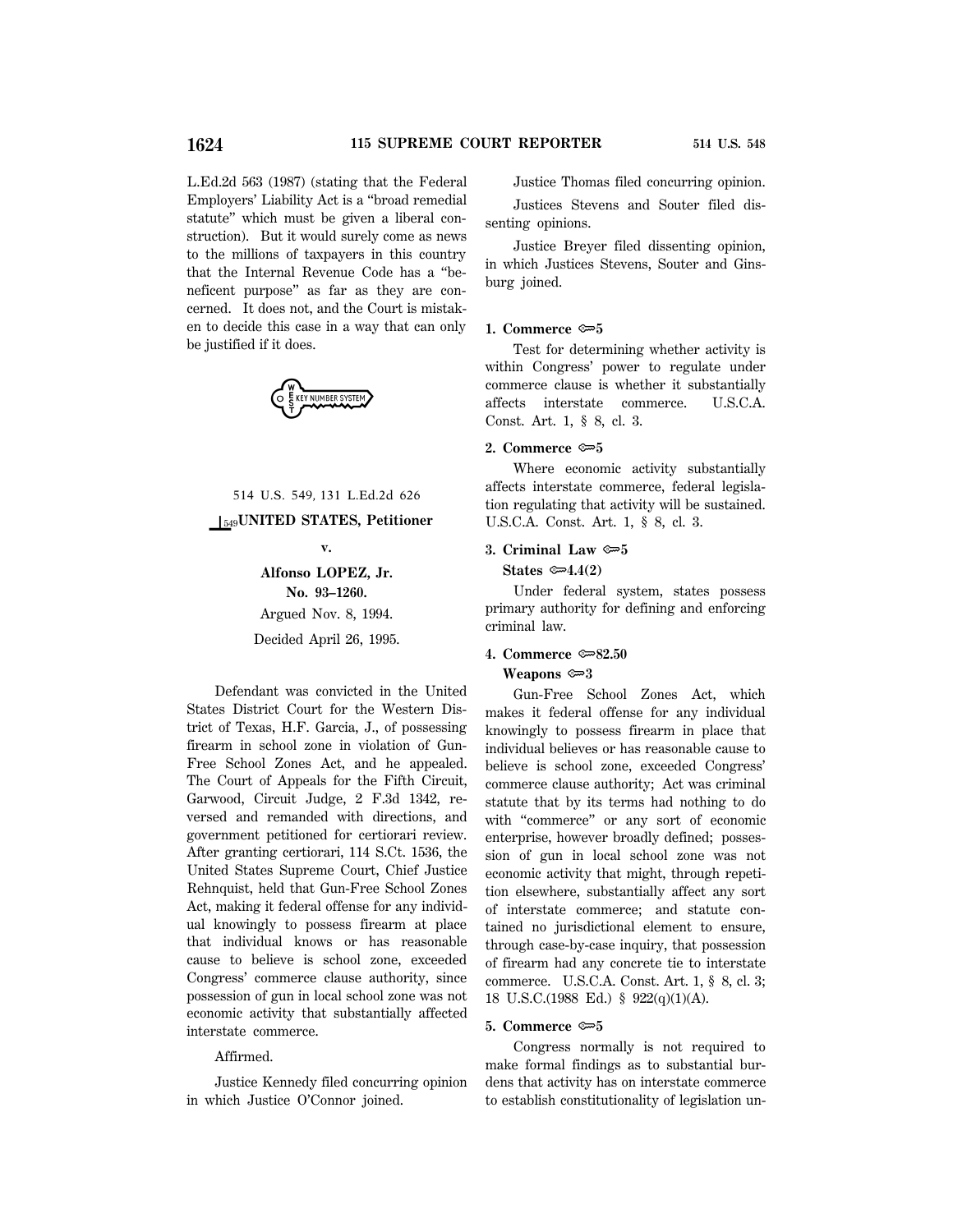der commerce clause. U.S.C.A. Const. Art. 1, § 8, cl. 3.

#### **6. Commerce**  $\approx 82.20$

Congressional authority under commerce clause to regulate numerous commercial activities that substantially affect interstate commerce and also affect educational process, though broad, does not include authority to regulate each and every aspect of local schools. U.S.C.A. Const. Art. 1, § 8, cl. 3.

# *Syllabus* \*

After respondent, then a 12th–grade student, carried a concealed handgun into his high school, he was charged with violating the Gun–Free School Zones Act of 1990, which forbids "any individual knowingly to possess a firearm at a place that [he] knows  $\ldots$  is a school zone," 18 U.S.C.  $§ 922(q)(1)(A)$ . The District Court denied his motion to dismiss the indictment, concluding that  $\S$  922(q) is a constitutional exercise of Congress' power to regulate activities in and affecting commerce. In reversing, the Court of Appeals held that, in light of what it characterized as insufficient congressional findings and legislative history,  $\S$  922 $(q)$  is invalid as beyond Congress' power under the Commerce Clause.

*Held:* The Act exceeds Congress' Commerce Clause authority. First, although this Court has upheld a wide variety of congressional Acts regulating intrastate economic activity that substantially affected interstate commerce, the possession of a gun in a local school zone is in no sense an economic activity that might, through repetition elsewhere, have such a substantial effect on interstate commerce. Section 922(q) is a criminal statute that by its terms has nothing to do with ''commerce'' or any sort of economic enterprise, however broadly those terms are defined. Nor is it an essential part of a larger regulation of economic activity, in which the regulatory scheme could be undercut unless the intrastate activity were regulated. It cannot, therefore, be sustained under the Court's cases upholding regulations of activities that arise out of or are connected with a commercial transaction, which, viewed in the aggregate, substantially affects interstate commerce. Second, § 922(q) contains no jurisdictional element that would ensure, through case-by-case inquiry, that the firearms possession in question has the requisite nexus with interstate commerce. Respondent was a local student at a local school; there is no indication that he had recently moved in interstate commerce, and there is no requirement that his possession of the firearm have any concrete tie to interstate commerce. To uphold the Government's contention that §  $922(q)$  is justified because firearms possession in a local school zone does indeed substantially affect interstate commerce would require this Court to pile inference upon inference in a manner that would bid fair to convert congressional Commerce Clause  $\vert_{550}$ authority to a general police power of the sort held only by the States. Pp. 1626–1634.

2 F.3d 1342, (CA5 1993), affirmed.

REHNQUIST, C.J., delivered the opinion of the Court, in which O'CONNOR, SCALIA, KENNEDY, and THOMAS, JJ., joined. KENNEDY, J., filed a concurring opinion, in which O'CONNOR, J., joined, *post,* p. 1634. THOMAS, J., filed a concurring opinion, *post,* p. 1642. STEVENS, J., *post,* p. 1651, and SOUTER, J., *post,* p. 1651, filed dissenting opinions. BREYER, J., filed a dissenting opinion, in which STEVENS, SOUTER, and GINSBURG, JJ., joined, *post,* p. 1657.

Drew S. Days, III, New Haven, CT, for petitioner.

John R. Carter, Georgetown, TX, for respondent.

For U.S. Supreme Court briefs, see:

1994 WL 242541 (Pet.Brief)

1994 WL 396915 (Resp.Brief)

1994 WL 449691 (Reply.Brief)

1994 WL 534698 (Pet.Supp.Brief)

See *United States v. Detroit Lumber Co.,* 200 U.S. 321, 337, 26 S.Ct. 282, 287, 50 L.Ed. 499.

<sup>\*</sup> The syllabus constitutes no part of the opinion of the Court but has been prepared by the Reporter of Decisions for the convenience of the reader.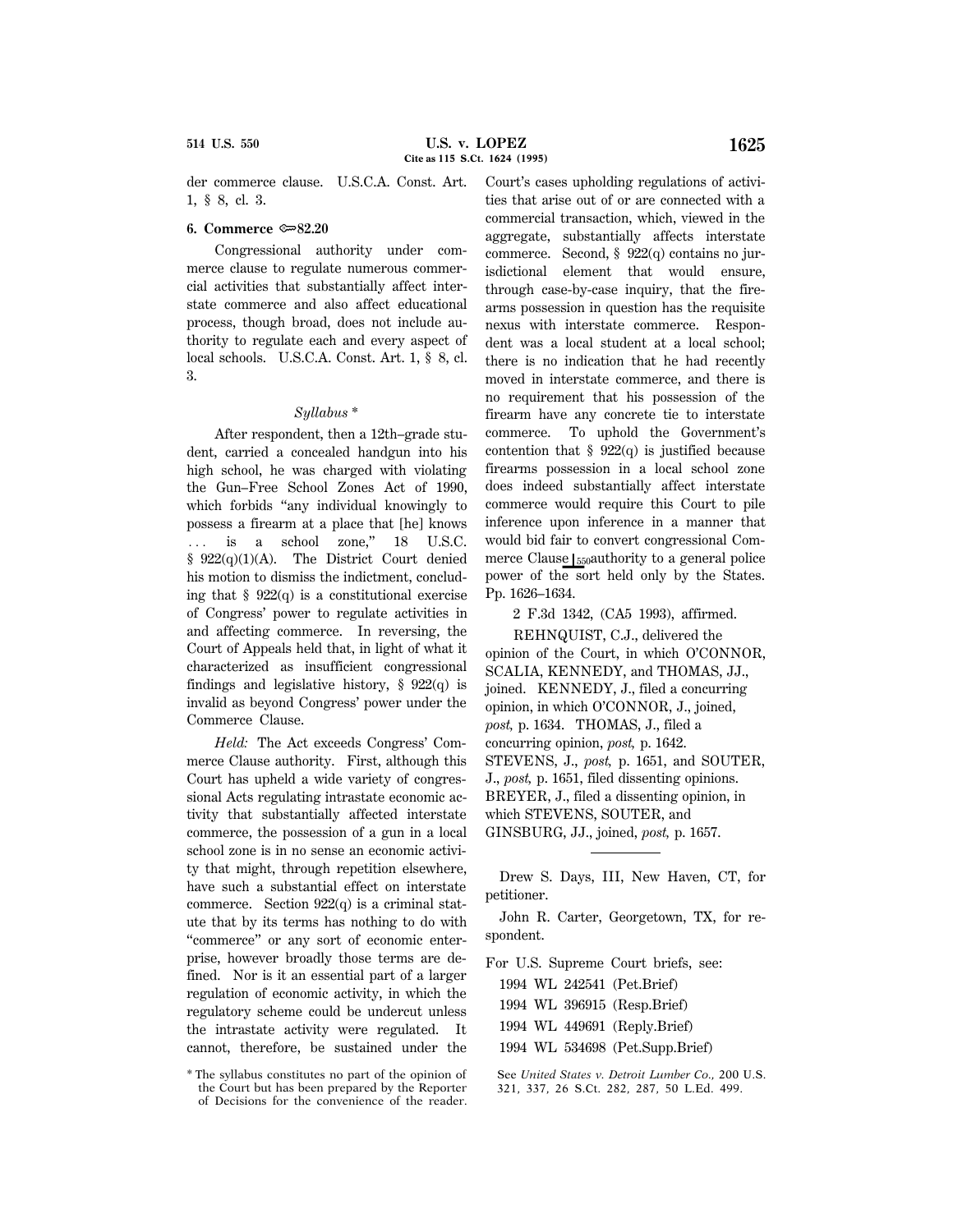S551Chief Justice REHNQUIST delivered the opinion of the Court.

In the Gun–Free School Zones Act of 1990, Congress made it a federal offense ''for any individual knowingly to possess a firearm at a place that the individual knows, or has reasonable cause to believe, is a school zone.'' 18 U.S.C. § 922(q)(1)(A) (1988 ed., Supp. V). The Act neither regulates a commercial activity nor contains a requirement that the possession be connected in any way to interstate commerce. We hold that the Act exceeds the authority of Congress ''[t]o regulate Commerce ... among the several States...." U.S. Const., Art. I,  $\S$  8, cl. 3.

On March 10, 1992, respondent, who was then a 12th–grade student, arrived at Edison High School in San Antonio, Texas, carrying a concealed .38–caliber handgun and five bullets. Acting upon an anonymous tip, school authorities confronted respondent, who admitted that he was carrying the weapon. He was arrested and charged under Texas law with firearm possession on school premises. See Tex.Penal Code Ann. § 46.03(a)(1) (Supp.1994). The next day, the state charges were dismissed after federal agents charged respondent by complaint with violating the Gun–Free School Zones Act of 1990. 18 U.S.C. § 922(q)(1)(A) (1988 ed., Supp. V).**<sup>1</sup>**

A federal grand jury indicted respondent on one count of knowing possession of a firearm at a school zone, in violation of  $§$  922(q). Respondent moved to dismiss his federal indictment on the ground that § 922(q) ''is unconstitutional as it is beyond the power of Congress to legislate control over our public schools.'' The District Court denied the motion, concluding that  $\S 922(q)$ ''is a constitutional exercise of Congress' well-defined power to regulate activities in and affecting  $\left| \right|_{552}$ commerce, and the 'business' of elementary, middle and high schools  $\ldots$ affects interstate commerce.'' App. to Pet. for Cert. 55a. Respondent waived his right to a jury trial. The District Court conducted a bench trial, found him guilty of violating  $§$  922 $(q)$ , and sentenced him to six months'

imprisonment and two years' supervised release.

On appeal, respondent challenged his conviction based on his claim that  $\S$  922(q) exceeded Congress' power to legislate under the Commerce Clause. The Court of Appeals for the Fifth Circuit agreed and reversed respondent's conviction. It held that, in light of what it characterized as insufficient congressional findings and legislative history, "section 922(q), in the full reach of its terms, is invalid as beyond the power of Congress under the Commerce Clause.'' 2 F.3d 1342, 1367–1368 (1993). Because of the importance of the issue, we granted certiorari, 511 U.S. 1029, 114 S.Ct. 1536, 128 L.Ed.2d 189 (1994), and we now affirm.

We start with first principles. The Constitution creates a Federal Government of enumerated powers. See Art. I, § 8. As James Madison wrote: ''The powers delegated by the proposed Constitution to the federal government are few and defined. Those which are to remain in the State governments are numerous and indefinite.'' The Federalist No. 45, pp. 292–293 (C. Rossiter ed. 1961). This constitutionally mandated division of authority ''was adopted by the Framers to ensure protection of our fundamental liberties.'' *Gregory v. Ashcroft,* 501 U.S. 452, 458, 111 S.Ct. 2395, 2400, 115 L.Ed.2d 410 (1991) (internal quotation marks omitted). ''Just as the separation and independence of the coordinate branches of the Federal Government serve to prevent the accumulation of excessive power in any one branch, a healthy balance of power between the States and the Federal Government will reduce the risk of tyranny and abuse from either front.'' *Ibid.*

The Constitution delegates to Congress the power ''[t]o regulate Commerce with foreign Nations, and among the several States, and with the Indian Tribes.'' Art. I, § 8,  $\mathcal{L}_{553}$ cl. 3. The Court, through Chief Justice Marshall, first defined the nature of Con-

**<sup>1.</sup>** The term ''school zone'' is defined as ''in, or on the grounds of, a public, parochial or private school'' or ''within a distance of 1,000 feet from

the grounds of a public, parochial or private school.'' § 921(a)(25).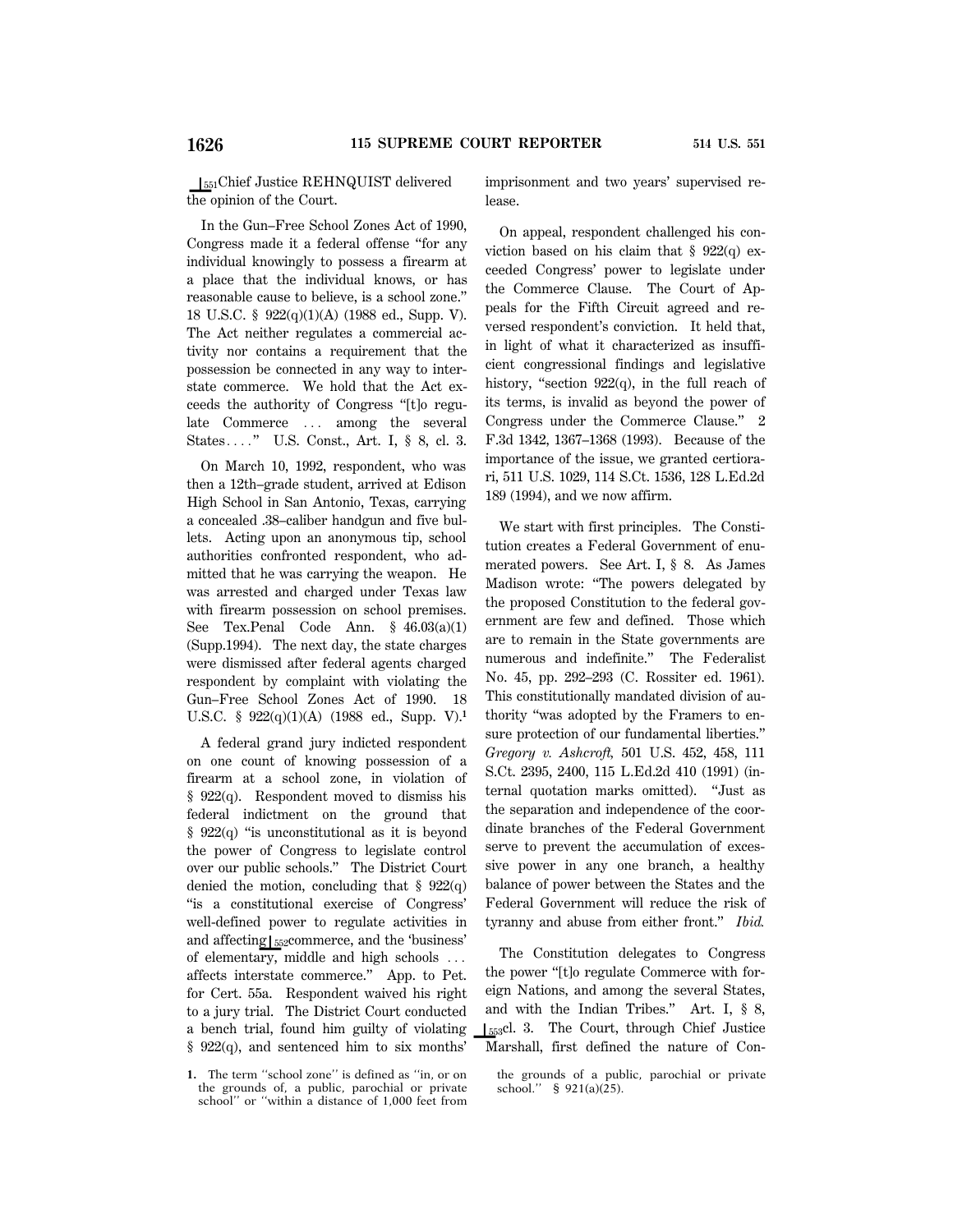gress' commerce power in *Gibbons v. Ogden,* 9 Wheat. 1, 189–190, 6 L.Ed. 23 (1824):

''Commerce, undoubtedly, is traffic, but it is something more: it is intercourse. It describes the commercial intercourse between nations, and parts of nations, in all its branches, and is regulated by prescribing rules for carrying on that intercourse.''

The commerce power "is the power to regulate; that is, to prescribe the rule by which commerce is to be governed. This power, like all others vested in congress, is complete in itself, may be exercised to its utmost extent, and acknowledges no limitations, other than are prescribed in the constitution.'' *Id.,* at 196. The *Gibbons* Court, however, acknowledged that limitations on the commerce power are inherent in the very language of the Commerce Clause.

''It is not intended to say that these words comprehend that commerce, which is completely internal, which is carried on between man and man in a State, or between different parts of the same State, and which does not extend to or affect other States. Such a power would be inconvenient, and is certainly unnecessary.

''Comprehensive as the word 'among' is, it may very properly be restricted to that commerce which concerns more States  $than one...$  The enumeration presupposes something not enumerated; and that something, if we regard the language, or the subject of the sentence, must be the exclusively internal commerce of a State.'' *Id.,* at 194–195.

For nearly a century thereafter, the Court's Commerce Clause decisions dealt but rarely with the extent of Congress' power, and almost entirely with the Commerce Clause as a limit on state legislation that discriminated against interstate commerce. See, *e.g., Veazie v. Moor,* 14 How. 568, 573– 575, 14 L.Ed. 545 (1853) (upholding a statecreated steamboat monopoly $_{554}$  because it involved regulation of wholly internal commerce); *Kidd v. Pearson,* 128 U.S. 1, 17, 20– 22, 9 S.Ct. 6, 9–10, 32 L.Ed. 346 (1888) (upholding a state prohibition on the manufacture of intoxicating liquor because the commerce power ''does not comprehend the purely internal domestic commerce of a State which is carried on between man and man within a State or between different parts of the same State''); see also L. Tribe, American Constitutional Law 306 (2d ed. 1988). Under this line of precedent, the Court held that certain categories of activity such as ''production,'' ''manufacturing,'' and ''mining'' were within the province of state governments, and thus were beyond the power of Congress under the Commerce Clause. See *Wickard v. Filburn,* 317 U.S. 111, 121, 63 S.Ct. 82, 87, 87 L.Ed. 122 (1942) (describing development of Commerce Clause jurisprudence).

In 1887, Congress enacted the Interstate Commerce Act, 24 Stat. 379, and in 1890, Congress enacted the Sherman Antitrust Act, 26 Stat. 209, as amended, 15 U.S.C. § 1 *et seq.* These laws ushered in a new era of federal regulation under the commerce power. When cases involving these laws first reached this Court, we imported from our negative Commerce Clause cases the approach that Congress could not regulate activities such as ''production,'' ''manufacturing,'' and ''mining.'' See, *e.g., United States v. E.C. Knight Co.,* 156 U.S. 1, 12, 15 S.Ct. 249, 253–254, 39 L.Ed. 325 (1895) (''Commerce succeeds to manufacture, and is not part of it''); *Carter v. Carter Coal Co.,* 298 U.S. 238, 304, 56 S.Ct. 855, 869, 80 L.Ed. 1160 (1936) (''Mining brings the subject matter of commerce into existence. Commerce disposes of it''). Simultaneously, however, the Court held that, where the interstate and intrastate aspects of commerce were so mingled together that full regulation of interstate commerce required incidental regulation of intrastate commerce, the Commerce Clause authorized such regulation. See, *e.g., Shreveport Rate Cases,* 234 U.S. 342, 34 S.Ct. 833, 58 L.Ed. 1341 (1914).

In *A.L.A. Schechter Poultry Corp. v. United States,* 295 U.S. 495, 550, 55 S.Ct. 837, 851–52, 79 L.Ed. 1570 (1935), the Court struck down regulations that  $\int_{555}$  fixed the hours and wages of individuals employed by an intrastate business because the activity being regulated related to interstate commerce only indirectly. In doing so, the Court characterized the distinction between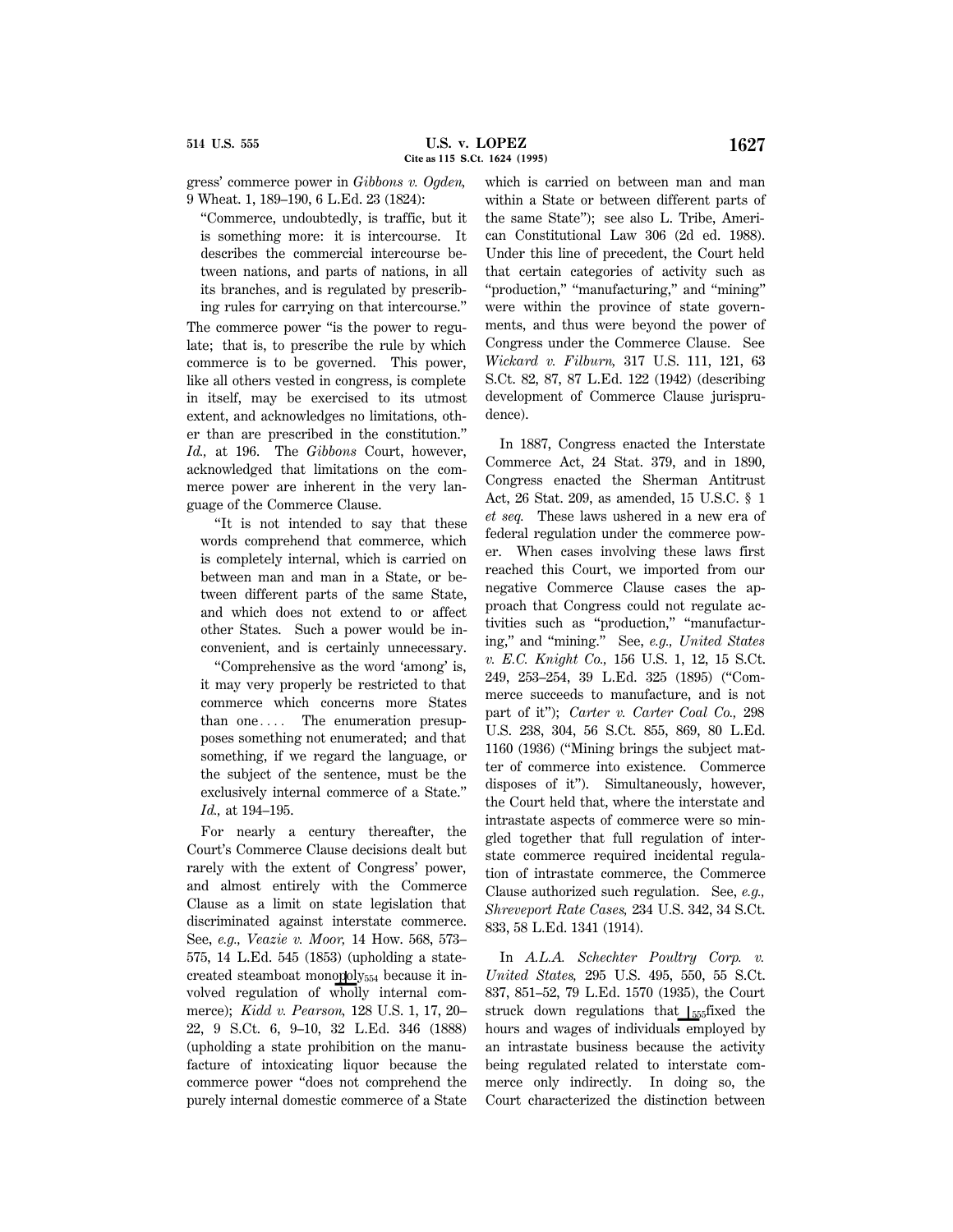direct and indirect effects of intrastate transactions upon interstate commerce as ''a fundamental one, essential to the maintenance of our constitutional system.'' *Id.,* at 548, 55 S.Ct., at 851. Activities that affected interstate commerce directly were within Congress' power; activities that affected interstate commerce indirectly were beyond Congress' reach. *Id.,* at 546, 55 S.Ct., at 850. The justification for this formal distinction was rooted in the fear that otherwise ''there would be virtually no limit to the federal power and for all practical purposes we should have a completely centralized government.'' *Id.,* at 548, 55 S.Ct., at 851.

Two years later, in the watershed case of *NLRB v. Jones & Laughlin Steel Corp.,* 301 U.S. 1, 57 S.Ct. 615, 81 L.Ed. 893 (1937), the Court upheld the National Labor Relations Act against a Commerce Clause challenge, and in the process, departed from the distinction between ''direct'' and ''indirect'' effects on interstate commerce. *Id.,* at 36–38, 57 S.Ct., at 623–624 (''The question [of the scope of Congress' power] is necessarily one of degree''). The Court held that intrastate activities that ''have such a close and substantial relation to interstate commerce that their control is essential or appropriate to protect that commerce from burdens and obstructions'' are within Congress' power to regulate. *Id.,* at 37, 57 S.Ct., at 624.

In *United States v. Darby,* 312 U.S. 100, 61 S.Ct. 451, 85 L.Ed. 609 (1941), the Court upheld the Fair Labor Standards Act, stating:

''The power of Congress over interstate commerce is not confined to the regulation of commerce among the states. It extends to those activities intrastate which so affect interstate commerce or the exercise of the power of Congress over it as to make regulation of them appropriate means to the attainment of a legitimate end, the exercise of the granted power of Congress to regulate interstate commerce.'' *Id.,* at 118, 61 S.Ct., at 459.

S556See also *United States v. Wrightwood Dairy Co.,* 315 U.S. 110, 119, 62 S.Ct. 523, 526, 86 L.Ed. 726 (1942) (the commerce power ''extends to those intrastate activities which in a substantial way interfere with or obstruct the exercise of the granted power'').

In *Wickard v. Filburn,* the Court upheld the application of amendments to the Agricultural Adjustment Act of 1938 to the production and consumption of homegrown wheat. 317 U.S., at 128–129, 63 S.Ct., at 90– 91. The *Wickard* Court explicitly rejected earlier distinctions between direct and indirect effects on interstate commerce, stating:

''[E]ven if appellee's activity be local and though it may not be regarded as commerce, it may still, whatever its nature, be reached by Congress if it exerts a substantial economic effect on interstate commerce, and this irrespective of whether such effect is what might at some earlier time have been defined as 'direct' or 'indirect.' '' *Id.,* at 125, 63 S.Ct., at 89.

The *Wickard* Court emphasized that although Filburn's own contribution to the demand for wheat may have been trivial by itself, that was not ''enough to remove him from the scope of federal regulation where, as here, his contribution, taken together with that of many others similarly situated, is far from trivial.'' *Id.,* at 127–128, 63 S.Ct., at 90–91.

*Jones & Laughlin Steel, Darby,* and *Wickard* ushered in an era of Commerce Clause jurisprudence that greatly expanded the previously defined authority of Congress under that Clause. In part, this was a recognition of the great changes that had occurred in the way business was carried on in this country. Enterprises that had once been local or at most regional in nature had become national in scope. But the doctrinal change also reflected a view that earlier Commerce Clause cases artificially had constrained the authority of Congress to regulate interstate commerce.

But even these modern-era precedents which have expanded congressional power under the Commerce Clause  $\frac{1}{557}$ confirm that this power is subject to outer limits. In *Jones & Laughlin Steel,* the Court warned that the scope of the interstate commerce power ''must be considered in the light of our dual system of government and may not be extended so as to embrace effects upon interstate commerce so indirect and remote that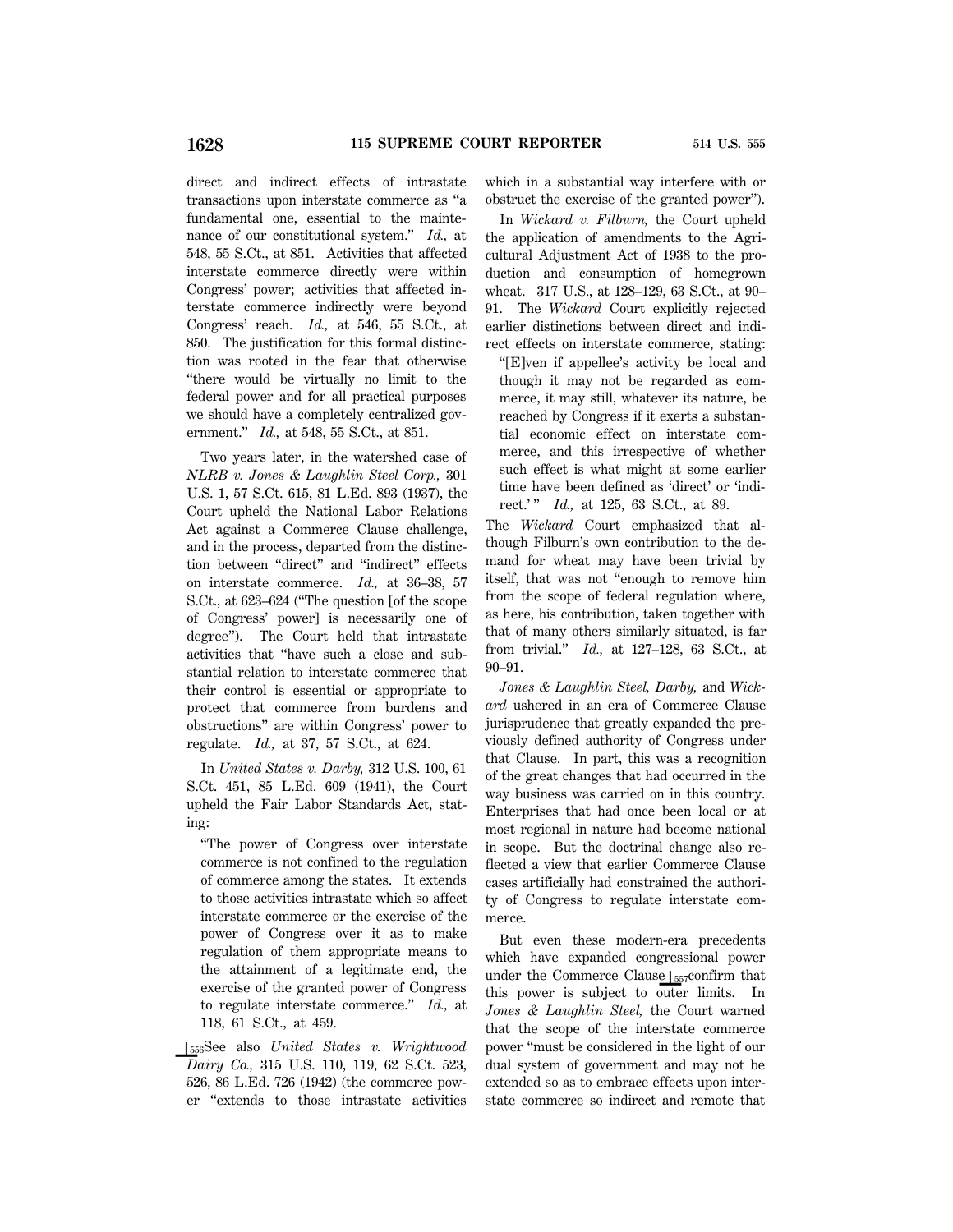misread precedent as ''[n]either here nor in

local and create a completely centralized government.'' 301 U.S., at 37, 57 S.Ct., at 624; see also *Darby, supra,* 312 U.S., at 119–120, 61 S.Ct., at 459–460 (Congress may regulate intrastate activity that has a ''substantial effect'' on interstate commerce); *Wickard, supra,* at 125, 63 S.Ct., at 89 (Congress may regulate activity that ''exerts a substantial economic effect on interstate commerce''). Since that time, the Court has heeded that warning and undertaken to decide whether a rational basis existed for concluding that a regulated activity sufficiently affected interstate commerce. See, *e.g., Hodel v. Virginia Surface Mining & Reclamation Assn., Inc.,* 452 U.S. 264, 276–280, 101 S.Ct. 2352, 2360– 2361, 69 L.Ed.2d 1 (1981); *Perez v. United States,* 402 U.S. 146, 155–156, 91 S.Ct. 1357, 1362, 28 L.Ed.2d 686 (1971); *Katzenbach v. McClung,* 379 U.S. 294, 299–301, 85 S.Ct. 377, 381–382, 13 L.Ed.2d 290 (1964); *Heart of Atlanta Motel, Inc. v. United States,* 379 U.S. 241, 252–253, 85 S.Ct. 348, 354–355, 13 L.Ed.2d 258 (1964).**<sup>2</sup>**

to embrace them, in view of our complex society, would effectually obliterate the distinction between what is national and what is

Similarly, in *Maryland v. Wirtz,* 392 U.S. 183, 88 S.Ct. 2017, 20 L.Ed.2d 1020 (1968), the Court reaffirmed that ''the power to regulate commerce, though broad indeed, has limits'' that ''[t]he Court has ample power'' to enforce. *Id.,* at 196, 88 S.Ct., at 2023–2024, overruled on other grounds, *National League of Cities v. Usery,* 426 U.S. 833, 96 S.Ct. 2465, 49 L.Ed.2d 245 (1976), overruled by *Garcia v. San Antonio Metropolitan Transit*  $\left| \right|$ <sub>558</sub>*Authority*, 469 U.S. 528, 105 S.Ct. 1005, 83 L.Ed.2d 1016 (1985). In response to the dissent's warnings that the Court was powerless to enforce the limitations on Congress' commerce powers because ''[a]ll activities affecting commerce, even in the minutest degree, *[Wickard],* may be regulated and controlled by Congress,'' 392 U.S., at 204, 88 S.Ct., at 2028 (Douglas, J., dissenting), the *Wirtz* Court replied that the dissent had

*Wickard* has the Court declared that Congress may use a relatively trivial impact on commerce as an excuse for broad general regulation of state or private activities,'' *id.,* at 197, n. 27, 63 S.Ct., at 89–90, n. 27. Rather, ''[t]he Court has said only that where *a general regulatory statute bears a substantial relation to commerce,* the *de minimis* character of individual instances arising under that statute is of no consequence.'' *Ibid.* (first emphasis added).

Consistent with this structure, we have identified three broad categories of activity that Congress may regulate under its commerce power. *Perez, supra,* at 150, 91 S.Ct., at 1359; see also *Hodel, supra,* at 276–277, 101 S.Ct., at 2360–2361. First, Congress may regulate the use of the channels of interstate commerce. See, *e.g., Darby,* 312 U.S., at 114, 61 S.Ct., at 457; *Heart of Atlanta Motel, supra,* at 256, 85 S.Ct., at 357 ('' '[T]he authority of Congress to keep the channels of interstate commerce free from immoral and injurious uses has been frequently sustained, and is no longer open to question.' '' (quoting *Caminetti v. United States,* 242 U.S. 470, 491, 37 S.Ct. 192, 197, 61 L.Ed. 442 (1917))). Second, Congress is empowered to regulate and protect the instrumentalities of interstate commerce, or persons or things in interstate commerce, even though the threat may come only from intrastate activities. See, *e.g., Shreveport Rate Cases,* 234 U.S. 342, 34 S.Ct. 833, 58 L.Ed. 1341 (1914); *Southern R. Co. v. United States,* 222 U.S. 20, 32 S.Ct. 2, 56 L.Ed. 72 (1911) (upholding amendments to Safety Appliance Act as applied to vehicles used in intrastate commerce); *Perez, supra,* at 150, 91 S.Ct., at 1359 (''[F]or example, the destruction of an aircraft (18 U.S.C. § 32), or ... thefts from interstate shipments (18 U.S.C. § 659)''). Finally, Congress' commerce authority includes the power to regulate those  $\frac{adt}{dt}$ ivities $_{559}$  having a substantial

at 366 (''[W]hether particular operations affect interstate commerce sufficiently to come under the constitutional power of Congress to regulate them is ultimately a judicial rather than a legislative question, and can be settled finally only by this Court'') (Black, J., concurring).

**<sup>2.</sup>** See also *Hodel,* 452 U.S., at 311, 101 S.Ct., at 2391 (''[S]imply because Congress may conclude that a particular activity substantially affects interstate commerce does not necessarily make it so'') (REHNQUIST, J., concurring in judgment); *Heart of Atlanta Motel,* 379 U.S., at 273, 85 S.Ct.,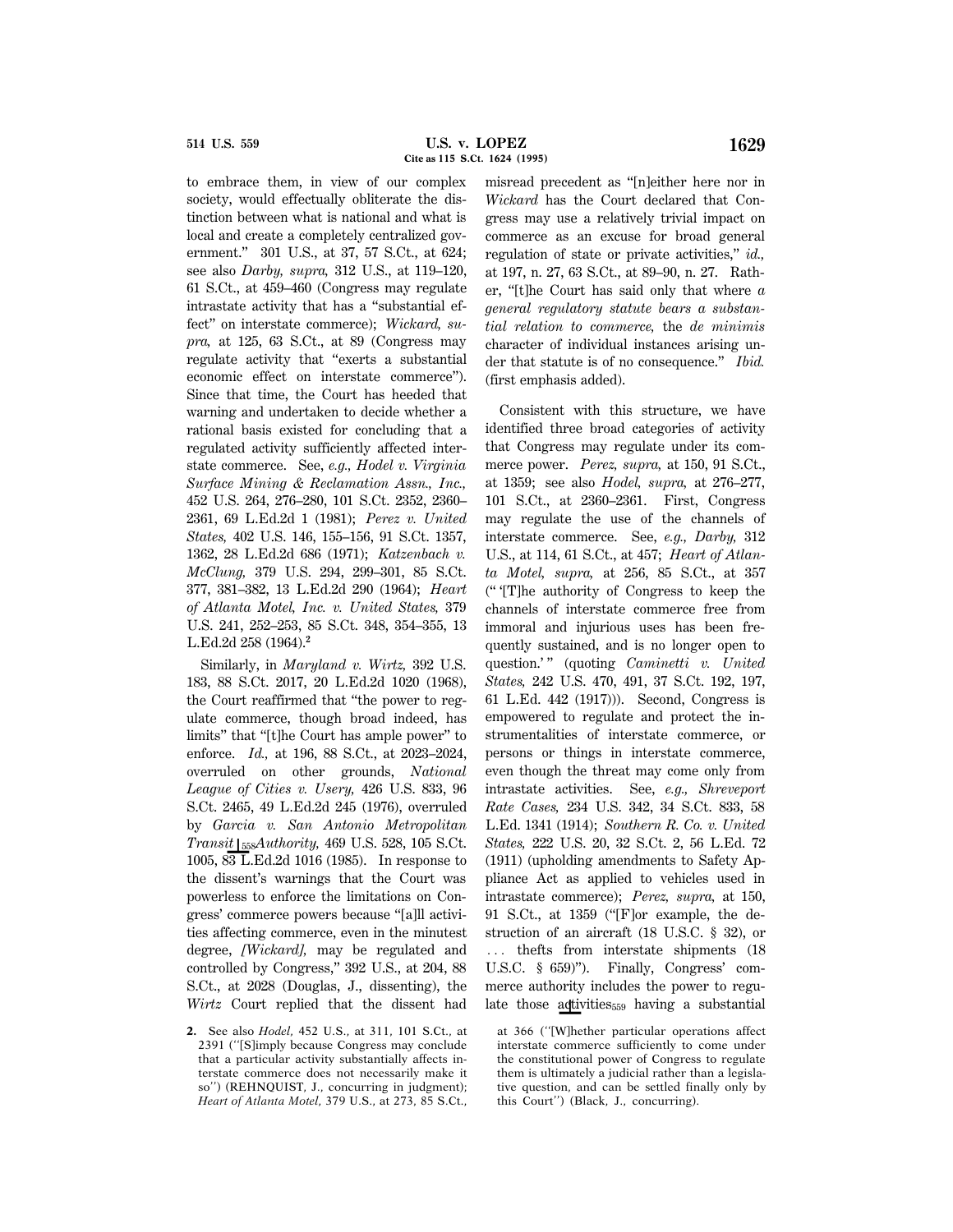relation to interstate commerce, *Jones & Laughlin Steel,* 301 U.S., at 37, 57 S.Ct., at 624, *i.e.,* those activities that substantially affect interstate commerce, *Wirtz, supra,* at 196, n. 27, 88 S.Ct., at 2024, n. 27.

**[1]** Within this final category, admittedly, our case law has not been clear whether an activity must ''affect'' or ''substantially affect'' interstate commerce in order to be within Congress' power to regulate it under the Commerce Clause. Compare *Preseault v. ICC,* 494 U.S. 1, 17, 110 S.Ct. 914, 924–925, 108 L.Ed.2d 1 (1990), with *Wirtz, supra,* at 196, n. 27, 88 S.Ct., at 2024, n. 27 (the Court has never declared that "Congress may use a relatively trivial impact on commerce as an excuse for broad general regulation of state or private activities''). We conclude, consistent with the great weight of our case law, that the proper test requires an analysis of whether the regulated activity ''substantially affects'' interstate commerce.

We now turn to consider the power of Congress, in the light of this framework, to enact  $\S$  922(q). The first two categories of authority may be quickly disposed of:  $§ 922(q)$  is not a regulation of the use of the channels of interstate commerce, nor is it an attempt to prohibit the interstate transportation of a commodity through the channels of commerce; nor can  $\S$  922(q) be justified as a regulation by which Congress has sought to protect an instrumentality of interstate commerce or a thing in interstate commerce. Thus, if  $\S$  922(q) is to be sustained, it must be under the third category as a regulation of an activity that substantially affects interstate commerce.

**[2]** First, we have upheld a wide variety of congressional Acts regulating intrastate economic activity where we have concluded that the activity substantially affected interstate commerce. Examples include the regulation of intrastate coal mining; *Hodel, supra,* intrastate extortionate credit transactions, *Perez, supra,* restaurants utilizing substantial interstate supplies, *McClung, supra,* inns and hotels catering to interstate guests, *Heart of Atlanta Motel, supra,* and production $_{560}$  and consumption of homegrown wheat, *Wickard v. Filburn,* 317 U.S. 111, 63 S.Ct. 82, 87 L.Ed. 122 (1942). These examples are by no means exhaustive, but the pattern is clear. Where economic activity substantially affects interstate commerce, legislation regulating that activity will be sustained.

Even *Wickard,* which is perhaps the most far reaching example of Commerce Clause authority over intrastate activity, involved economic activity in a way that the possession of a gun in a school zone does not. Roscoe Filburn operated a small farm in Ohio, on which, in the year involved, he raised 23 acres of wheat. It was his practice to sow winter wheat in the fall, and after harvesting it in July to sell a portion of the crop, to feed part of it to poultry and livestock on the farm, to use some in making flour for home consumption, and to keep the remainder for seeding future crops. The Secretary of Agriculture assessed a penalty against him under the Agricultural Adjustment Act of 1938 because he harvested about 12 acres more wheat than his allotment under the Act permitted. The Act was designed to regulate the volume of wheat moving in interstate and foreign commerce in order to avoid surpluses and shortages, and concomitant fluctuation in wheat prices, which had previously obtained. The Court said, in an opinion sustaining the application of the Act to Filburn's activity:

''One of the primary purposes of the Act in question was to increase the market price of wheat and to that end to limit the volume thereof that could affect the market. It can hardly be denied that a factor of such volume and variability as homeconsumed wheat would have a substantial influence on price and market conditions. This may arise because being in marketable condition such wheat overhangs the market and, if induced by rising prices, tends to flow into the market and check price increases. But if we assume that it is never marketed, it supplies a need of the man who grew it which would otherwise be reflected by purchases in the open market.

 $\frac{1}{561}$ Home-grown wheat in this sense competes with wheat in commerce.'' 317 U.S., at 128, 63 S.Ct., at 90–91.

**[3, 4]** Section 922(q) is a criminal statute that by its terms has nothing to do with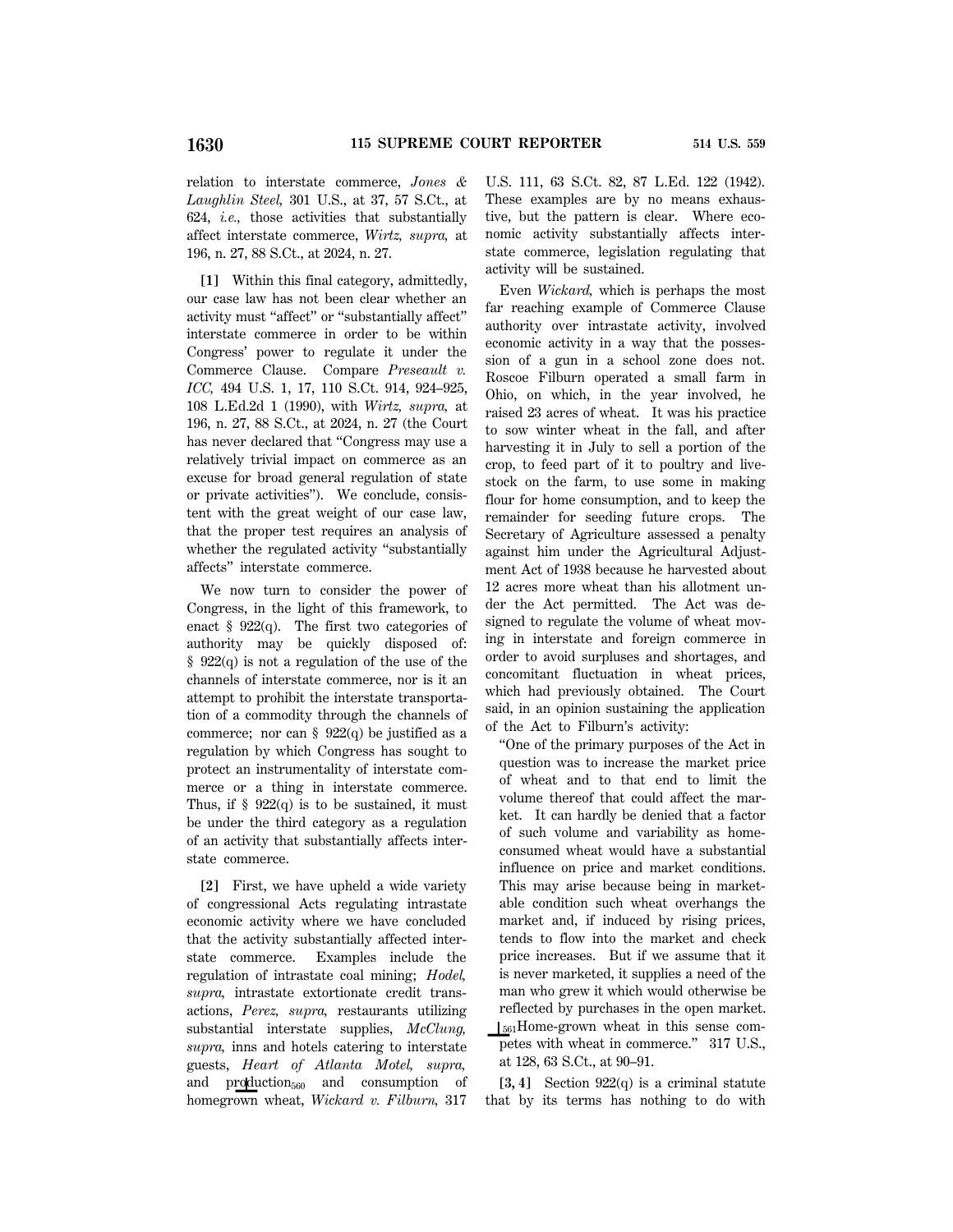''commerce'' or any sort of economic enterprise, however broadly one might define those terms.<sup>3</sup> Section  $922(q)$  is not an essential part of a larger regulation of economic activity, in which the regulatory scheme could be undercut unless the intrastate activity were regulated. It cannot, therefore, be sustained under our cases upholding regulations of activities that arise out of or are connected with a commercial transaction, which viewed in the aggregate, substantially affects interstate commerce.

Second, § 922(q) contains no jurisdictional element which would ensure, through caseby-case inquiry, that the firearm possession in question affects interstate commerce. For example, in *United States v. Bass,* 404 U.S. 336, 92 S.Ct. 515, 30 L.Ed.2d 488 (1971), the Court interpreted former 18 U.S.C. § 1202(a), which made it  $\vert_{562}$ a crime for a felon to "receiv[e], posses[s], or transpor[t] in commerce or affecting commerce ... any firearm.'' 404 U.S., at 337, 92 S.Ct., at 517. The Court interpreted the possession component of § 1202(a) to require an additional nexus to interstate commerce both because the statute was ambiguous and because ''unless Congress conveys its purpose clearly, it will not be deemed to have significantly changed the federal-state balance.'' *Id.,* at 349, 92 S.Ct., at 523. The *Bass* Court set aside the conviction because, although the Government had demonstrated that Bass had possessed a firearm, it had failed ''to show the requisite nexus with interstate commerce.'' *Id.,* at 347, 92 S.Ct., at 522. The Court thus interpreted the statute to reserve the constitutional question whether Congress

**3.** Under our federal system, the '' 'States possess primary authority for defining and enforcing the criminal law.' '' *Brecht v. Abrahamson,* 507 U.S. 619, 635, 113 S.Ct. 1710, 1720, 123 L.Ed.2d 353 (1993) (quoting *Engle v. Isaac,* 456 U.S. 107, 128, 102 S.Ct. 1558, 1572, 71 L.Ed.2d 783 (1982)); see also *Screws v. United States,* 325 U.S. 91, 109, 65 S.Ct. 1031, 1039, 89 L.Ed. 1495 (1945) (plurality opinion) (''Our national government is one of delegated powers alone. Under our federal system the administration of criminal justice rests with the States except as Congress, acting within the scope of those delegated powers, has created offenses against the United States''). When Congress criminalizes conduct already denounced as criminal by the States, it effects a '' 'change in the sensitive relation between federal and state criminal jurisdiction.' '' *United*

could regulate, without more, the ''mere possession'' of firearms. See *id.,* at 339, n. 4, 92 S.Ct., at 518, n. 4; see also *United States v. Five Gambling Devices,* 346 U.S. 441, 448, 74 S.Ct. 190, 194, 98 L.Ed. 179 (1953) (plurality opinion) (''The principle is old and deeply imbedded in our jurisprudence that this Court will construe a statute in a manner that requires decision of serious constitutional questions only if the statutory language leaves no reasonable alternative''). Unlike the statute in *Bass,* § 922(q) has no express jurisdictional element which might limit its reach to a discrete set of firearm possessions that additionally have an explicit connection with or effect on interstate commerce.

**[5]** Although as part of our independent evaluation of constitutionality under the Commerce Clause we of course consider legislative findings, and indeed even congressional committee findings, regarding effect on interstate commerce, see, *e.g., Preseault v. ICC,* 494 U.S., at 17, 110 S.Ct., at 924–925, (1990), the Government concedes that ''[n]either the statute nor its legislative history contain[s] express congressional findings regarding the effects upon interstate commerce of gun possession in a school zone.'' Brief for United States 5–6. We agree with the Government that Congress normally is not required to make formal findings as to the substantial burdens that an activity has on interstate commerce. See *McClung,* 379 U.S., at 304, 85 S.Ct., at 383–384;  $\mid_{563}$ see also *Perez,* 402 U.S., at 156, 91 S.Ct., at 1362 (''Congress need [not] make particularized findings in order to legislate''). But to the

*States v. Enmons,* 410 U.S. 396, 411–412, 93 S.Ct. 1007, 1015–1016, 35 L.Ed.2d 379 (1973) (quoting *United States v. Bass,* 404 U.S. 336, 349, 92 S.Ct. 515, 523, 30 L.Ed.2d 488 (1971)). The Government acknowledges that § 922(q) ''displace[s] state policy choices in  $\ldots$  that its prohibitions apply even in States that have chosen not to outlaw the conduct in question.'' Brief for United States 29, n. 18; see also Statement of President George Bush on Signing the Crime Control Act of 1990, 26 Weekly Comp. of Pres. Doc. 1944, 1945 (Nov. 29, 1990) (''Most egregiously, section [922(q)] inappropriately overrides legitimate State firearms laws with a new and unnecessary Federal law. The policies reflected in these provisions could legitimately be adopted by the States, but they should not be imposed upon the States by the Congress'').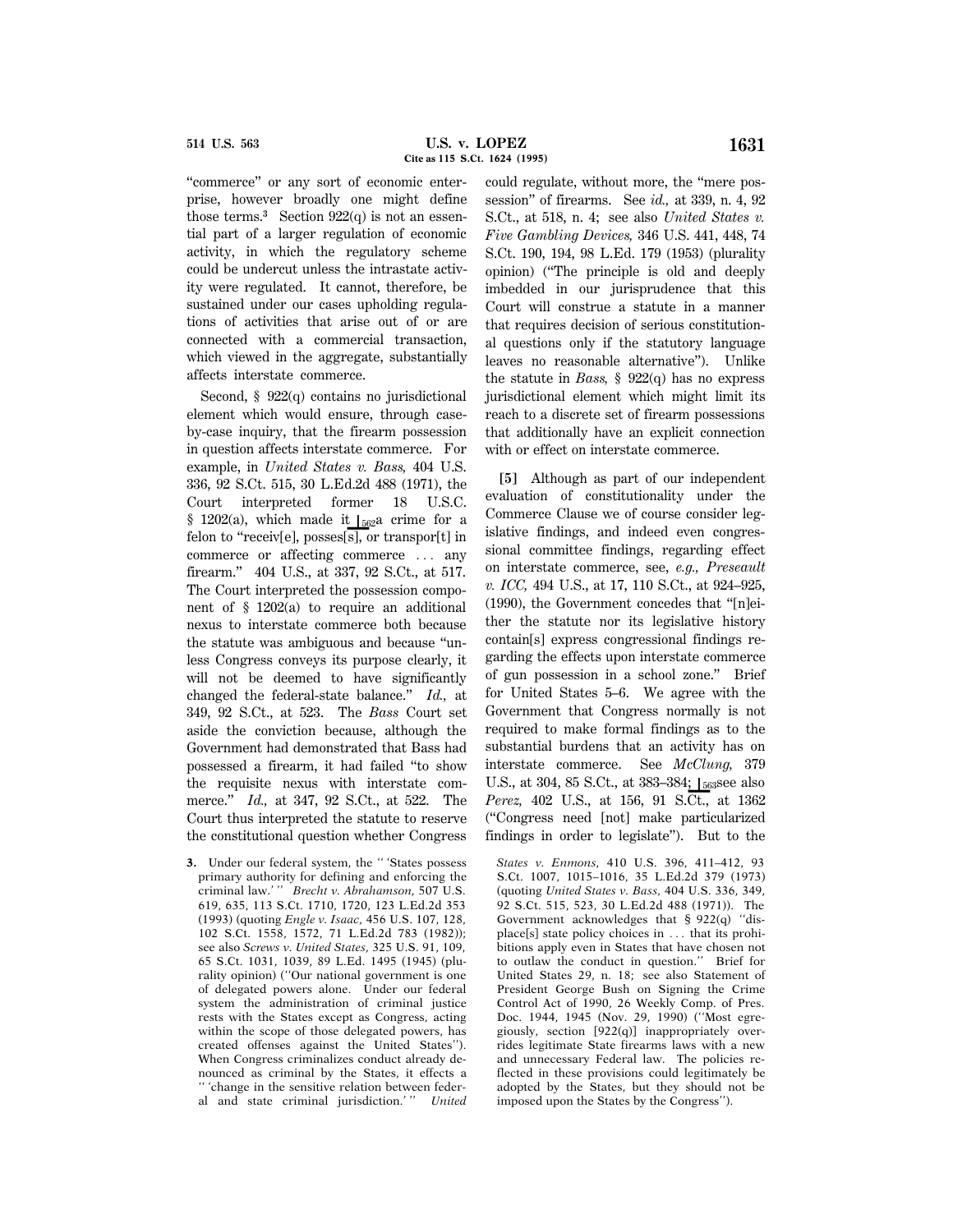extent that congressional findings would enable us to evaluate the legislative judgment that the activity in question substantially affected interstate commerce, even though no such substantial effect was visible to the naked eye, they are lacking here.**<sup>4</sup>**

The Government argues that Congress has accumulated institutional expertise regarding the regulation of firearms through previous enactments. Cf. *Fullilove v. Klutznick,* 448 U.S. 448, 503, 100 S.Ct. 2758, 2787, 65 L.Ed.2d 902 (1980) (Powell, J., concurring). We agree, however, with the Fifth Circuit that importation of previous findings to justify  $\S 922(q)$  is especially inappropriate here because the ''prior federal enactments or Congressional findings [do not] speak to the subject matter of section  $922(q)$  or its relationship to interstate commerce. Indeed, section 922(q) plows thoroughly new ground and represents a sharp break with the longstanding pattern of federal firearms legislation.'' 2 F.3d, at 1366.

The Government's essential contention, *in fine,* is that we may determine here that § 922(q) is valid because possession of a firearm in a local school zone does indeed substantially affect interstate commerce. Brief for United States 17. The Government argues that possession of a firearm in a school zone may result in violent crime and that violent crime can be expected to affect the functioning of the national economy in two ways. First, the costs of violent  $\vert_{564}$ crime are substantial, and, through the mechanism of insurance, those costs are spread throughout the population. See *United States v. Evans,* 928 F.2d 858, 862 (CA9 1991). Second, violent crime reduces the willingness of individuals to travel to areas within the country that are perceived to be unsafe. Cf. *Heart of Atlanta Motel,* 379 U.S., at 253, 85 S.Ct., at 355. The Government also argues that the presence of guns in schools poses a substantial threat to the educational process by

**4.** We note that on September 13, 1994, President Clinton signed into law the Violent Crime Control and Law Enforcement Act of 1994, Pub.L. 103–322, 108 Stat. 1796. Section 320904 of that Act, *id.,* at 2125, amends § 922(q) to include congressional findings regarding the effects of firearm possession in and around schools upon interstate and foreign commerce. The Govern-

threatening the learning environment. A handicapped educational process, in turn, will result in a less productive citizenry. That, in turn, would have an adverse effect on the Nation's economic well-being. As a result, the Government argues that Congress could rationally have concluded that  $\S$  922(q) substantially affects interstate commerce.

We pause to consider the implications of the Government's arguments. The Government admits, under its "costs of crime" reasoning, that Congress could regulate not only all violent crime, but all activities that might lead to violent crime, regardless of how tenuously they relate to interstate commerce. See Tr. of Oral Arg. 8–9. Similarly, under the Government's ''national productivity'' reasoning, Congress could regulate any activity that it found was related to the economic productivity of individual citizens: family law (including marriage, divorce, and child custody), for example. Under the theories that the Government presents in support of  $§$  922 $(q)$ , it is difficult to perceive any limitation on federal power, even in areas such as criminal law enforcement or education where States historically have been sovereign. Thus, if we were to accept the Government's arguments, we are hard pressed to posit any activity by an individual that Congress is without power to regulate.

Although Justice BREYER argues that acceptance of the Government's rationales would not authorize a general federal police power, he is unable to identify any activity that the States may regulate but Congress may not. Justice BREYER posits that there might be some limitations on Congress' $_{565}$ commerce power, such as family law or certain aspects of education. *Post,* at 1661– 1662. These suggested limitations, when viewed in light of the dissent's expansive analysis, are devoid of substance.

Justice BREYER focuses, for the most part, on the threat that firearm possession in

ment does not rely upon these subsequent findings as a substitute for the absence of findings in the first instance. Tr. of Oral Arg. 25 (''[W]e're not relying on them in the strict sense of the word, but we think that at a very minimum they indicate that reasons can be identified for why Congress wanted to regulate this particular activity'').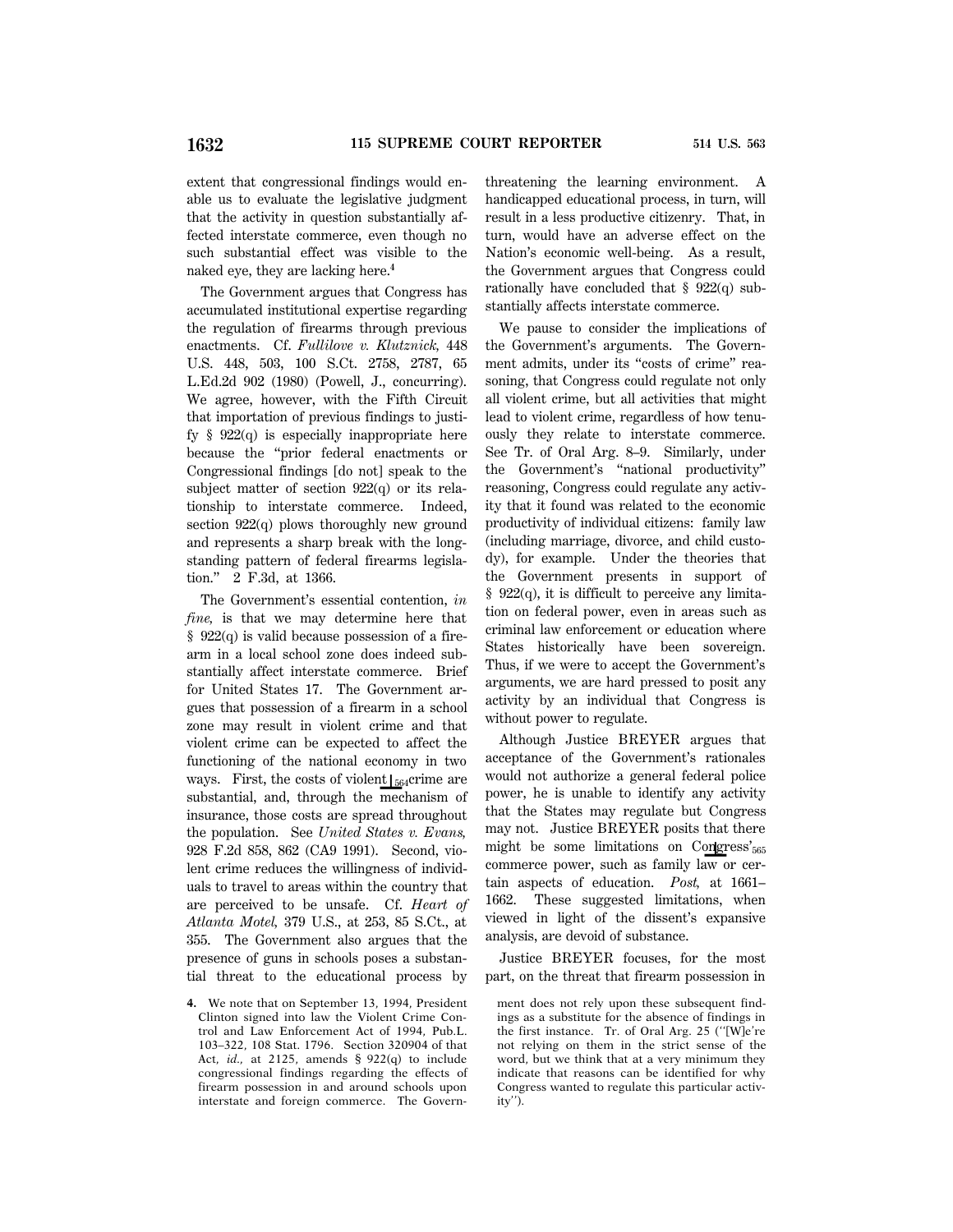and near schools poses to the educational process and the potential economic consequences flowing from that threat. *Post,* at 1659–1662. Specifically, the dissent reasons that (1) gun-related violence is a serious problem; (2) that problem, in turn, has an adverse effect on classroom learning; and (3) that adverse effect on classroom learning, in turn, represents a substantial threat to trade and commerce. *Post,* at 1661. This analysis would be equally applicable, if not more so, to subjects such as family law and direct regulation of education.

For instance, if Congress can, pursuant to its Commerce Clause power, regulate activities that adversely affect the learning environment, then, *a fortiori,* it also can regulate the educational process directly. Congress could determine that a school's curriculum has a ''significant'' effect on the extent of classroom learning. As a result, Congress could mandate a federal curriculum for local elementary and secondary schools because what is taught in local schools has a significant ''effect on classroom learning,'' cf. *post,* at 1661, and that, in turn, has a substantial effect on interstate commerce.

**[6]** Justice BREYER rejects our reading of precedent and argues that "Congress  $\ldots$ could rationally conclude that schools fall on the commercial side of the line.'' *Post,* at 1664. Again, Justice BREYER's rationale lacks any real limits because, depending on the level of generality, any activity can be looked upon as commercial. Under the dissent's rationale, Congress could just as easily look at child rearing as ''fall[ing] on the commercial side of the line'' because it provides a ''valuable service—namely, to equip [children] with the skills they need to survive in life and, more specifically, in the workplace.'' *Ibid.* We do not doubt that Con $gress$   $|566$ has authority under the Commerce Clause to regulate numerous commercial activities that substantially affect interstate commerce and also affect the educational process. That authority, though broad, does not include the authority to regulate each and every aspect of local schools.

Admittedly, a determination whether an intrastate activity is commercial or noncommercial may in some cases result in legal uncertainty. But, so long as Congress' authority is limited to those powers enumerated in the Constitution, and so long as those enumerated powers are interpreted as having judicially enforceable outer limits, congressional legislation under the Commerce Clause always will engender ''legal uncertainty.'' *Post,* at 1664. As Chief Justice Marshall stated in *McCulloch v. Maryland,* 4 Wheat. 316, 4 L.Ed. 579 (1819):

''Th[e] [federal] government is acknowledged by all to be one of enumerated powers. The principle, that it can exercise only the powers granted to it  $\ldots$  is now universally admitted. But the question respecting the extent of the powers actually granted, is perpetually arising, and will probably continue to arise, as long as our system shall exist.'' *Id.,* at 405.

See also *Gibbons v. Ogden,* 9 Wheat., at 195 (''The enumeration presupposes something not enumerated''). The Constitution mandates this uncertainty by withholding from Congress a plenary police power that would authorize enactment of every type of legislation. See Art. I, § 8. Congress has operated within this framework of legal uncertainty ever since this Court determined that it was the Judiciary's duty ''to say what the law is.'' *Marbury v. Madison,* 1 Cranch 137, 177, 2 L.Ed. 60 (1803) (Marshall, C.J.). Any possible benefit from eliminating this ''legal uncertainty'' would be at the expense of the Constitution's system of enumerated powers.

In *Jones & Laughlin Steel,* 301 U.S., at 37, 57 S.Ct., at 624, we held that the question of congressional power under the Commerce Clause ''is necessarily one of degree.'' To the same effect  $\int_{567}$ is the concurring opinion of Justice Cardozo in *Schechter Poultry:*

''There is a view of causation that would obliterate the distinction between what is national and what is local in the activities of commerce. Motion at the outer rim is communicated perceptibly, though minutely, to recording instruments at the center. A society such as ours 'is an elastic medium which transmits all tremors throughout its territory; the only question is of their size.'" 295 U.S., at 554, 55 S.Ct., at 853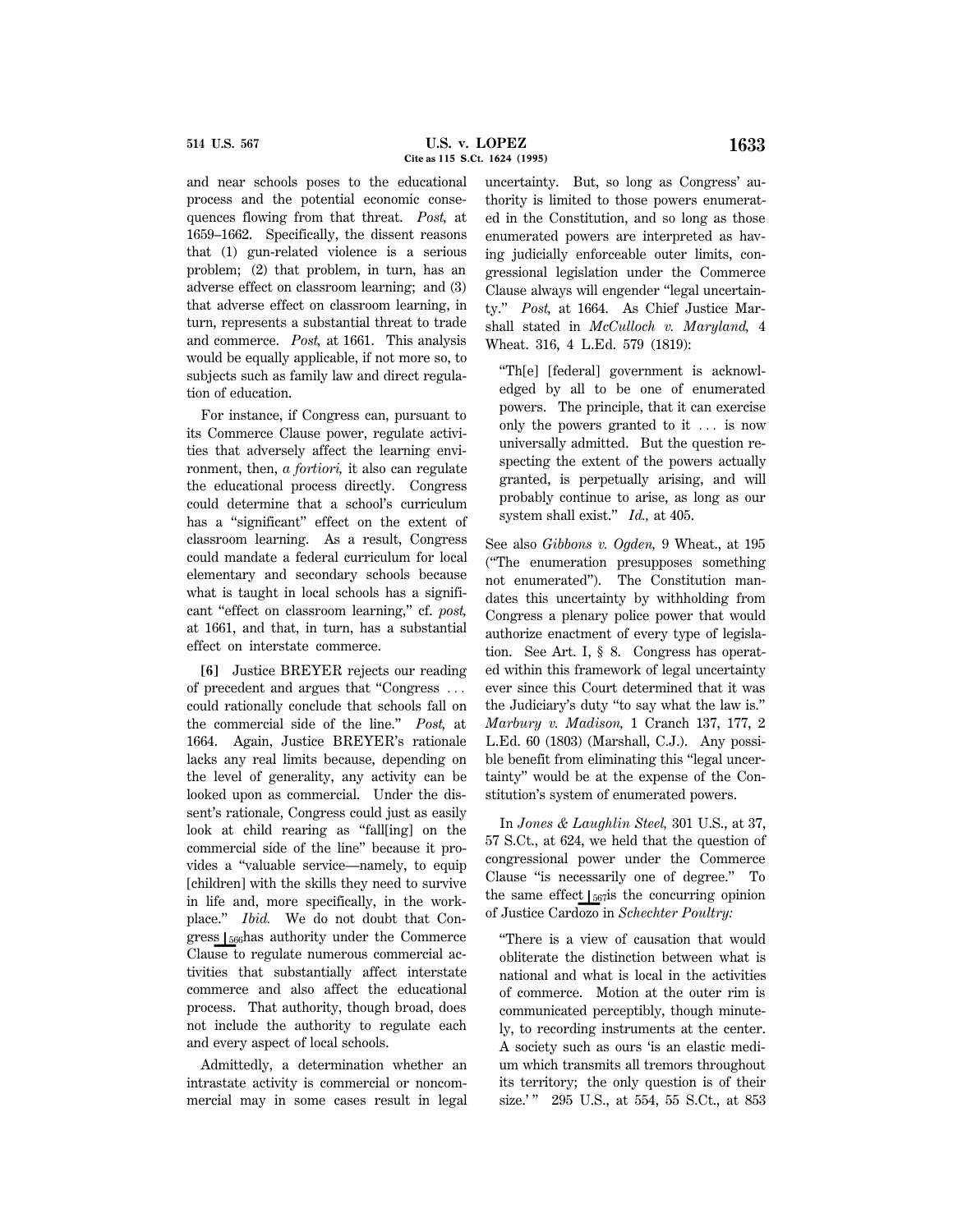These are not precise formulations, and in the nature of things they cannot be. But we think they point the way to a correct decision of this case. The possession of a gun in a local school zone is in no sense an economic activity that might, through repetition elsewhere, substantially affect any sort of interstate commerce. Respondent was a local student at a local school; there is no indication that he had recently moved in interstate commerce, and there is no requirement that his possession of the firearm have any concrete tie to interstate commerce.

To uphold the Government's contentions here, we would have to pile inference upon inference in a manner that would bid fair to convert congressional authority under the Commerce Clause to a general police power of the sort retained by the States. Admittedly, some of our prior cases have taken long steps down that road, giving great deference to congressional action. See *supra,* at 1629. The broad language in these opinions has suggested the possibility of additional expansion, but we decline here to proceed any further. To do so would require us to conclude that the Constitution's enumeration of powers does not presuppose something not enumerated, cf. *Gibbons v. Ogden, supra,* at 195, and that there never will be a distinction between what is truly national and what is S568truly local, cf. *Jones & Laughlin Steel, supra,* at 30, 57 S.Ct., at 621. This we are unwilling to do.

For the foregoing reasons the judgment of the Court of Appeals is

*Affirmed.*

Justice KENNEDY, with whom Justice O'CONNOR joins, concurring.

The history of the judicial struggle to interpret the Commerce Clause during the transition from the economic system the Founders knew to the single, national market still emergent in our own era counsels great restraint before the Court determines that the Clause is insufficient to support an exercise of the national power. That history

gives me some pause about today's decision, but I join the Court's opinion with these observations on what I conceive to be its necessary though limited holding.

Chief Justice Marshall announced that the national authority reaches ''that commerce which concerns more States than one'' and that the commerce power ''is complete in itself, may be exercised to its utmost extent, and acknowledges no limitations, other than are prescribed in the constitution.'' *Gibbons v. Ogden,* 9 Wheat. 1, 194, 196, 6 L.Ed. 23 (1824). His statements can be understood now as an early and authoritative recognition that the Commerce Clause grants Congress extensive power and ample discretion to determine its appropriate exercise. The progression of our Commerce Clause cases from *Gibbons* to the present was not marked, however, by a coherent or consistent course of interpretation; for neither the course of technological advance nor the foundational principles for the jurisprudence itself were self-evident to the courts that sought to resolve contemporary disputes by enduring principles.

Furthermore, for almost a century after the adoption of the Constitution, the Court's Commerce Clause decisions did not concern the authority of Congress to legislate. Rather,  $\left| \cdot \right|$ <sub>569</sub>the Court faced the related but quite distinct question of the authority of the States to regulate matters that would be within the commerce power had Congress chosen to act. The simple fact was that in the early years of the Republic, Congress seldom perceived the necessity to exercise its power in circumstances where its authority would be called into question. The Court's initial task, therefore, was to elaborate the theories that would permit the States to act where Congress had not done so. Not the least part of the problem was the unresolved question whether the congressional power was exclusive, a question reserved by Chief Justice Marshall in *Gibbons v. Ogden, supra,* at 209–210.

At the midpoint of the 19th century, the Court embraced the principle that the States and the National Government both have authority to regulate certain matters absent the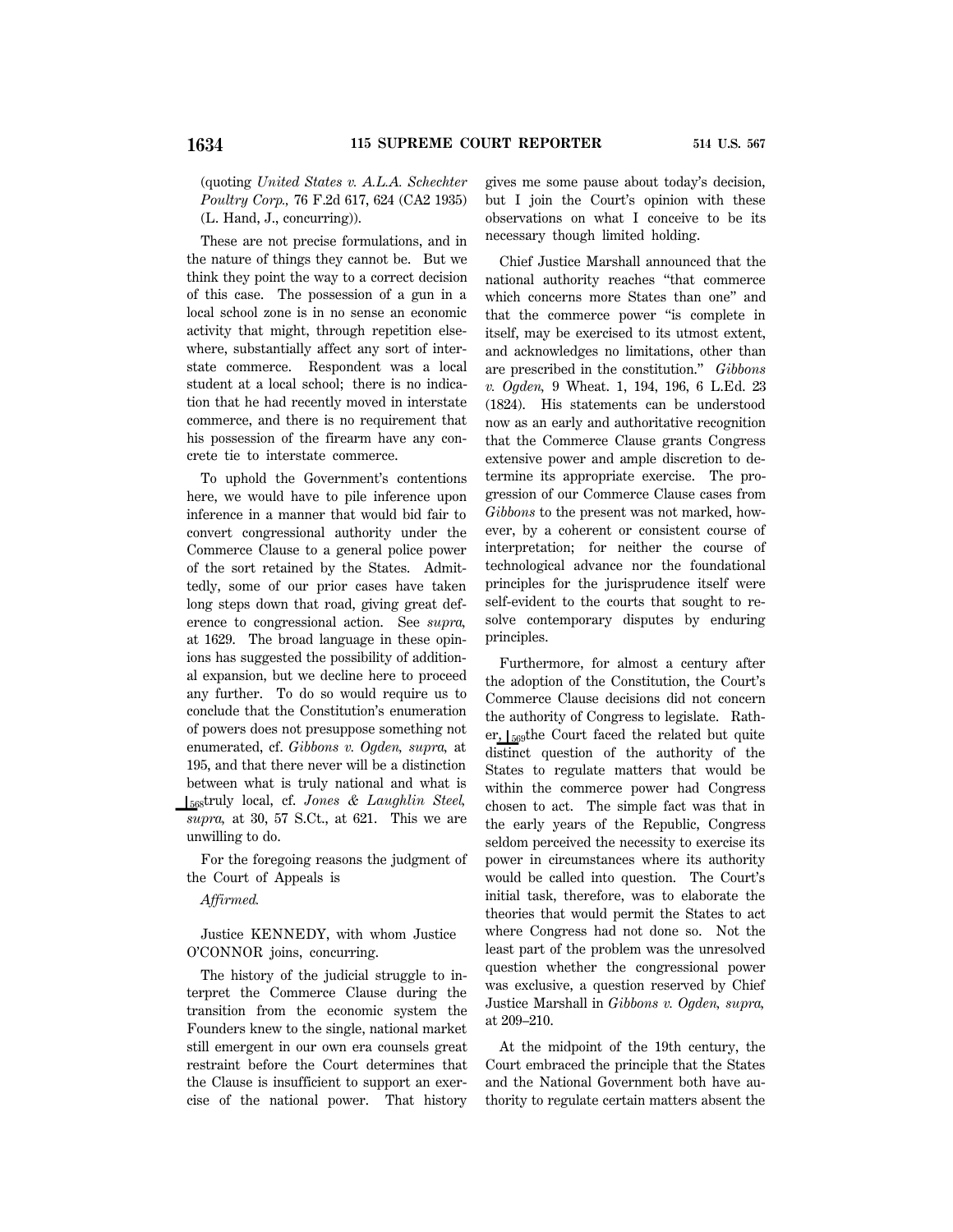congressional determination to displace local law or the necessity for the Court to invalidate local law because of the dormant national power. *Cooley v. Board of Wardens of Port of Philadelphia, ex rel. Soc. for Relief of Distressed Pilots,* 12 How. 299, 318–321, 13 L.Ed. 996 (1852). But the utility of that solution was not at once apparent, see generally F. Frankfurter, The Commerce Clause under Marshall, Taney and Waite (1937) (hereinafter Frankfurter), and difficulties of application persisted, see *Leisy v. Hardin,* 135 U.S. 100, 122–125, 10 S.Ct. 681, 688–690, 34 L.Ed. 128 (1890).

One approach the Court used to inquire into the lawfulness of state authority was to draw content-based or subject-matter distinctions, thus defining by semantic or formalistic categories those activities that were commerce and those that were not. For instance, in deciding that a State could prohibit the in-state manufacture of liquor intended for out-of-state shipment, it distinguished between manufacture and commerce. ''No distinction is more popular to the common mind, or more clearly expressed in economic and political literature, than that between manufactur[e] and commerce. Manufacture is transformation—the fashioning of raw materials $_{570}$  into a change of form for use. The functions of commerce are different.'' *Kidd v. Pearson,* 128 U.S. 1, 20, 9 S.Ct. 6, 10, 32 L.Ed. 346 (1888). Though that approach likely would not have survived even if confined to the question of a State's authority to enact legislation, it was not at all propitious when applied to the quite different question of what subjects were within the reach of the national power when Congress chose to exercise it.

This became evident when the Court began to confront federal economic regulation enacted in response to the rapid industrial development in the late 19th century. Thus, it relied upon the manufacture-commerce dichotomy in *United States v. E.C. Knight Co.,* 156 U.S. 1, 15 S.Ct. 249, 39 L.Ed. 325 (1895), where a manufacturers' combination controlling some 98% of the Nation's domestic sugar refining capacity was held to be outside the reach of the Sherman Act. Conspiracies to control manufacture, agriculture, mining, production, wages, or prices, the Court ex-

plained, had too ''indirect'' an effect on interstate commerce. *Id.,* at 16, 15 S.Ct., at 255. And in *Adair v. United States,* 208 U.S. 161, 28 S.Ct. 277, 52 L.Ed. 436 (1908), the Court rejected the view that the commerce power might extend to activities that, although local in the sense of having originated within a single State, nevertheless had a practical effect on interstate commercial activity. The Court concluded that there was not a ''legal or logical connection ... between an employé's membership in a labor organization and the carrying on of interstate commerce,'' *id.,* at 178, 28 S.Ct., at 282, and struck down a federal statute forbidding the discharge of an employee because of his membership in a labor organization. See also *The Employers' Liability Cases,* 207 U.S. 463, 497, 28 S.Ct. 141, 145, 52 L.Ed. 297 (1908) (invalidating statute creating negligence action against common carriers for personal injuries of employees sustained in the course of employment, because the statute ''regulates the persons because they engage in interstate commerce and does not alone regulate the business of interstate commerce'').

 $\frac{1}{571}$ Even before the Court committed itself to sustaining federal legislation on broad principles of economic practicality, it found it necessary to depart from these decisions. The Court disavowed *E.C. Knight* 's reliance on the manufacturing-commerce distinction in *Standard Oil Co. of N.J. v. United States,* 221 U.S. 1, 68–69, 31 S.Ct. 502, 518–519, 55 L.Ed. 619 (1911), declaring that approach ''unsound.'' The Court likewise rejected the rationale of *Adair* when it decided, in *Texas & New Orleans R. Co. v. Railway Clerks,* 281 U.S. 548, 570–571, 50 S.Ct. 427, 433–434, 74 L.Ed. 1034 (1930), that Congress had the power to regulate matters pertaining to the organization of railroad workers.

In another line of cases, the Court addressed Congress' efforts to impede local activities it considered undesirable by prohibiting the interstate movement of some essential element. In the *Lottery Case,* 188 U.S. 321, 23 S.Ct. 321, 47 L.Ed. 492 (1903), the Court rejected the argument that Congress lacked power to prohibit the interstate movement of lottery tickets because it had power only to regulate, not to prohibit. See also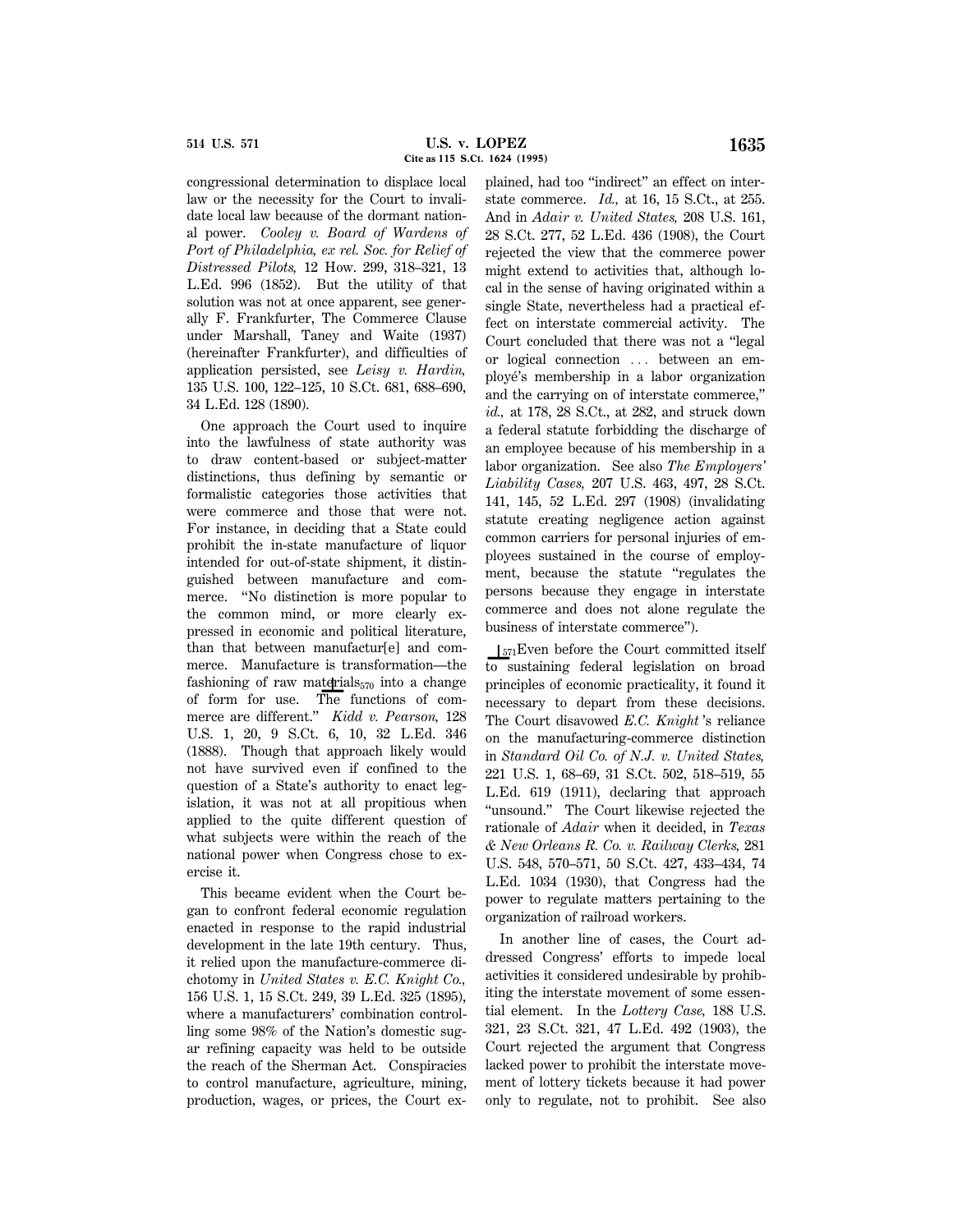*Hipolite Egg Co. v. United States,* 220 U.S. 45, 31 S.Ct. 364, 55 L.Ed. 364 (1911); *Hoke v. United States,* 227 U.S. 308, 33 S.Ct. 281, 57 L.Ed. 523 (1913). In *Hammer v. Dagenhart,* 247 U.S. 251, 38 S.Ct. 529, 62 L.Ed. 1101 (1918), however, the Court insisted that the power to regulate commerce ''is directly the contrary of the assumed right to forbid commerce from moving,'' *id.,* at 269–270, 38 S.Ct., at 530, and struck down a prohibition on the interstate transportation of goods manufactured in violation of child labor laws.

Even while it was experiencing difficulties in finding satisfactory principles in these cases, the Court was pursuing a more sustainable and practical approach in other lines of decisions, particularly those involving the regulation of railroad rates. In the *Minnesota Rate Cases,* 230 U.S. 352, 33 S.Ct. 729, 57 L.Ed. 1511 (1913), the Court upheld a state rate order, but observed that Congress might be empowered to regulate in this area if ''by reason of the interblending of the interstate and intrastate operations of interstate carriers'' the regulation of interstate rates could not be maintained without restrictions on "intrastate $_{572}$  rates which substantially affect the former.'' *Id.,* at 432–433, 33 S.Ct., at 753–754. And in the *Shreveport Rate Cases,* 234 U.S. 342, 34 S.Ct. 833, 58 L.Ed. 1341 (1914), the Court upheld an Interstate Commerce Commission order fixing railroad rates with the explanation that congressional authority, ''extending to these interstate carriers as instruments of interstate commerce, necessarily embraces the right to control their operations in all matters having such a close and substantial relation to interstate traffic that the control is essential or appropriate to the security of that traffic, to the efficiency of the interstate service, and to the maintenance of conditions under which interstate commerce may be conducted upon fair terms and without molestation or hindrance.'' *Id.,* at 351, 34 S.Ct., at 836.

Even the most confined interpretation of ''commerce'' would embrace transportation between the States, so the rate cases posed much less difficulty for the Court than cases involving manufacture or production. Nevertheless, the Court's recognition of the importance of a practical conception of the commerce power was not altogether confined to the rate cases. In *Swift & Co. v. United States,* 196 U.S. 375, 25 S.Ct. 276, 49 L.Ed. 518 (1905), the Court upheld the application of federal antitrust law to a combination of meat dealers that occurred in one State but that restrained trade in cattle ''sent for sale from a place in one State, with the expectation that they will end their transit  $\ldots$  in another.'' *Id.,* at 398, 25 S.Ct., at 280. The Court explained that ''commerce among the States is not a technical legal conception, but a practical one, drawn from the course of business.'' *Ibid.* Chief Justice Taft followed the same approach in upholding federal regulation of stockyards in *Stafford v. Wallace,* 258 U.S. 495, 42 S.Ct. 397, 66 L.Ed. 735 (1922). Speaking for the Court, he rejected a ''nice and technical inquiry,'' *id.,* at 519, 42 S.Ct., at 403, when the local transactions at issue could not ''be separated from the movement to which they contribute," *id.*, at 516, 42 S.Ct., at 402.

Reluctance of the Court to adopt that approach in all of its cases caused inconsistencies in doctrine to persist, however. In addressing New Deal legislation the Court resuscitated  $\frac{1}{573}$ the abandoned abstract distinction between direct and indirect effects on interstate commerce. See *Carter v. Carter Coal Co.,* 298 U.S. 238, 309, 56 S.Ct. 855, 872, 80 L.Ed. 1160 (1936) (Act regulating price of coal and wages and hours for miners held to have only ''secondary and indirect'' effect on interstate commerce); *Railroad Retirement Bd. v. Alton R. Co.,* 295 U.S. 330, 368, 55 S.Ct. 758, 771, 79 L.Ed. 1468 (1935) (compulsory retirement and pension plan for railroad carrier employees too ''remote from any regulation of commerce as such''); *A.L.A. Schechter Poultry Corp. v. United States,* 295 U.S. 495, 548, 55 S.Ct. 837, 851, 79 L.Ed. 1570 (1935) (wage and hour law provision of National Industrial Recovery Act had ''no direct relation to interstate commerce'').

The case that seems to mark the Court's definitive commitment to the practical conception of the commerce power is *NLRB v. Jones & Laughlin Steel Corp.,* 301 U.S. 1, 57 S.Ct. 615, 81 L.Ed. 893 (1937), where the Court sustained labor laws that applied to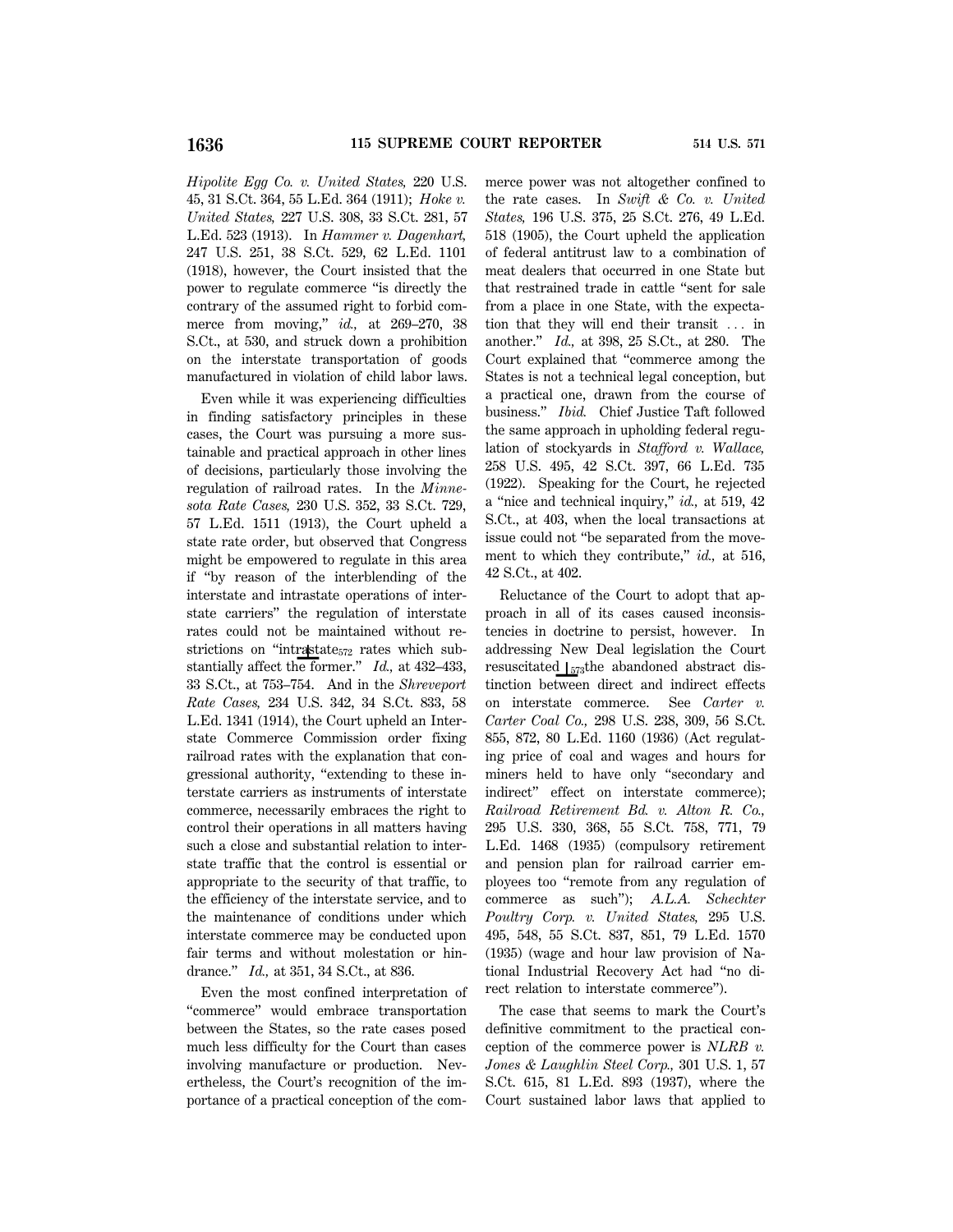manufacturing facilities, making no real attempt to distinguish *Carter, supra,* and *Schechter, supra.* 301 U.S., at 40–41, 57 S.Ct., at 625–626. The deference given to Congress has since been confirmed. *United States v. Darby,* 312 U.S. 100, 116–117, 61 S.Ct. 451, 458–459, 85 L.Ed. 609 (1941), overruled *Hammer v. Dagenhart, supra.* And in *Wickard v. Filburn,* 317 U.S. 111, 63 S.Ct. 82, 87 L.Ed. 122 (1942), the Court disapproved *E.C. Knight* and the entire line of direct-indirect and manufacture-production cases, explaining that ''broader interpretations of the Commerce Clause [were] destined to supersede the earlier ones," at 122, 63 S.Ct., at 88, and ''[w]hatever terminology is used, the criterion is necessarily one of degree and must be so defined. This does not satisfy those who seek mathematical or rigid formulas. But such formulas are not provided by the great concepts of the Constitution,'' *id.,* at 123, n. 24, 63 S.Ct., at 88, n. 24. Later examples of the exercise of federal power where commercial transactions were the subject of regulation include *Heart of Atlanta Motel, Inc. v. United States,* 379 U.S. 241, 85 S.Ct. 348, 13 L.Ed.2d 258 (1964), *Katzenbach v. McClung,* 379 U.S. 294, 85 S.Ct. 377, 13 L.Ed.2d 290 (1964), and *Perez v. United States,* 402 U.S. 146, 91 S.Ct. 1357, 28 L.Ed.2d 686 (1971). These and like authorities are within the fair ambit  $\int_{574}$ of the Court's practical conception of commercial regulation and are not called in question by our decision today.

The history of our Commerce Clause decisions contains at least two lessons of relevance to this case. The first, as stated at the outset, is the imprecision of content-based boundaries used without more to define the limits of the Commerce Clause. The second, related to the first but of even greater consequence, is that the Court as an institution and the legal system as a whole have an immense stake in the stability of our Commerce Clause jurisprudence as it has evolved to this point. *Stare decisis* operates with great force in counseling us not to call in question the essential principles now in place respecting the congressional power to regulate transactions of a commercial nature. That fundamental restraint on our power forecloses us from reverting to an understanding of commerce that would serve only an 18th–century economy, dependent then upon production and trading practices that had changed but little over the preceding centuries; it also mandates against returning to the time when congressional authority to regulate undoubted commercial activities was limited by a judicial determination that those matters had an insufficient connection to an interstate system. Congress can regulate in the commercial sphere on the assumption that we have a single market and a unified purpose to build a stable national economy.

In referring to the whole subject of the federal and state balance, we said this just three Terms ago:

''This framework has been sufficiently flexible over the past two centuries to allow for enormous changes in the nature of government. The Federal Government undertakes activities today that would have been unimaginable to the Framers in two senses: first, because the Framers would not have conceived that any government would conduct such activities; and second, because the Framers would not have believed that the Federal Government, rather than the States, would assume such  $\int_{575}$ responsibilities. Yet the powers conferred upon the Federal Government by the Constitution were phrased in language broad enough to allow for the expansion of the Federal Government's role.'' *New York v. United States,* 505 U.S. 144, 157, 112 S.Ct. 2408, 2418, 120 L.Ed.2d 120 (1992) (emphasis deleted).

It does not follow, however, that in every instance the Court lacks the authority and responsibility to review congressional attempts to alter the federal balance. This case requires us to consider our place in the design of the Government and to appreciate the significance of federalism in the whole structure of the Constitution.

Of the various structural elements in the Constitution, separation of powers, checks and balances, judicial review, and federalism, only concerning the last does there seem to be much uncertainty respecting the existence, and the content, of standards that allow the Judiciary to play a significant role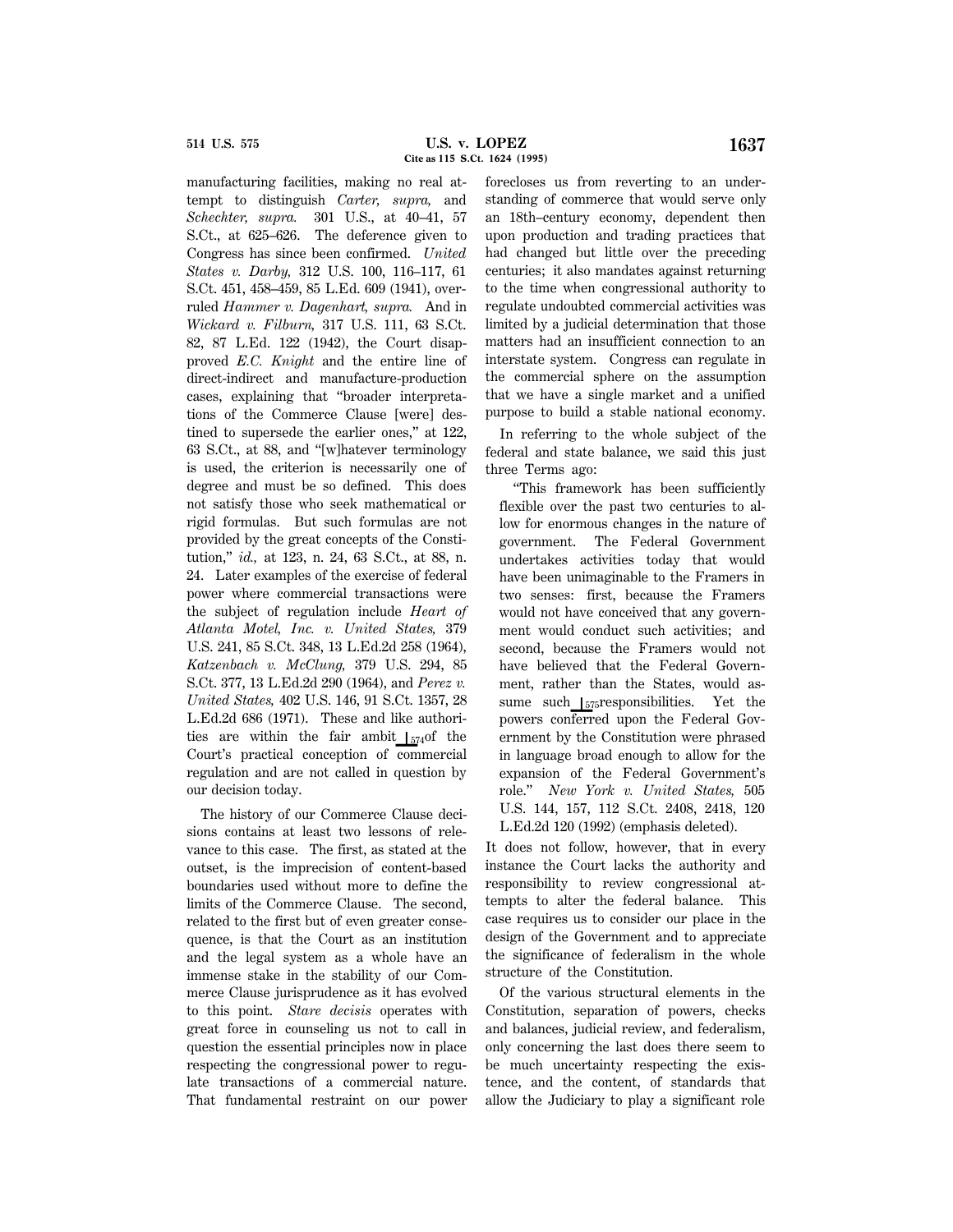in maintaining the design contemplated by the Framers. Although the resolution of specific cases has proved difficult, we have derived from the Constitution workable standards to assist in preserving separation of powers and checks and balances. See, *e.g., Prize Cases,* 2 Black 635, 17 L.Ed. 459 (1863); *Youngstown Sheet & Tube Co. v. Sawyer,* 343 U.S. 579, 72 S.Ct. 863, 96 L.Ed. 1153 (1952); *United States v. Nixon,* 418 U.S. 683, 94 S.Ct. 3090, 41 L.Ed.2d 1039 (1974); *Buckley v. Valeo,* 424 U.S. 1, 96 S.Ct. 612, 46 L.Ed.2d 659 (1976); *INS v. Chadha,* 462 U.S. 919, 103 S.Ct. 2764, 77 L.Ed.2d 317 (1983); *Bowsher v. Synar,* 478 U.S. 714, 106 S.Ct. 3181, 92 L.Ed.2d 583 (1986); *Plaut v. Spendthrift Farm, Inc.,* 514 U.S. 211, 115 S.Ct. 1447, 131 L.Ed.2d 328 (1995). These standards are by now well accepted. Judicial review is also established beyond question, *Marbury v. Madison,* 1 Cranch 137, 2 L.Ed. 60 (1803), and though we may differ when applying its principles, see, *e.g., Planned Parenthood of Southeastern Pa. v. Casey,* 505 U.S. 833, 112 S.Ct. 2791, 120 L.Ed.2d 674 (1992), its legitimacy is undoubted. Our role in preserving the federal balance seems more tenuous.

There is irony in this, because of the four structural elements in the Constitution just mentioned, federalism was the unique contribution of the Framers to political science and political theory. See Friendly, Federalism: A Forward, 86 |  $_{576}$ Yale L.J. 1019 (1977); G. Wood, The Creation of the American Republic, 1776–1787, pp. 524–532, 564 (1969). Though on the surface the idea may seem counterintuitive, it was the insight of the Framers that freedom was enhanced by the creation of two governments, not one. ''In the compound republic of America, the power surrendered by the people is first divided between two distinct governments, and then the portion allotted to each subdivided among distinct and separate departments. Hence a double security arises to the rights of the people. The different governments will control each other, at the same time that each will be controlled by itself.'' The Federalist No. 51, p. 323 (C. Rossiter ed. 1961) (J. Madison). See also *Gregory v. Ashcroft,* 501 U.S. 452, 458–459, 111 S.Ct. 2395, 2400,

115 L.Ed.2d 410 (1991) (''Just as the separation and independence of the coordinate branches of the Federal Government serve to prevent the accumulation of excessive power in any one branch, a healthy balance of power between the States and the Federal Government will reduce the risk of tyranny and abuse from either front.... In the tension between federal and state power lies the promise of liberty''); *New York v. United States, supra,* at 181, 112 S.Ct., at 2431 (''[T]he Constitution divides authority between federal and state governments for the protection of individuals. State sovereignty is not just an end in itself: 'Rather, federalism secures to citizens the liberties that derive from the diffusion of sovereign power' '') (quoting *Coleman v. Thompson,* 501 U.S. 722, 759, 111 S.Ct. 2546, 2570, 115 L.Ed.2d 640 (1991) (Blackmun, J., dissenting)).

The theory that two governments accord more liberty than one requires for its realization two distinct and discernable lines of political accountability: one between the citizens and the Federal Government; the second between the citizens and the States. If, as Madison expected, the Federal and State Governments are to control each other, see The Federalist No. 51, and hold each other in check by competing for the affections of the people, see The Federalist No. 46, those citizens must have some means of knowing which of  $\int_{577}$ the two governments to hold accountable for the failure to perform a given function. ''Federalism serves to assign political responsibility, not to obscure it.'' *FTC v. Ticor Title Ins. Co.,* 504 U.S. 621, 636, 112 S.Ct. 2169, 2178, 119 L.Ed.2d 410 (1992). Were the Federal Government to take over the regulation of entire areas of traditional state concern, areas having nothing to do with the regulation of commercial activities, the boundaries between the spheres of federal and state authority would blur and political responsibility would become illusory. Cf. *New York v. United States, supra,* at 155– 169, 112 S.Ct., at 2417–2425; *FERC v. Mississippi,* 456 U.S. 742, 787, 102 S.Ct. 2126, 2152, 72 L.Ed.2d 532 (1982) (O'CONNOR, J., concurring in judgment in part and dissenting in part). The resultant inability to hold either branch of the government answerable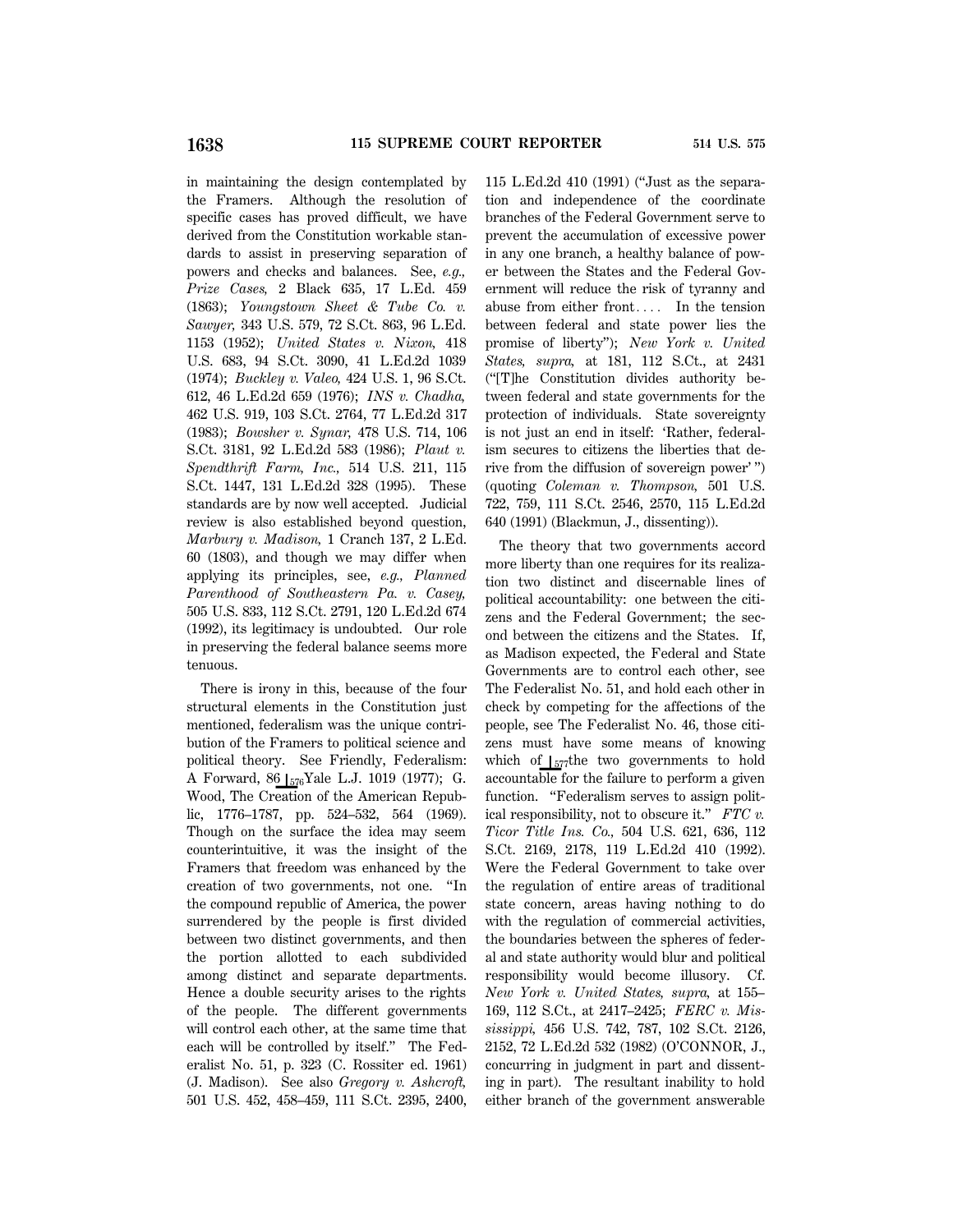to the citizens is more dangerous even than devolving too much authority to the remote central power.

To be sure, one conclusion that could be drawn from The Federalist Papers is that the balance between national and state power is entrusted in its entirety to the political process. Madison's observation that ''the people ought not surely to be precluded from giving most of their confidence where they may discover it to be most due,'' The Federalist No. 46, p. 295 (C. Rossiter ed. 1961), can be interpreted to say that the essence of responsibility for a shift in power from the State to the Federal Government rests upon a political judgment, though he added assurance that ''the State governments could have little to apprehend, because it is only within a certain sphere that the federal power can, in the nature of things, be advantageously administered,'' *ibid.* Whatever the judicial role, it is axiomatic that Congress does have substantial discretion and control over the federal balance.

For these reasons, it would be mistaken and mischievous for the political branches to forget that the sworn obligation to preserve and protect the Constitution in maintaining the federal balance is their own in the first and primary instance. In the Webster– Hayne Debates, see The Great Speeches and  $1578$ Orations of Daniel Webster 227–272 (E. Whipple ed. 1879), and the debates over the Civil Rights Acts, see Hearings on S. 1732 before the Senate Committee on Commerce, 88th Cong., 1st Sess., pts. 1–3 (1963), some Congresses have accepted responsibility to confront the great questions of the proper federal balance in terms of lasting consequences for the constitutional design. The political branches of the Government must fulfill this grave constitutional obligation if democratic liberty and the federalism that secures it are to endure.

At the same time, the absence of structural mechanisms to require those officials to undertake this principled task, and the momentary political convenience often attendant upon their failure to do so, argue against a complete renunciation of the judicial role. Although it is the obligation of all officers of the Government to respect the constitutional

design, see *Public Citizen v. Department of Justice,* 491 U.S. 440, 466, 109 S.Ct. 2558, 2572–2573, 105 L.Ed.2d 377 (1989); *Rostker v. Goldberg,* 453 U.S. 57, 64, 101 S.Ct. 2646, 2651, 69 L.Ed.2d 478 (1981), the federal balance is too essential a part of our constitutional structure and plays too vital a role in securing freedom for us to admit inability to intervene when one or the other level of Government has tipped the scales too far.

In the past this Court has participated in maintaining the federal balance through judicial exposition of doctrines such as abstention, see, *e.g., Younger v. Harris,* 401 U.S. 37, 91 S.Ct. 746, 27 L.Ed.2d 669 (1971); *Railroad Comm'n of Tex. v. Pullman Co.,* 312 U.S. 496, 61 S.Ct. 643, 85 L.Ed. 971 (1941); *Burford v. Sun Oil Co.,* 319 U.S. 315, 63 S.Ct. 1098, 87 L.Ed. 1424 (1943), the rules for determining the primacy of state law, see, *e.g., Erie R. Co. v. Tompkins,* 304 U.S. 64, 58 S.Ct. 817, 82 L.Ed. 1188 (1938), the doctrine of adequate and independent state grounds, see, *e.g., Murdock v. Memphis,* 20 Wall. 590, 22 L.Ed. 429 (1875); *Michigan v. Long,* 463 U.S. 1032, 103 S.Ct. 3469, 77 L.Ed.2d 1201 (1983), the whole jurisprudence of preemption, see, *e.g., Rice v. Santa Fe Elevator Corp.,* 331 U.S. 218, 67 S.Ct. 1146, 91 L.Ed. 1447 (1947); *Cipollone v. Liggett Group, Inc.,* 505 U.S. 504, 112 S.Ct. 2608, 120 L.Ed.2d 407 (1992), and many of the rules governing our habeas jurisprudence, see, *e.g., Coleman v. Thompson,* 501 U.S. 722, 111 S.Ct. 2546, 115 L.Ed.2d 640 (1991); *McCleskey* <sub>1579</sub>*v. Zant*, 499 U.S. 467, 111 S.Ct. 1454, 113 L.Ed.2d 517 (1991); *Teague v. Lane,* 489 U.S. 288, 109 S.Ct. 1060, 103 L.Ed.2d 334 (1989); *Rose v. Lundy,* 455 U.S. 509, 102 S.Ct. 1198, 71 L.Ed.2d 379 (1982); *Wainwright v. Sykes,* 433 U.S. 72, 97 S.Ct. 2497, 53 L.Ed.2d 594 (1977).

Our ability to preserve this principle under the Commerce Clause has presented a much greater challenge. See *supra,* at 1634–1637. ''This clause has throughout the Court's history been the chief source of its adjudications regarding federalism,'' and ''no other body of opinions affords a fairer or more revealing test of judicial qualities.'' Frankfurter 66– 67. But as the branch whose distinctive duty it is to declare ''what the law is,'' *Marbury v.*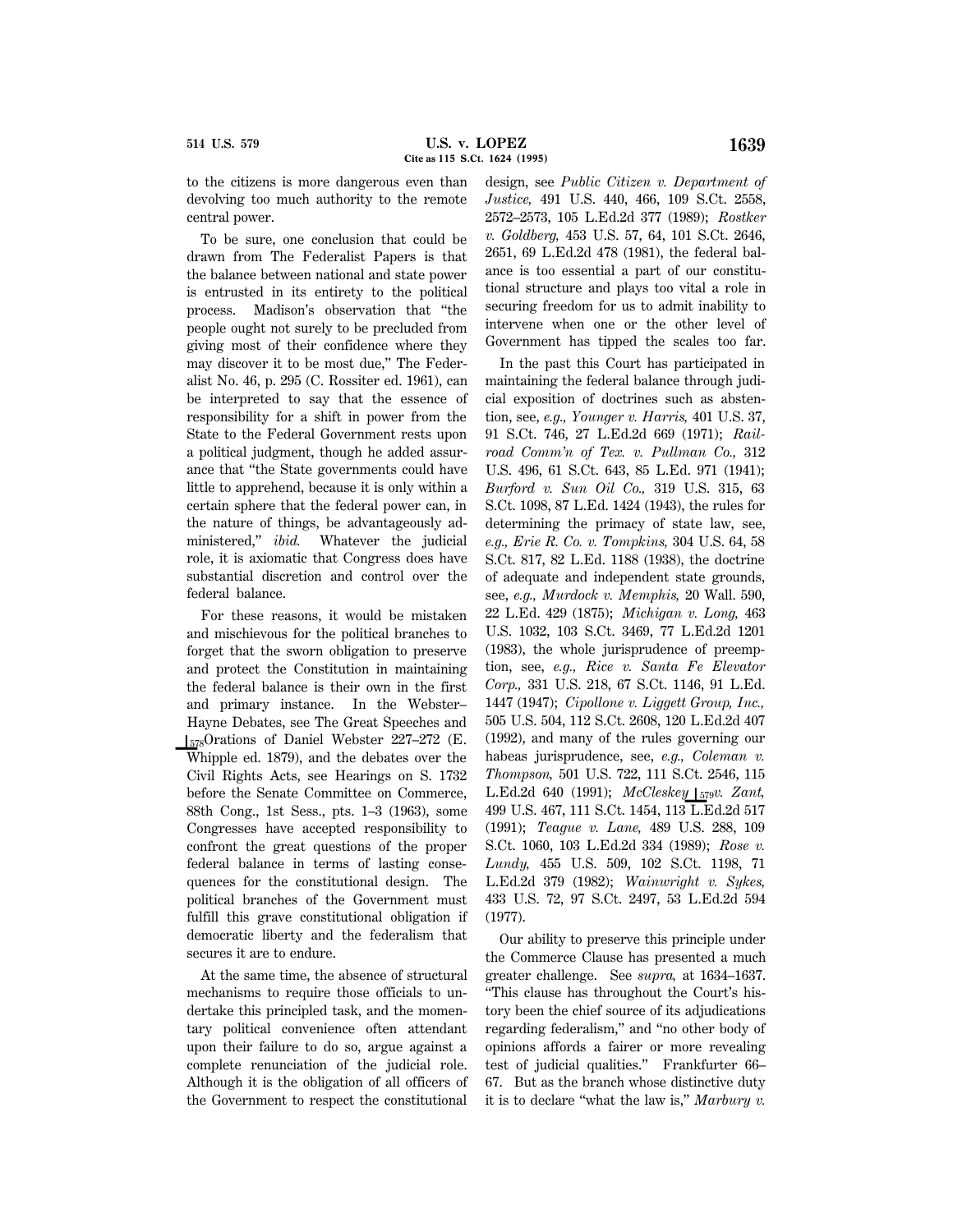*Madison,* 1 Cranch, at 177, we are often called upon to resolve questions of constitutional law not susceptible to the mechanical application of bright and clear lines. The substantial element of political judgment in Commerce Clause matters leaves our institutional capacity to intervene more in doubt than when we decide cases, for instance, under the Bill of Rights even though clear and bright lines are often absent in the latter class of disputes. See *County of Allegheny v. American Civil Liberties Union, Greater Pittsburgh Chapter,* 492 U.S. 573, 630, 109 S.Ct. 3086, 3120, 106 L.Ed.2d 472 (1989) (O'CONNOR, J., concurring in part and concurring in judgment) (''We cannot avoid the obligation to draw lines, often close and difficult lines'' in adjudicating constitutional rights). But our cases do not teach that we have no role at all in determining the meaning of the Commerce Clause.

Our position in enforcing the dormant Commerce Clause is instructive. The Court's doctrinal approach in that area has likewise ''taken some turns.'' *Oklahoma Tax Comm'n v. Jefferson Lines, Inc.,* 514 U.S. 175, 180, 115 S.Ct. 1331, 1336, 131 L.Ed.2d 261 (1995). Yet in contrast to the prevailing skepticism that surrounds our ability to give meaning to the explicit text of the Commerce Clause, there is widespread acceptance of our authority to enforce the dormant Commerce Clause, which we have but inferred from the constitutional structure as a limitation on the power of the States. One element of our dormant Commerce Clause jurisprudence has been the principle that the States may not  $\int_{580}$  impose regulations that place an undue burden on interstate commerce, even where those regulations do not discriminate between in-state and out-of-state businesses. See *Brown–Forman Distillers Corp. v. New York State Liquor Authority,* 476 U.S. 573, 579, 106 S.Ct. 2080, 2084, 90 L.Ed.2d 552 (1986) (citing *Pike v. Bruce Church, Inc.,* 397 U.S. 137, 142, 90 S.Ct. 844, 847, 25 L.Ed.2d 174 (1970)). Distinguishing between regulations that do place an undue burden on interstate commerce and regulations that do not depends upon delicate judgments. True, if we invalidate a state law, Congress can in effect overturn our judgment, whereas in a case announcing that Congress has transgressed its authority, the decision is more consequential, for it stands unless Congress can revise its law to demonstrate its commercial character. This difference no doubt informs the circumspection with which we invalidate an Act of Congress, but it does not mitigate our duty to recognize meaningful limits on the commerce power of Congress.

The statute before us upsets the federal balance to a degree that renders it an unconstitutional assertion of the commerce power, and our intervention is required. As THE CHIEF JUSTICE explains, unlike the earlier cases to come before the Court here neither the actors nor their conduct has a commercial character, and neither the purposes nor the design of the statute has an evident commercial nexus. See *ante,* at 1630–1631. The statute makes the simple possession of a gun within 1,000 feet of the grounds of the school a criminal offense. In a sense any conduct in this interdependent world of ours has an ultimate commercial origin or consequence, but we have not yet said the commerce power may reach so far. If Congress attempts that extension, then at the least we must inquire whether the exercise of national power seeks to intrude upon an area of traditional state concern.

An interference of these dimensions occurs here, for it is well established that education is a traditional concern of the States. *Milliken v. Bradley,* 418 U.S. 717, 741–742, 94 S.Ct. 3112, 3125–3126, 41 L.Ed.2d 1069 (1974);  $I_{581}Epperson$  *v. Arkansas*, 393 U.S. 97, 104, 89 S.Ct. 266, 270, 21 L.Ed.2d 228 (1968). The proximity to schools, including of course schools owned and operated by the States or their subdivisions, is the very premise for making the conduct criminal. In these circumstances, we have a particular duty to ensure that the federal-state balance is not destroyed. Cf. *Rice, supra,* at 230, 67 S.Ct., at 1152 (''[W]e start with the assumption that the historic police powers of the States'' are not displaced by a federal statute ''unless that was the clear and manifest purpose of Congress''); *Florida Lime & Avocado Growers, Inc. v. Paul,* 373 U.S. 132, 146, 83 S.Ct. 1210, 1219, 10 L.Ed.2d 248 (1963).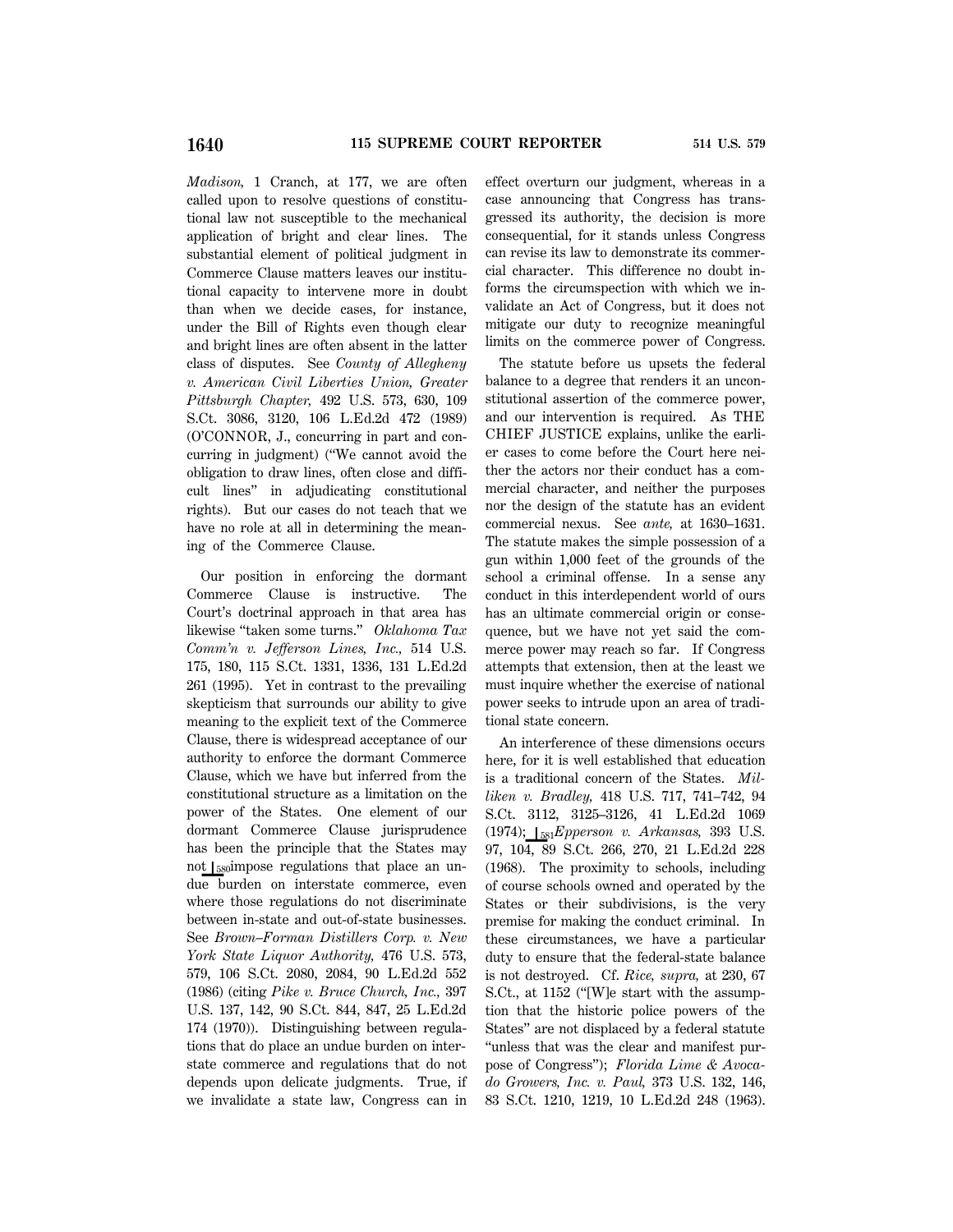While it is doubtful that any State, or indeed any reasonable person, would argue that it is wise policy to allow students to carry guns on school premises, considerable disagreement exists about how best to accomplish that goal. In this circumstance, the theory and utility of our federalism are revealed, for the States may perform their role as laboratories for experimentation to devise various solutions where the best solution is far from clear. See *San Antonio Independent School Dist. v. Rodriguez,* 411 U.S. 1, 49–50, 93 S.Ct. 1278, 1304–05, 36 L.Ed.2d 16 (1973); *New State Ice Co. v. Liebmann,* 285 U.S. 262, 311, 52 S.Ct. 371, 386–87, 76 L.Ed. 747 (1932) (Brandeis, J., dissenting).

If a State or municipality determines that harsh criminal sanctions are necessary and wise to deter students from carrying guns on school premises, the reserved powers of the States are sufficient to enact those measures. Indeed, over 40 States already have criminal laws outlawing the possession of firearms on or near school grounds. See, *e.g.,* Alaska Stat.Ann. §§ 11.61.195(a)(2)(A), 11.61.220(a)(4)(A) (Supp.1994); Cal.Penal Code Ann. § 626.9 (West Supp.1994); Mass. Gen.Laws c. 269, § 10(j) (1992); N.J.Stat. Ann. § 2C:39–5(e) (West Supp.1994); Va. Code Ann. § 18.2–308.1 (1988); Wis.Stat. § 948.605 (1991–1992).

Other, more practicable means to rid the schools of guns may be thought by the citizens of some States to be preferable for the safety and welfare of the schools those States are  $\int_{582}$ charged with maintaining. See Brief for National Conference of State Legislatures et al. as *Amici Curiae* 26–30 (injection of federal officials into local problems causes friction and diminishes political accountability of state and local governments). These might include inducements to inform on violators where the information leads to arrests or confiscation of the guns, see Lima, Schools May Launch Weapons Hot Line, Los Angeles Times, Ventura County East ed., Jan. 13, 1995, p. B1, col. 5; Reward for Tips on Guns in Tucson Schools, The Arizona Republic, Jan. 7, 1995, p. B2; programs to encourage the voluntary surrender of guns with some provision for amnesty, see Zaidan, Akron Rallies to Save Youths, The Plain Dealer, Mar. 2, 1995, p. 1B; Swift, Legislators Consider Plan to Get Guns Off Streets, Hartford Courant, Apr. 29, 1992, p. A4; penalties imposed on parents or guardians for failure to supervise the child, see, *e.g.,* Okla.Stat., Tit. 21, § 858 (Supp.1995) (fining parents who allow students to possess firearm at school); Tenn.Code Ann. § 39–17–1312 (Supp.1992) (misdemeanor for parents to allow student to possess firearm at school); Straight Shooter: Gov. Casey's Reasonable Plan to Control Assault Weapons, Pittsburgh Post–Gazette, Mar. 14, 1994, p. B2 (proposed bill); Bailey, Anti–Crime Measures Top Legislators' Agenda, Los Angeles Times, Orange Cty. ed., Mar. 7, 1994, p. B1, col. 2 (same); Krupa, New Gun–Control Plans Could Tighten Local Law, The Boston Globe, June 20, 1993, p. 29; laws providing for suspension or expulsion of gun-toting students, see, *e.g.,* Ala.Code § 16– 1–24.1 (Supp.1994); Ind.Code § 20–8.1–5– 4(b)(1)(D) (1993); Ky.Rev.Stat.Ann. § 158.150(1)(a) (Michie 1992); Wash.Rev. Code § 9.41.280 (1994), or programs for expulsion with assignment to special facilities, see Martin, Legislators Poised to Take Harsher Stand on Guns in Schools, The Seattle Times, Feb. 1, 1995, p. B1 (automatic year-long expulsion for students with guns and intense semester-long reentry program).

 $\mathcal{L}_{583}$ The statute now before us forecloses the States from experimenting and exercising their own judgment in an area to which States lay claim by right of history and expertise, and it does so by regulating an activity beyond the realm of commerce in the ordinary and usual sense of that term. The tendency of this statute to displace state regulation in areas of traditional state concern is evident from its territorial operation. There are over 100,000 elementary and secondary schools in the United States. See U.S. Dept. of Education, National Center for Education Statistics, Digest of Education Statistics 73, 104 (NCES 94–115, 1994) (Tables 63, 94). Each of these now has an invisible federal zone extending 1,000 feet beyond the (often irregular) boundaries of the school property. In some communities no doubt it would be difficult to navigate without infringing on those zones. Yet throughout these areas, school officials would find their own programs for the prohibition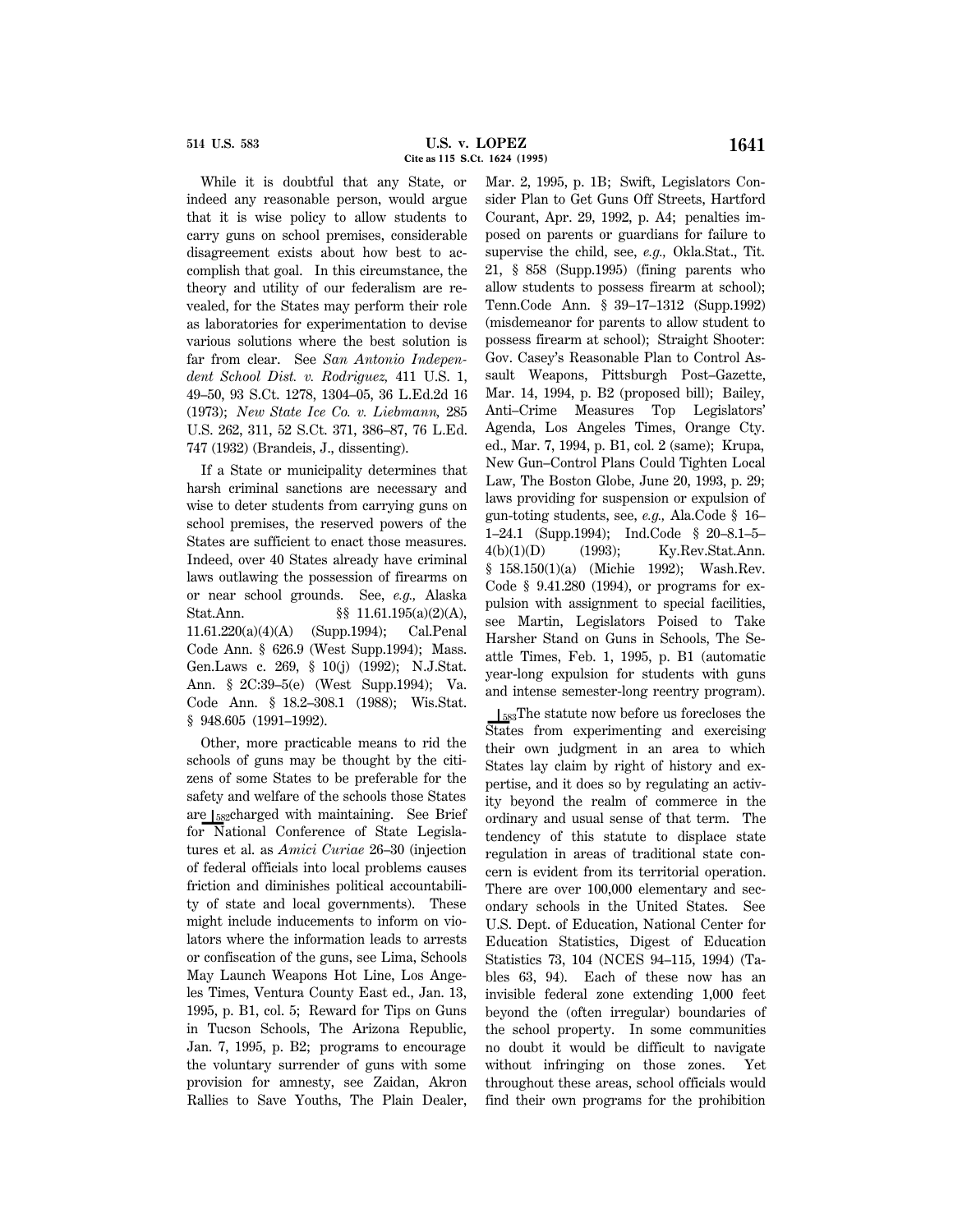of guns in danger of displacement by the federal authority unless the State chooses to enact a parallel rule.

This is not a case where the etiquette of federalism has been violated by a formal command from the National Government directing the State to enact a certain policy, cf. *New York v. United States,* 505 U.S. 144, 112 S.Ct. 2408, 120 L.Ed.2d 120 (1992), or to organize its governmental functions in a certain way, cf. *FERC v. Mississippi,* 456 U.S., at 781, 102 S.Ct., at 2149 (O'CONNOR, J., concurring in judgment in part and dissenting in part). While the intrusion on state sovereignty may not be as severe in this instance as in some of our recent Tenth Amendment cases, the intrusion is nonetheless significant. Absent a stronger connection or identification with commercial concerns that are central to the Commerce Clause, that interference contradicts the federal balance the Framers designed and that this Court is obliged to enforce.

For these reasons, I join in the opinion and judgment of the Court.

# $\frac{1}{584}$ Justice THOMAS, concurring.

The Court today properly concludes that the Commerce Clause does not grant Congress the authority to prohibit gun possession within 1,000 feet of a school, as it attempted to do in the Gun–Free School Zones Act of 1990, Pub.L. 101–647, 104 Stat. 4844. Although I join the majority, I write separately to observe that our case law has drifted far from the original understanding of the Commerce Clause. In a future case, we ought to temper our Commerce Clause jurisprudence in a manner that both makes sense of our more recent case law and is more faithful to the original understanding of that Clause.

We have said that Congress may regulate not only "Commerce ... among the several States,'' U.S. Const., Art. I, § 8, cl. 3, but also anything that has a ''substantial effect'' on such commerce. This test, if taken to its logical extreme, would give Congress a ''police power'' over all aspects of American life. Unfortunately, we have never come to grips with this implication of our substantial effects formula. Although we have supposedly applied the substantial effects test for the past 60 years, we *always* have rejected readings of the Commerce Clause and the scope of federal power that would permit Congress to exercise a police power; our cases are quite clear that there are real limits to federal power. See *New York v. United States,* 505 U.S. 144, 155, 112 S.Ct. 2408, 2417, 120 L.Ed.2d 120 (1992) (''[N]o one disputes the proposition that '[t]he Constitution created a Federal Government of limited powers' '') (quoting *Gregory v. Ashcroft,* 501 U.S. 452, 457, 111 S.Ct. 2395, 2399, 115 L.Ed.2d 410 (1991); *Maryland v. Wirtz,* 392 U.S. 183, 196, 88 S.Ct. 2017, 2023–24, 20 L.Ed.2d 1020 (1968); *NLRB v. Jones & Laughlin Steel Corp.,* 301 U.S. 1, 37, 57 S.Ct. 615, 624, 81 L.Ed. 893 (1937). Cf. *Chisholm v. Georgia,* 2 Dall. 419, 435, 1 L.Ed. 440 (1793) (Iredell, J.) (''Each State in the Union is sovereign as to all the powers reserved. It must necessarily be so, because the United States have no claim to any authority but such as the States have surrendered to them'') (emphasis deleted). Indeed, on this crucial point, the majority and Justice BREYER agree in principle: The Federal  $I_{585}$ Government has nothing approaching a police power. Compare *ante,* at 1628–1629, with *post,* at 1661–1662.

While the principal dissent concedes that there are limits to federal power, the sweeping nature of our current test enables the dissent to argue that Congress can regulate gun possession. But it seems to me that the power to regulate ''commerce'' can by no means encompass authority over mere gun possession, any more than it empowers the Federal Government to regulate marriage, littering, or cruelty to animals, throughout the 50 States. Our Constitution quite properly leaves such matters to the individual States, notwithstanding these activities' effects on interstate commerce. Any interpretation of the Commerce Clause that even suggests that Congress could regulate such matters is in need of reexamination.

In an appropriate case, I believe that we must further reconsider our ''substantial effects'' test with an eye toward constructing a standard that reflects the text and history of the Commerce Clause without totally reject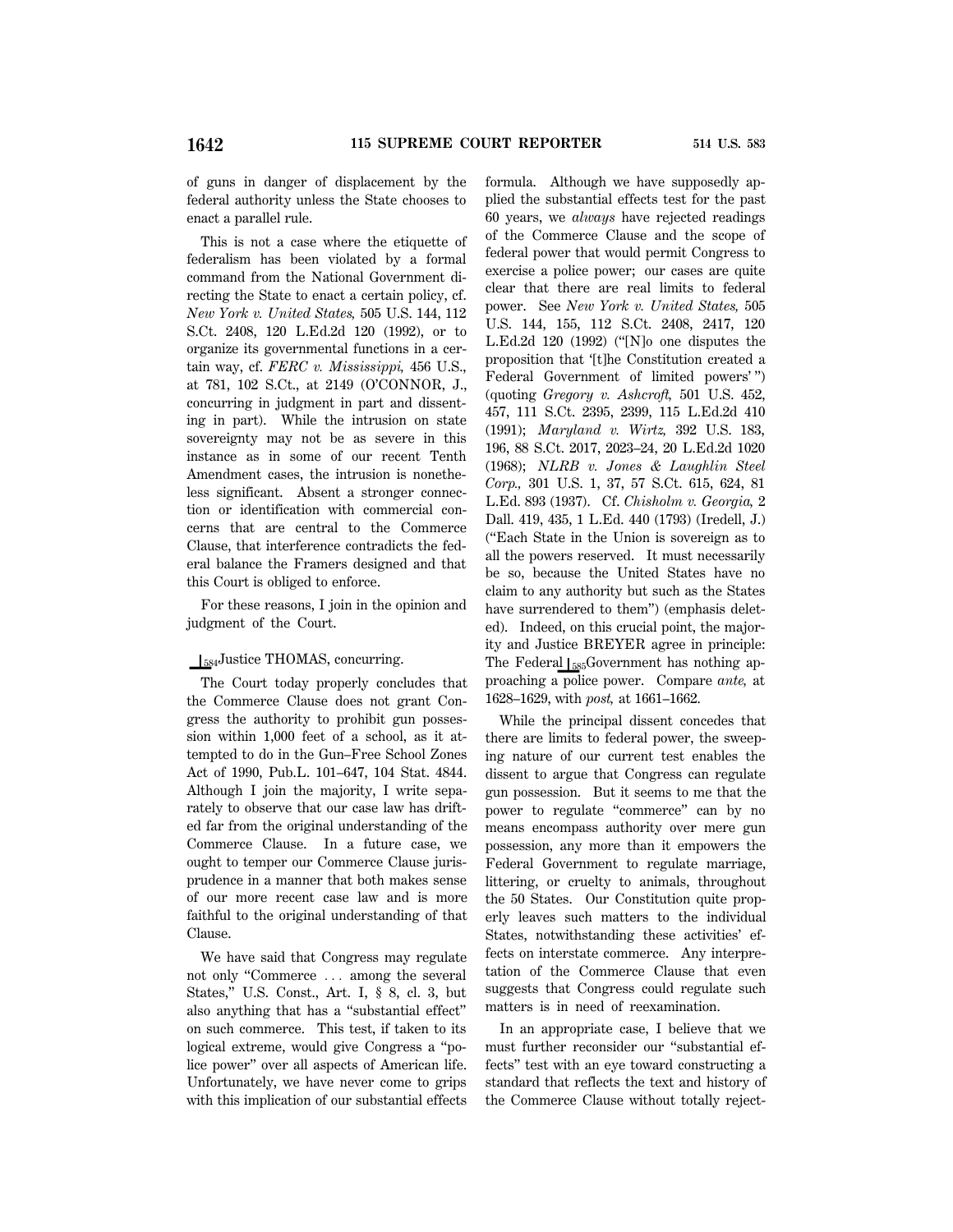ing our more recent Commerce Clause jurisprudence.

Today, however, I merely support the Court's conclusion with a discussion of the text, structure, and history of the Commerce Clause and an analysis of our early case law. My goal is simply to show how far we have departed from the original understanding and to demonstrate that the result we reach today is by no means ''radical,'' see *post,* at 1651 (STEVENS, J., dissenting). I also want to point out the necessity of refashioning a coherent test that does not tend to ''obliterate the distinction between what is national and what is local and create a completely centralized government.'' *Jones & Laughlin Steel Corp., supra,* at 37, 57 S.Ct., at 624.

I

At the time the original Constitution was ratified, ''commerce'' consisted of selling, buying, and bartering, as well as transporting for these purposes. See 1 S. Johnson, A Dictionary $_{586}$  of the English Language 361 (4th ed. 1773) (defining commerce as ''Intercour[s]e; exchange of one thing for another; interchange of any thing; trade; traffick''); N. Bailey, An Universal Etymological English Dictionary (26th ed. 1789) (''trade or traffic''); T. Sheridan, A Complete Dictionary of the English Language (6th ed. 1796) (''Exchange of one thing for another; trade, traffick''). This understanding finds support in the etymology of the word, which literally means ''with merchandise.'' See 3 Oxford English Dictionary 552 (2d ed. 1989) (com— "with"; merci—"merchandise"). In fact, when Federalists and Anti–Federalists discussed the Commerce Clause during the ratification period, they often used trade (in its selling/bartering sense) and commerce interchangeably. See The Federalist No. 4, p. 22 (J. Jay) (asserting that countries will cultivate our friendship when our "trade" is prudently regulated by Federal Government); **<sup>1</sup>** *id.,* No. 7, at 39–40 (A. Hamilton) (discussing ''competitions of commerce'' between States resulting from state "regulations of trade"); *id.,* No. 40, at 262 (J. Madison) (asserting that it was an ''acknowledged object of the

**1.** All references to The Federalist are to the Ja- cob E. Cooke 1961 edition.

Convention  $\ldots$  that the regulation of trade should be submitted to the general government''); Lee, Letters of a Federal Farmer No. 5, in Pamphlets on the Constitution of the United States 319 (P. Ford ed. 1888); Smith, An Address to the People of the State of New York, in *id.,* at 107.

As one would expect, the term ''commerce'' was used in contradistinction to productive activities such as manufacturing and agriculture. Alexander Hamilton, for example, repeatedly treated commerce, agriculture, and manufacturing as three separate endeavors. See, *e.g.,* The Federalist No. 36, at 224 (referring to ''agriculture, commerce, manufactures''); *id.,* No. 21, at 133 (distinguishing commerce, arts, and industry); *id.,* No. 12, at 74 (asserting that commerce and agriculture have shared interests). The same distinctions  $\int_{587}$ were made in the state ratification conventions. See, *e.g.,* 2 Debates in the Several State Conventions on the Adoption of the Federal Constitution 57 (J. Elliot ed. 1836) (hereinafter Debates) (T. Dawes at Massachusetts convention); *id.,* at 336 (M. Smith at New York convention).

Moreover, interjecting a modern sense of commerce into the Constitution generates significant textual and structural problems. For example, one cannot replace ''commerce'' with a different type of enterprise, such as manufacturing. When a manufacturer produces a car, assembly cannot take place "with a foreign nation" or "with the Indian Tribes.'' Parts may come from different States or other nations and hence may have been in the flow of commerce at one time, but manufacturing takes place at a discrete site. Agriculture and manufacturing involve the production of goods; commerce encompasses traffic in such articles.

The Port Preference Clause also suggests that the term ''commerce'' denoted sale and/or transport rather than business generally. According to that Clause, ''[n]o Preference shall be given by any Regulation of Commerce or Revenue to the Ports of one State over those of another.'' U.S. Const., Art. I, § 9, cl. 6. Although it is possible to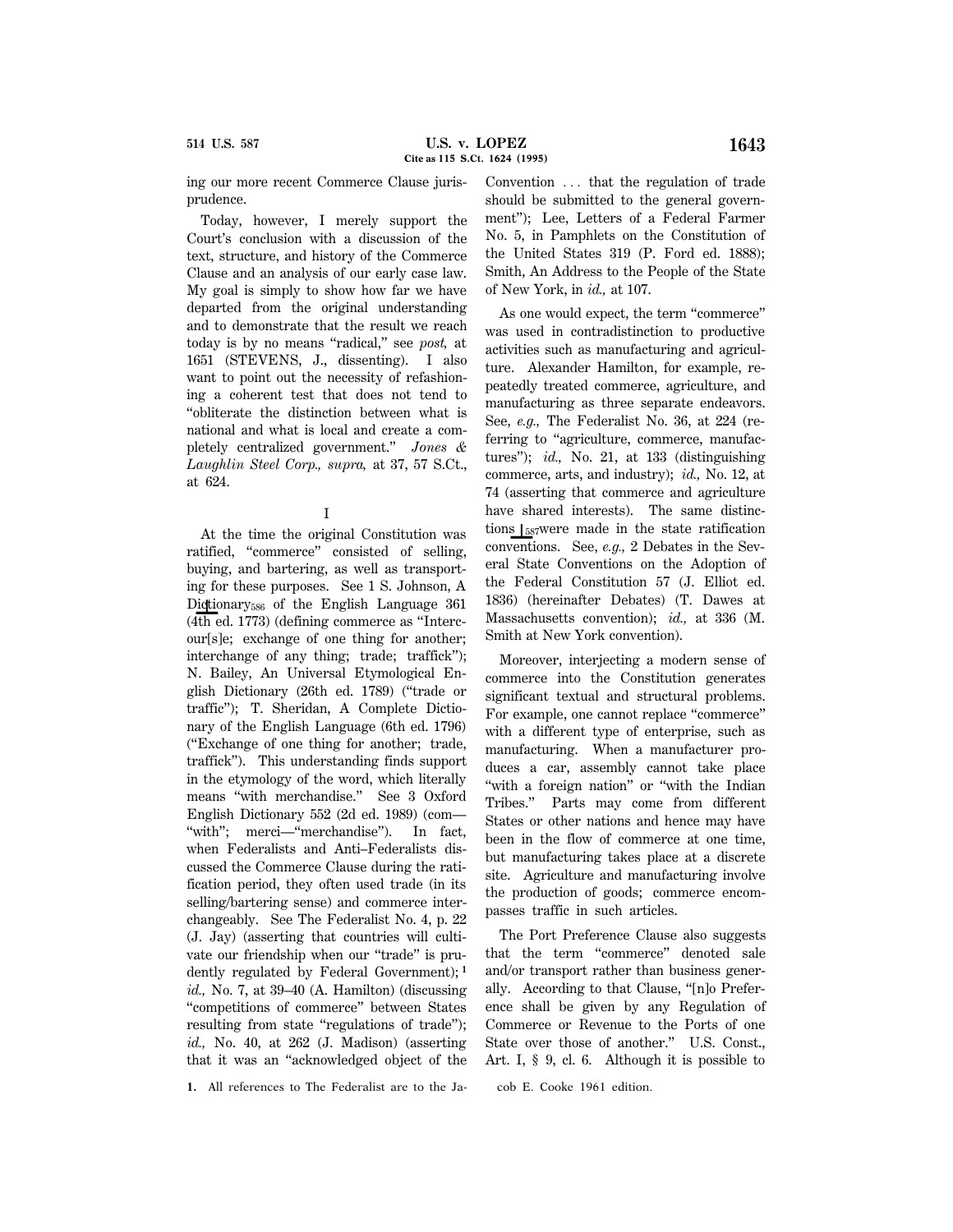conceive of regulations of manufacturing or farming that prefer one port over another, the more natural reading is that the Clause prohibits Congress from using its commerce power to channel commerce through certain favored ports.

The Constitution not only uses the word "commerce" in a narrower sense than our case law might suggest, it also does not support the proposition that Congress has authority over all activities that ''substantially affect'' interstate commerce. The Commerce Clause **<sup>2</sup>** does not state that Congress may  $\left| \right|$ <sub>588</sub>" regulate matters that substantially affect commerce with foreign Nations, and among the several States, and with the Indian Tribes.'' In contrast, the Constitution itself temporarily prohibited amendments that would ''affect'' Congress' lack of authority to prohibit or restrict the slave trade or to enact unproportioned direct taxation. Art. V. Clearly, the Framers could have drafted a Constitution that contained a ''substantially affects interstate commerce'' Clause had that been their objective.

In addition to its powers under the Commerce Clause, Congress has the authority to enact such laws as are ''necessary and proper'' to carry into execution its power to regulate commerce among the several States. U.S. Const., Art. I, § 8, cl. 18. But on this Court's understanding of congressional power under these two Clauses, many of Congress' other enumerated powers under Art. I, § 8, are wholly superfluous. After all, if Congress may regulate all matters that substantially affect commerce, there is no need for the Constitution to specify that Congress may enact bankruptcy laws, cl. 4, or coin money and fix the standard of weights and measures, cl. 5, or punish counterfeiters of United States coin and securities, cl. 6.

**2.** Even to speak of ''the Commerce Clause'' perhaps obscures the actual scope of that Clause. As an original matter, Congress did not have authority to regulate all commerce; Congress could only ''regulate Commerce with foreign Nations, and among the several States, and with the Indian Tribes.'' U.S. Const., Art. I, § 8, cl. 3. Although the precise line between interstate/foreign commerce and purely intrastate commerce was hard to draw, the Court attempted to adhere to such a line for the first 150 years of our Nation. See *infra,* at 1646–1649.

Likewise, Congress would not need the separate authority to establish post offices and post roads, cl. 7, or to grant patents and copyrights, cl. 8, or to ''punish Piracies and Felonies committed on the high Seas,'' cl. 10. It might not even need the power to raise and support an Army and Navy, cls. 12 and 13, for fewer people would engage in commercial shipping if they thought that a foreign power could expropriate their property with ease. Indeed, if Congress could regulate matters that substantially affect interstate commerce, there would have been no need to specify<sub>589</sub> that Congress can regulate international trade and commerce with the Indians. As the Framers surely understood, these other branches of trade substantially affect interstate commerce.

Put simply, much if not all of Art. I, § 8 (including portions of the Commerce Clause itself), would be surplusage if Congress had been given authority over matters that substantially affect interstate commerce. An interpretation of cl. 3 that makes the rest of § 8 superfluous simply cannot be correct. Yet this Court's Commerce Clause jurisprudence has endorsed just such an interpretation: The power we have accorded Congress has swallowed Art. I, § 8.**<sup>3</sup>**

Indeed, if a ''substantial effects'' test can be appended to the Commerce Clause, why not to every other power of the Federal Government? There is no reason for singling out the Commerce Clause for special treatment. Accordingly, Congress could regulate all matters that ''substantially affect'' the Army and Navy, bankruptcies, tax collection, expenditures, and so on. In that case, the Clauses of § 8 all mutually overlap, something we can assume the Founding Fathers never intended.

**3.** There are other powers granted to Congress outside of Art. I, § 8, that may become wholly superfluous as well due to our distortion of the Commerce Clause. For instance, Congress has plenary power over the District of Columbia and the territories. See U.S. Const., Art. I, § 8, cl. 17, and Art. IV, § 3, cl. 2. The grant of comprehensive legislative power over certain areas of the Nation, when read in conjunction with the rest of the Constitution, further confirms that Congress was not ceded plenary authority over the *whole* Nation.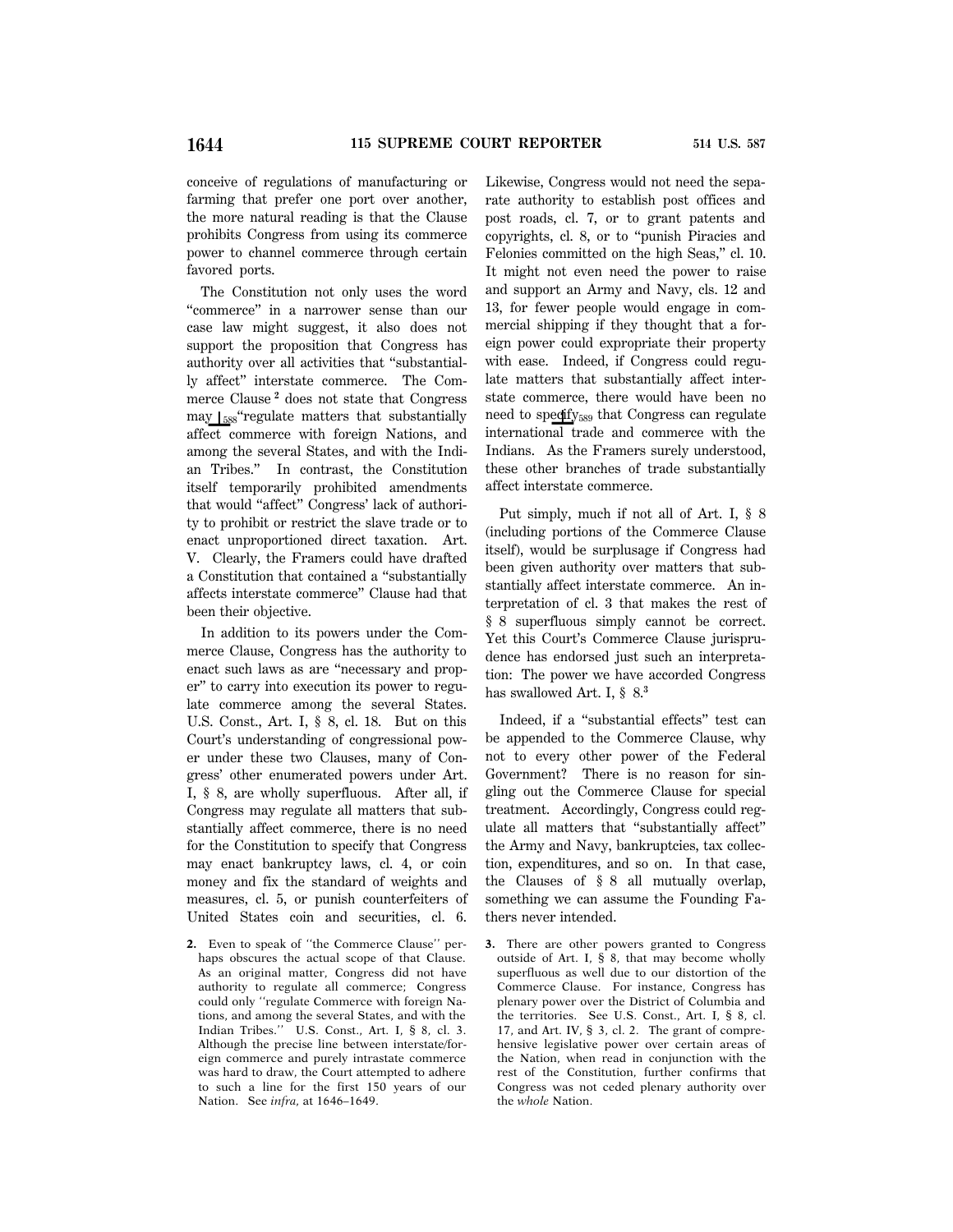Our construction of the scope of congressional authority has the additional problem of coming close to turning the Tenth Amendment on its head. Our case law could be read to reserve to the United States all powers not expressly *prohibited* by the Constitution. Taken together, these fundamental textual problems should, at the very least, convince us that the ''substantial effects'' test should be reexamined.

# $\frac{1}{590}$ II

The exchanges during the ratification campaign reveal the relatively limited reach of the Commerce Clause and of federal power generally. The Founding Fathers confirmed that most areas of life (even many matters that would have substantial effects on commerce) would remain outside the reach of the Federal Government. Such affairs would continue to be under the exclusive control of the States.

Early Americans understood that commerce, manufacturing, and agriculture, while distinct activities, were intimately related and dependent on each other—that each "substantially affected" the others. After all, items produced by farmers and manufacturers were the primary articles of commerce at the time. If commerce was more robust as a result of federal superintendence, farmers and manufacturers could benefit. Thus, Oliver Ellsworth of Connecticut attempted to convince farmers of the benefits of regulating commerce. ''Your property and riches depend on a ready demand and generous price for the produce you can annually spare,'' he wrote, and these conditions exist ''where trade flourishes and when the merchant can freely export the produce of the country'' to nations that will pay the highest price. A Landholder No. 1, Connecticut Courant, Nov. 5, 1787, in 3 Documentary History of the Ratification of the Constitution 399 (M. Jensen ed. 1978) (hereinafter Documentary History). See also The Federalist No. 35, at 219 (A. Hamilton) (''[D]iscerning citizens are well

**4.** Cf. 3 Debates 40 (E. Pendleton at the Virginia convention) (The proposed Federal Government ''does not intermeddle with the local, particular affairs of the states. Can Congress legislate for the state of Virginia? Can [it] make a law alter-

aware that the mechanic and manufacturing arts furnish the materials of mercantile enterprise and industry. Many of them indeed are immediately connected with the operations of commerce. They know that the merchant is their natural patron and friend'');  $id.,$  at 221 ("Will not the merchant  $\ldots$  be disposed to cultivate ... the interests of the mechanic and manufacturing arts to which his commerce is so nearly allied?''); A Jerseyman: To the Citizens of New Jersey, Trenton Mercury, Nov. 6, 1787, in 3 Documentary History 147 (noting that agriculture will serve as  $\mathcal{L}_{591}$ <sup>a</sup> "source of commerce"); Marcus, The New Jersey Journal, Nov. 14, 1787, *id.,* at 152 (both the mechanic and the farmer benefit from the prosperity of commerce). William Davie, a delegate to the North Carolina Convention, illustrated the close link best: ''Commerce, sir, is the nurse of [agriculture and manufacturing]. The merchant furnishes the planter with such articles as he cannot manufacture himself, and finds him a market for his produce. Agriculture cannot flourish if commerce languishes; they are mutually dependent on each other.'' 4 Debates 20.

Yet, despite being well aware that agriculture, manufacturing, and other matters substantially affected commerce, the founding generation did not cede authority over all these activities to Congress. Hamilton, for instance, acknowledged that the Federal Government could not regulate agriculture and like concerns:

''The administration of private justice between the citizens of the same State, the supervision of agriculture and of other concerns of a similar nature, all those things in short which are proper to be provided for by local legislation, can never be desirable cares of a general jurisdiction.'' The Federalist No. 17, at 106.

In the unlikely event that the Federal Government would attempt to exercise authority over such matters, its effort ''would be as troublesome as it would be nugatory.'' *Ibid.***<sup>4</sup>**

ing the form of transferring property, or the rule of descents, in Virginia?''); *id.,* at 553 (J. Marshall at the Virginia convention) (denying that Congress could make ''laws affecting the mode of transferring property, or contracts, or claims,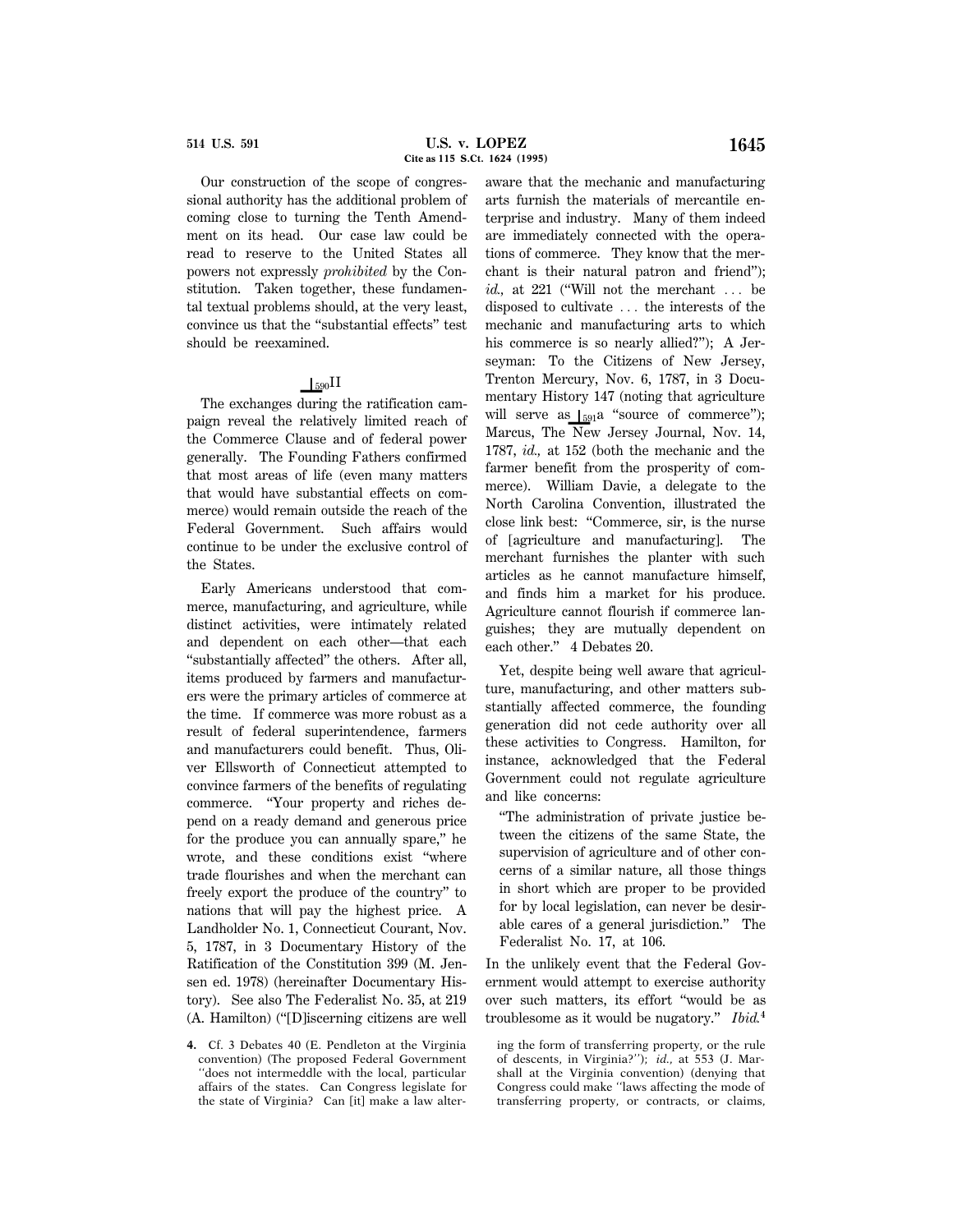$\frac{1}{592}$ The comments of Hamilton and others about federal power reflected the well-known truth that the new Government would have only the limited and enumerated powers found in the Constitution. See, *e.g.,* 2 Debates 267–268 (A. Hamilton at New York Convention) (noting that there would be just cause for rejecting the Constitution if it would enable the Federal Government to ''alter, or abrogate ... [a State's] civil and criminal institutions [or] penetrate the recesses of domestic life, and control, in all respects, the private conduct of individuals''); The Federalist No. 45, at 313 (J. Madison); 3 Debates 259 (J. Madison) (Virginia Convention); R. Sherman & O. Ellsworth, Letter to Governor Huntington, Sept. 26, 1787, in 3 Documentary History 352; J. Wilson, Speech in the State House Yard, Oct. 6, 1787, in 2 id., at 167–168. Agriculture and manufacture, since they were not surrendered to the Federal Government, were state concerns. See The Federalist No. 34, at 212–213 (A. Hamilton) (observing that the ''internal encouragement of agriculture and manufactures'' was an object of *state* expenditure). Even before the passage of the Tenth Amendment, it was apparent that Congress would possess only those powers ''herein granted'' by the rest of the Constitution. Art. I, § 1.

Where the Constitution was meant to grant federal authority over an activity substantially affecting interstate commerce, the Constitution contains an enumerated power over that particular activity. Indeed, the Framers knew that many of the other enumerated powers in § 8 dealt with matters that substantially affected interstate commerce. Madison, for instance, spoke of the bankruptcy power as being ''intimately connected with the regulation of commerce.'' The Federalist No. 42, at 287. Likewise, Hamilton urged that ''[i]f we mean to be a commercial people or even to be secure on our Atlantic side, we must endeavour as soon as possible to have a navy.'' *Id.,* No. 24, at 157.

In short, the Founding Fathers were well aware of what the principal dissent calls " 'economic ... realities.' " See I<sub>593</sub>*post*, at 1662 (BREYER, J.) (quoting *North American Co. v. SEC,* 327 U.S. 686, 705, 66 S.Ct. 785, 796, 90 L.Ed. 945 (1946)). Even though the boundary between commerce and other matters may ignore "economic reality" and thus seem arbitrary or artificial to some, we must nevertheless respect a constitutional line that does not grant Congress power over all that substantially affects interstate commerce.

#### III

If the principal dissent's understanding of our early case law were correct, there might be some reason to doubt this view of the original understanding of the Constitution. According to that dissent, Chief Justice Marshall's opinion in *Gibbons v. Ogden,* 9 Wheat. 1, 6 L.Ed. 23 (1824), established that Congress may control all local activities that ''significantly affect interstate commerce,'' *post,* at 1657. And, ''with the exception of one wrong turn subsequently corrected,'' this has been the "traditiona[l]" method of interpreting the Commerce Clause. *Post,* at 1665 (citing *Gibbons* and *United States v. Darby,* 312 U.S. 100, 116–117, 61 S.Ct. 451, 458–459, 85 L.Ed. 609 (1941)).

In my view, the dissent is wrong about the holding and reasoning of *Gibbons.* Because this error leads the dissent to characterize the first 150 years of this Court's case law as a ''wrong turn,'' I feel compelled to put the last 50 years in proper perspective.

# A

In *Gibbons,* the Court examined whether a federal law that licensed ships to engage in the ''coasting trade'' preempted a New York law granting a 30–year monopoly to Robert Livingston and Robert Fulton to navigate the State's waterways by steamship. In concluding that it did, the Court noted that Congress could regulate ''navigation'' because ''[a]ll America ... has uniformly understood, the

servations upon the Proposed Plan of Federal Government, Apr. 2, 1788, in 9 Documentary History 692 (States have sole authority over ''rules of property'').

between citizens of the same state''); The Federalist No. 33, at 206 (A. Hamilton) (denying that Congress could change laws of descent or could pre-empt a land tax); A Native of Virginia: Ob-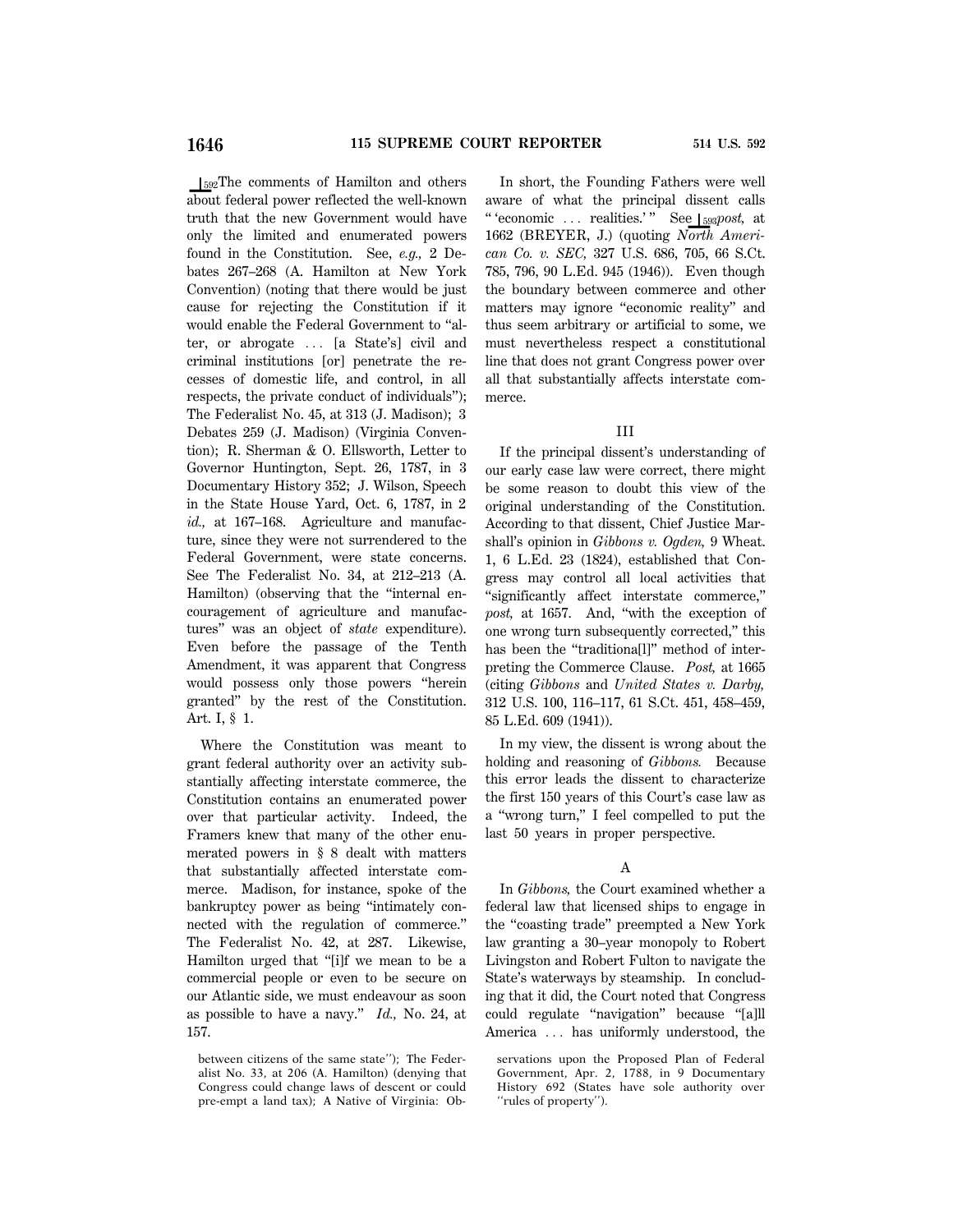word 'commerce,' to comprehend navigation. It was so understood, and must have been so understood, when the constitution was framed.'' 9 Wheat., at 190. The Court also  $observed<sub>594</sub>$  that federal power over commerce ''among the several States'' meant that Congress could regulate commerce conducted partly within a State. Because a portion of interstate commerce and foreign commerce would almost always take place within one or more States, federal power over interstate and foreign commerce necessarily would extend into the States. *Id.,* at 194– 196.

At the same time, the Court took great pains to make clear that Congress could *not* regulate commerce ''which is completely internal, which is carried on between man and man in a State, or between different parts of the same State, and which does not extend to or affect other States.'' *Id.,* at 194. Moreover, while suggesting that the Constitution might not permit States to regulate interstate or foreign commerce, the Court observed that "[i]nspection laws, quarantine laws, health laws of every description, as well as laws for regulating the internal commerce of a State'' were but a small part ''of that immense mass of legislation ... not surrendered to a general government.'' *Id.,* at 203. From an early moment, the Court rejected the notion that Congress can regulate everything that affects interstate commerce. That the internal commerce of the States and the numerous state inspection, quarantine, and health laws had substantial effects on interstate commerce cannot be doubted. Nevertheless, they were not ''surrendered to the general government.''

Of course, the principal dissent is not the first to misconstrue *Gibbons.* For instance, the Court has stated that *Gibbons* ''described the federal commerce power with a breadth never yet exceeded.'' *Wickard v. Filburn,* 317 U.S. 111, 120, 63 S.Ct. 82, 87, 87 L.Ed. 122 (1942). See also *Perez v. United States,* 402 U.S. 146, 151, 91 S.Ct. 1357, 1360, 28 L.Ed.2d 686 (1971) (claiming that with *Darby* and *Wickard,* ''the broader view of the Commerce Clause announced by Chief Justice Marshall had been restored''). I believe that this misreading stems from two statements in *Gibbons.*

First, the Court made the uncontroversial claim that federal power does not encompass "*commerce*" that "does <sub>1595</sub> not extend to or affect other States."  $9$  Wheat., at 194 (emphasis added). From this statement, the principal dissent infers that whenever an activity affects interstate commerce, it necessarily follows that Congress can regulate such activities. Of course, Chief Justice Marshall said no such thing and the inference the dissent makes cannot be drawn.

There is a much better interpretation of the ''affect[s]'' language: Because the Court had earlier noted that the commerce power did not extend to wholly intrastate commerce, the Court was acknowledging that although the line between intrastate and interstate/foreign commerce would be difficult to draw, federal authority could not be construed to cover purely intrastate commerce. Commerce that did not affect another State could *never* be said to be commerce ''among the several States.''

But even if one were to adopt the dissent's reading, the ''affect[s]'' language, at most, permits Congress to regulate only intrastate *commerce* that substantially affects interstate and foreign commerce. There is no reason to believe that Chief Justice Marshall was asserting that Congress could regulate *all* activities that affect interstate commerce. See *ibid.*

The second source of confusion stems from the Court's praise for the Constitution's division of power between the States and the Federal Government:

''The genius and character of the whole government seem to be, that its action is to be applied to all the external concerns of the nation, and to those internal concerns which affect the States generally; but not to those which are completely within a particular State, which do not affect other States, and with which it is not necessary to interfere, for the purpose of executing some of the general powers of the government.'' *Id.,* at 195.

 $\left| \cdot \right|$ <sub>596</sub>In this passage, the Court merely was making the well understood point that the Constitution commits matters of ''national'' concern to Congress and leaves ''local'' mat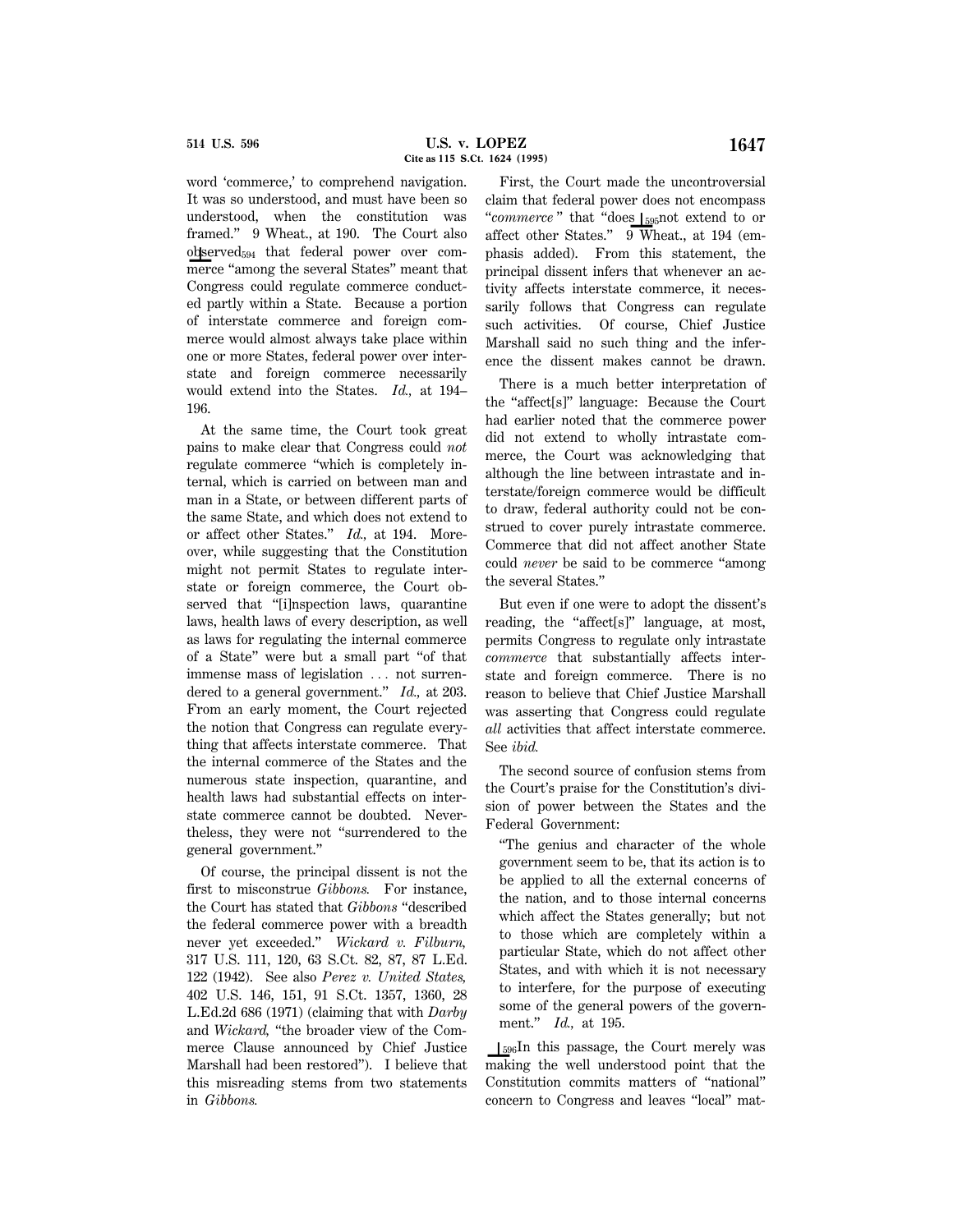ters to the States. The Court was *not* saying that whatever Congress believes is a national matter becomes an object of federal control. The matters of national concern are enumerated in the Constitution: war, taxes, patents, and copyrights, uniform rules of naturalization and bankruptcy, types of commerce, and so on. See generally Art. I, § 8. *Gibbons'* emphatic statements that Congress could not regulate many matters that affect commerce confirm that the Court did not read the Commerce Clause as granting Congress control over matters that ''affect the States generally."<sup>5</sup> *Gibbons* simply cannot be construed as the principal dissent would have it.

# B

I am aware of no cases prior to the New Deal that characterized the power flowing from the Commerce Clause as sweepingly as does our substantial effects test. My review of the case law indicates that the substantial effects test is but an innovation of the 20th century.

Even before *Gibbons,* Chief Justice Marshall, writing for the Court in *Cohens v. Virginia,* 6 Wheat. 264, 5 L.Ed. 257 (1821), noted that Congress had ''no general right to punish murder committed within any of the States," *id.*, at 426, and that it was "clear that congress cannot punish felonies generally," *id.*, at 428. The Court's only qualification was that Congress could enact such laws for places where it enjoyed plenary powers for instance, over the District of Columbia.

- **5.** None of the other Commerce Clause opinions during Chief Justice Marshall's tenure, which concerned the ''dormant'' Commerce Clause, even suggested that Congress had authority over all matters substantially affecting commerce. See *Brown v. Maryland,* 12 Wheat. 419, 6 L.Ed. 678 (1827); *Willson v. Black Bird Creek Marsh Co.,* 2 Pet. 245, 7 L.Ed. 412 (1829).
- **6.** It is worth noting that Congress, in the first federal criminal Act, did not establish nationwide prohibitions against murder and the like. See Act of Apr. 30, 1790, ch. 9, 1 Stat. 112. To be sure, Congress outlawed murder, manslaughter, maiming, and larceny, but only when those acts were either committed on United States territory not part of a State or on the high seas. *Ibid.* See U.S. Const., Art. I, § 8, cl. 10 (authorizing Congress to outlaw piracy and felonies on high seas); Art. IV, § 3, cl. 2 (plenary authority over

*Id.,* at 426. Thus, whatever effect ordinary murders, or robbery, or gun possession might have on interstate commerce (or on any  $\left| \right|$ <sub>597</sub>other subject of federal concern) was irrelevant to the question of congressional power.**<sup>6</sup>**

*United States v. Dewitt,* 9 Wall. 41, 19 L.Ed. 593 (1870), marked the first time the Court struck down a federal law as exceeding the power conveyed by the Commerce Clause. In a two-page opinion, the Court invalidated a nationwide law prohibiting all sales of naphtha and illuminating oils. In so doing, the Court remarked that the Commerce Clause ''has always been understood as limited by its terms; and as a virtual denial of any power to interfere with the internal trade and business of the separate States.'' *Id.,* at 44. The law in question was "plainly a regulation of police," which could have constitutional application only where Congress had exclusive authority, such as the territories. *Id.,* at 44–45. See also *License Tax Cases,* 5 Wall. 462, 470–471, 18 L.Ed. 497 (1867) (Congress cannot interfere with the internal commerce and business of a State); *Trade–Mark Cases,* 100 U.S. 82, 25 L.Ed. 550 (1879) (Congress  $\frac{1}{598}$ cannot regulate internal commerce and thus may not establish national trademark registration).

In *United States v. E.C. Knight Co.,* 156 U.S. 1, 15 S.Ct. 249, 39 L.Ed. 325 (1895), this Court held that mere attempts to monopolize the manufacture of sugar could not be regulated pursuant to the Commerce Clause.

United States territory and property). When Congress did enact nationwide criminal laws, it acted pursuant to direct grants of authority found in the Constitution. Compare Act of Apr. 30, 1790, *supra,* §§ 1 and 14 (prohibitions against treason and the counterfeiting of U.S. securities), with U.S. Const., Art. I, § 8, cl. 6 (counterfeiting); Art. III, § 3, cl. 2 (treason). Notwithstanding any substantial effects that murder, kidnaping, or gun possession might have had on interstate commerce, Congress understood that it could not establish nationwide prohibitions.

Likewise, there were no laws in the early Congresses that regulated manufacturing and agriculture. Nor was there *any* statute that purported to regulate activities with ''substantial effects'' on interstate commerce.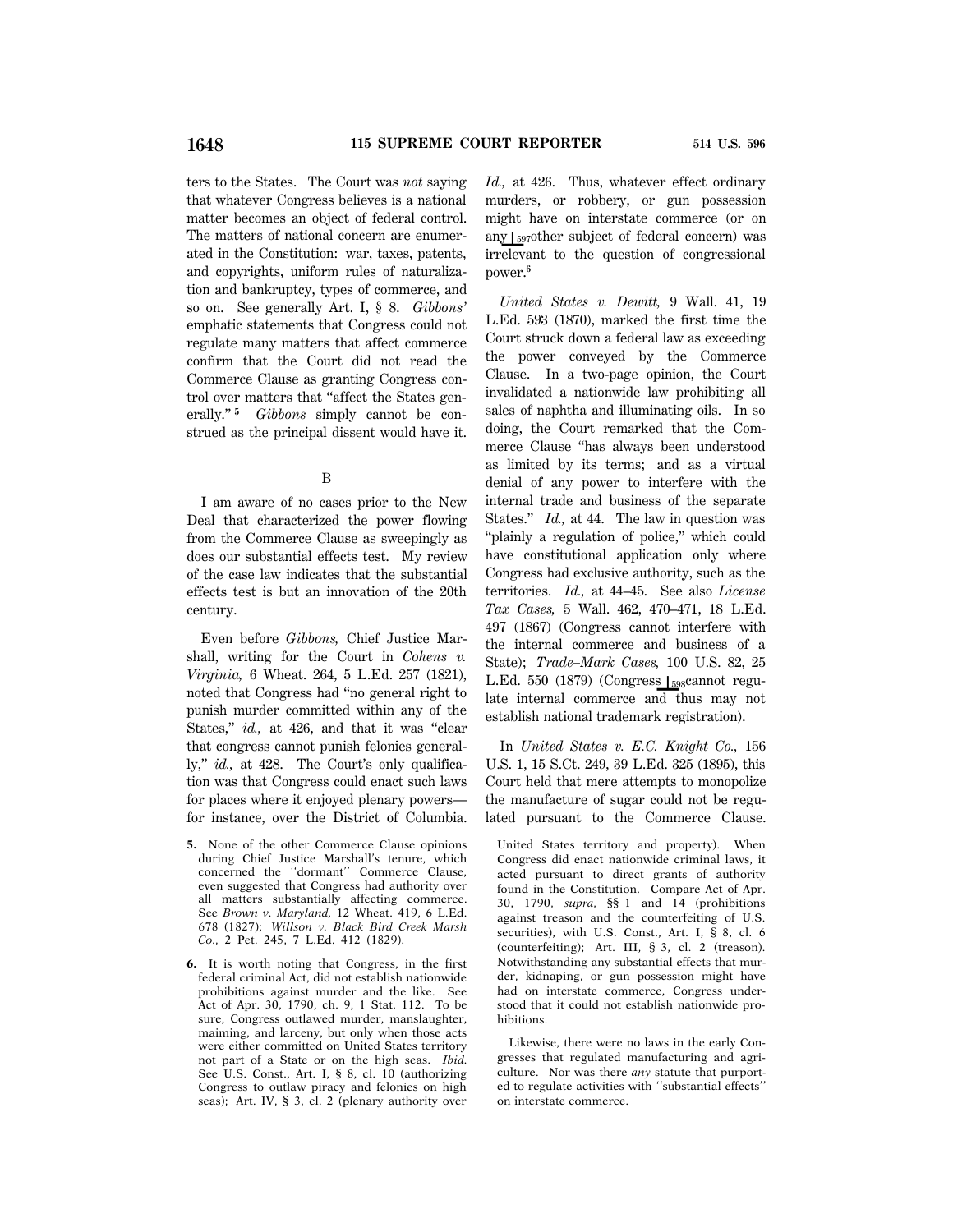Raising echoes of the discussions of the Framers regarding the intimate relationship between commerce and manufacturing, the Court declared that ''[c]ommerce succeeds to manufacture, and is not a part of it.'' *Id.,* at 12, 15 S.Ct., at 253. The Court also approvingly quoted from *Kidd v. Pearson,* 128 U.S. 1, 20, 9 S.Ct. 6, 9–10, 32 L.Ed. 346 (1888):

'' 'No distinction is more popular to the common mind, or more clearly expressed in economic and political literature, than that between manufacture and commerce.... If it be held that the term [commerce] includes the regulation of all such manufactures as are intended to be the subject of commercial transactions in the future, it is impossible to deny that it would also include all productive industries that contemplate the same thing. The result would be that Congress would be invested  $\ldots$  with the power to regulate, not only manufactures, but also agriculture, horticulture, stock raising, domestic fisheries, mining—in short, every branch of human industry.' '' *E.C. Knight, supra,* 156 U.S., at 14, 15 S.Ct., at 254.

If federal power extended to these types of production ''comparatively little of business operations and affairs would be left for state control.'' *Id.,* at 16, 15 S.Ct., at 255. See also *Newberry v. United States,* 256 U.S. 232, 257, 41 S.Ct. 469, 474, 65 L.Ed. 913 (1921) ("It is settled  $\ldots$  that the power to regulate interstate and foreign commerce does not reach whatever is essential thereto. Without agriculture, manufacturing, mining, etc., commerce could not exist, but this fact does not suffice to subject them to the control of Congress''). Whether or not manufacturing, agriculture, or other matters substantially affected interstate commerce was irrelevant.

 $\frac{1}{599}As$  recently as 1936, the Court continued to insist that the Commerce Clause did not reach the wholly internal business of the States. See *Carter v. Carter Coal Co.,* 298 U.S. 238, 308, 56 S.Ct. 855, 871–872, 80 L.Ed. 1160 (1936) (Congress may not regulate mine labor because ''[t]he relation of employer and employee is a local relation''); see also *A.L.A. Schechter Poultry Corp. v. United States,* 295 U.S. 495, 543–550, 55 S.Ct. 837, 848–852, 79 L.Ed. 1570 (1935) (holding that Congress may not regulate intrastate sales of sick chickens or the labor of employees involved in intrastate poultry sales). The Federal Government simply could not reach such subjects regardless of their effects on interstate commerce.

These cases all establish a simple point: From the time of the ratification of the Constitution to the mid–1930's, it was widely understood that the Constitution granted Congress only limited powers, notwithstanding the Commerce Clause.**<sup>7</sup>** Moreover, there was no question that activities wholly separated from business, such as gun possession, were beyond the reach of the commerce power. If anything, the ''wrong turn'' was the Court's dramatic departure in the 1930's from a century and a half of precedent.

# IV

Apart from its recent vintage and its corresponding lack of any grounding in the original understanding of the Constitution, the substantial effects test suffers from the further  $I_{600}$ flaw that it appears to grant Congress a police power over the Nation. When asked at oral argument if there were *any* limits to the Commerce Clause, the Government was at a loss for words. Tr. of Oral Arg. 5. Likewise, the principal dissent insists that there are limits, but it cannot muster even one example. *Post,* at 1661–1662. Indeed, the dissent implicitly concedes that its reading has no limits when it criticizes the Court for ''threaten[ing] legal uncertainty in

**<sup>7.</sup>** To be sure, congressional power pursuant to the Commerce Clause was alternatively described less narrowly or more narrowly during this 150–year period. Compare *United States v. Coombs,* 12 Pet. 72, 78, 9 L.Ed. 1004 (1838) (commerce power ''extends to such acts, done on land, which interfere with, obstruct, or prevent the due exercise of the power to regulate [interstate and international] commerce'' such as stealing goods from a beached ship), with *United*

*States v. E.C. Knight Co.,* 156 U.S. 1, 13, 15 S.Ct. 249, 254, 39 L.Ed. 325 (1895) (''Contracts to buy, sell, or exchange goods to be transported among the several States, the transportation and its instrumentalities ... may be regulated, but this is because they form part of interstate trade or commerce''). During this period, however, this Court never held that Congress could regulate everything that substantially affects commerce.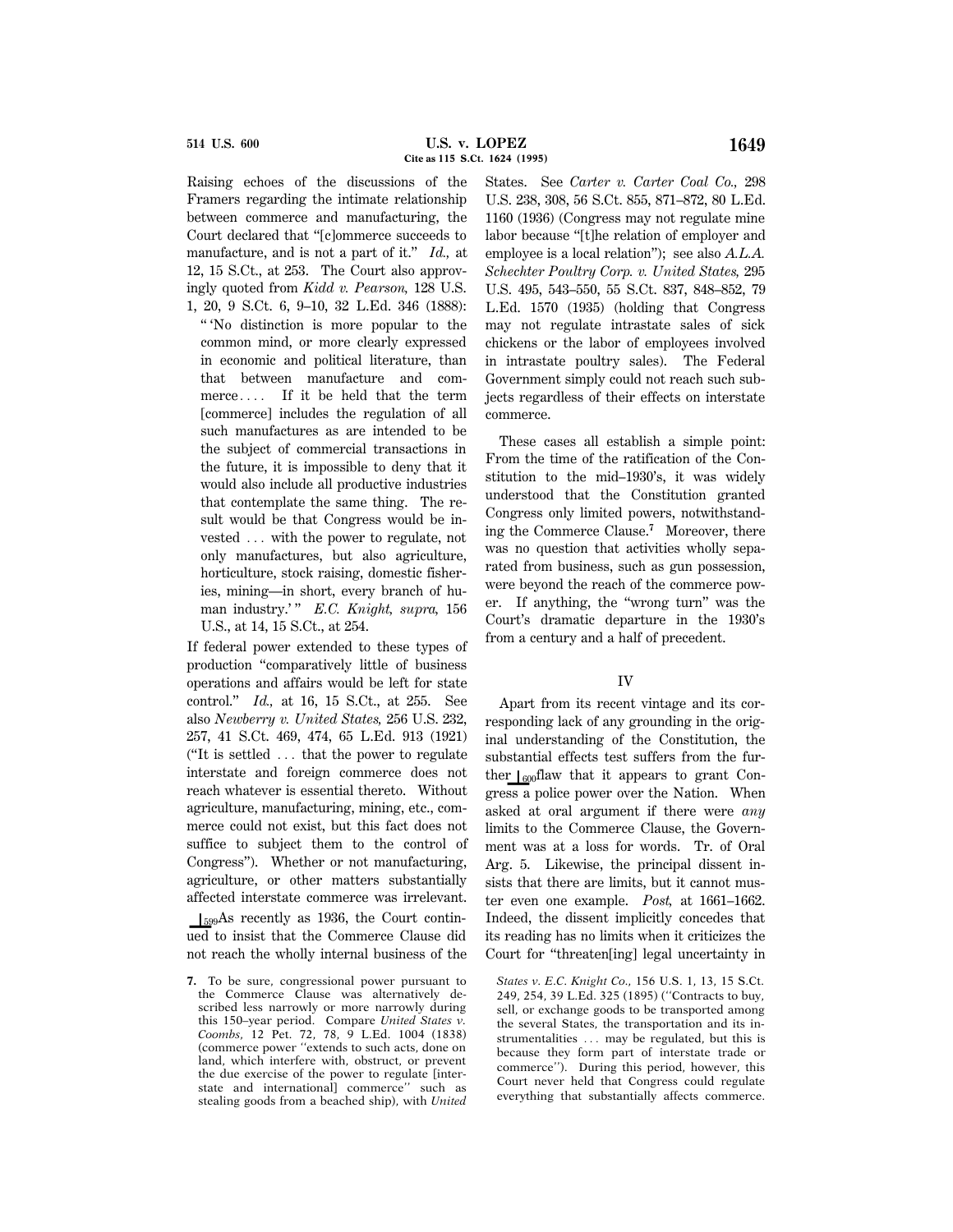an area of law that  $\ldots$  seemed reasonably well settled.'' *Post,* at 1664–1665. The one advantage of the dissent's standard is certainty: It is certain that under its analysis everything may be regulated under the guise of the Commerce Clause.

The substantial effects test suffers from this flaw, in part, because of its ''aggregation principle.'' Under so-called ''class of activities'' statutes, Congress can regulate whole categories of activities that are not themselves either "interstate" or "commerce." In applying the effects test, we ask whether the class of activities *as a whole* substantially affects interstate commerce, not whether any specific activity within the class has such effects when considered in isolation. See *Maryland v. Wirtz,* 392 U.S., at 192–193, 88 S.Ct., at 2021–2022 (if class of activities is '' 'within the reach of federal power,' '' courts may not excise individual applications as trivial) (quoting *Darby,* 312 U.S., at 120–121, 61 S.Ct., at 460–461).

The aggregation principle is clever, but has no stopping point. Suppose all would agree that gun possession within 1,000 feet of a school does not substantially affect commerce, but that possession of weapons generally (knives, brass knuckles, nunchakus, etc.) does. Under our substantial effects doctrine, even though Congress cannot single out gun possession, it can prohibit weapon possession generally. But one *always* can draw the circle broadly enough to cover an activity that, when taken in isolation, would not have

- **8.** Although I might be willing to return to the original understanding, I recognize that many believe that it is too late in the day to undertake a fundamental reexamination of the past 60 years. Consideration of *stare decisis* and reliance interests may convince us that we cannot wipe the slate clean.
- **9.** Nor can the majority's opinion fairly be compared to *Lochner v. New York,* 198 U.S. 45, 25 S.Ct. 539, 49 L.Ed. 937 (1905). See *post,* at 1651–1654 (SOUTER, J., dissenting). Unlike *Lochner* and our more recent ''substantive due process'' cases, today's decision enforces only the Constitution and not ''judicial policy judgments.'' See *post,* at 1653. Notwithstanding Justice SOUTER's discussion, '' 'commercial' character'' is not only a natural but an inevitable ''ground of *Commerce* Clause distinction.'' See *post,* at 1654 (emphasis added). Our invalidation of the Gun– Free School Zones Act therefore falls comfort-

substantial effects on commerce. Under our jurisprudence, if Congress passed an omnibus ''substantially affects interstate commerce'' statute, purporting to regulate every aspect of human existence, the Act apparently would be constitutional.  $_{601}$ Even though particular sections may govern only trivial activities, the statute in the aggregate regulates matters that substantially affect commerce.

V

This extended discussion of the original understanding and our first century and a half of case law does not necessarily require a wholesale abandonment of our more recent opinions.**<sup>8</sup>** It simply reveals that our substantial effects test is far removed from both the Constitution and from our early case law and that the Court's opinion should not be viewed as ''radical'' or another ''wrong turn'' that must be corrected in the future.**<sup>9</sup>** The analysis also suggests that we ought to temper our Commerce Clause jurisprudence.

 $\int_{602}$ Unless the dissenting Justices are willing to repudiate our long-held understanding of the limited nature of federal power, I would think that they, too, must be willing to reconsider the substantial effects test in a future case. If we wish to be true to a Constitution that does not cede a police power to the Federal Government, our Commerce Clause's boundaries simply cannot be ''defined'' as being '' 'commensurate with the national needs' '' or self-consciously intended

ably within our proper role in reviewing federal legislation to determine if it exceeds congressional authority as defined by the Constitution itself. As John Marshall put it: ''If [Congress] were to make a law not warranted by any of the powers enumerated, it would be considered by the judges as an infringement of the Constitution which they are to guard $\ldots$  They would declare it void.'' 3 Debates 553 (before the Virginia ratifying convention); see also The Federalist No. 44, at 305 (J. Madison) (asserting that if Congress exercises powers ''not warranted by [the Constitution's] true meaning" the judiciary will defend the Constitution); *id.,* No. 78, at 526 (A. Hamilton) (asserting that the ''courts of justice are to be considered as the bulwarks of a limited constitution against legislative encroachments''). Where, as here, there is a case or controversy, there can be no ''misstep,'' *post,* at 1657, in enforcing the Constitution.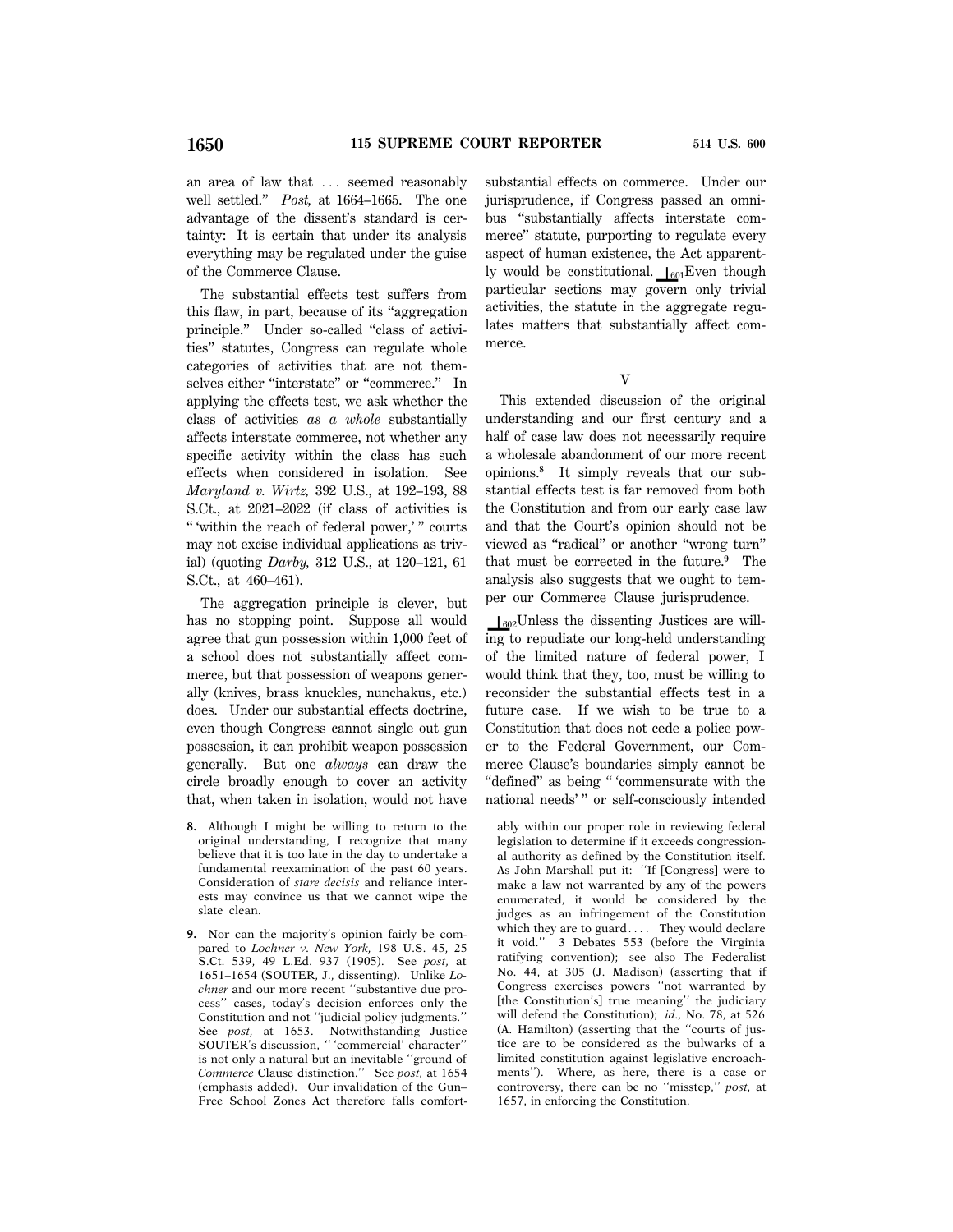to let the Federal Government '' 'defend itself against economic forces that Congress decrees inimical or destructive of the national economy.'" See *post*, at 1662 (BREYER, J., dissenting) (quoting *North American Co. v. SEC,* 327 U.S., at 705, 66 S.Ct., at 796). Such a formulation of federal power is no test at all: It is a blank check.

At an appropriate juncture, I think we must modify our Commerce Clause jurisprudence. Today, it is easy enough to say that the Clause certainly does not empower Congress to ban gun possession within 1,000 feet of a school.

#### Justice STEVENS, dissenting.

The welfare of our future "Commerce with foreign Nations, and among the several States,'' U.S. Const., Art. I, § 8, cl. 3, is vitally dependent on the character of the education of our children. I therefore agree entirely with Justice BREYER's explanation of why Congress has ample power to prohibit the possession of firearms in or near schools—just as it may protect the school environment from harms posed by controlled substances such as asbestos or alcohol. I also agree with Justice SOUTER's exposition of the radical character of the Court's holding and its kinship with the discredited, pre-Depression version of substantive due process. Cf. *Dolan v. City of Tigard,* 512 U.S. 374, 405–411, 114 S.Ct. 2309, 2326–2330, 129 L.Ed.2d 304 (1994) (STEVENS, J., dissenting). I believe, however, that the Court's extraordinary decision merits this additional comment.

Guns are both articles of commerce and articles that can be used to restrain commerce. Their possession is the consequence, $_{603}$  either directly or indirectly, of commercial activity. In my judgment, Congress' power to regulate commerce in firearms includes the power to prohibit possession of guns at any location because of their potentially harmful use; it necessarily follows that Congress may also prohibit their

possession in particular markets. The market for the possession of handguns by schoolage children is, distressingly, substantial.\* Whether or not the national interest in eliminating that market would have justified federal legislation in 1789, it surely does today.

# Justice SOUTER, dissenting.

In reviewing congressional legislation under the Commerce Clause, we defer to what is often a merely implicit congressional judgment that its regulation addresses a subject substantially affecting interstate commerce ''if there is any rational basis for such a finding.'' *Hodel v. Virginia Surface Mining & Reclamation Assn., Inc.,* 452 U.S. 264, 276, 101 S.Ct. 2352, 2360, 69 L.Ed.2d 1 (1981); *Preseault v. ICC,* 494 U.S. 1, 17, 110 S.Ct. 914, 924–925, 108 L.Ed.2d 1 (1990); see *Maryland v. Wirtz,* 392 U.S. 183, 190, 88 S.Ct. 2017, 2020–2021, 20 L.Ed.2d 1020 (1968), quoting *Katzenbach v. McClung,* 379 U.S. 294, 303–304, 85 S.Ct. 377, 383–384, 13 L.Ed.2d 290 (1964). If that congressional determination is within the realm of reason, ''the only remaining question for judicial inquiry is whether 'the means chosen by Congress [are] reasonably adapted to the end permitted by the Constitution.'" *Hodel v. Virginia Surface Mining & Reclamation Assn., Inc., supra,* at 276, 101 S.Ct., at 2360, quoting *Heart of Atlanta Motel, Inc. v. United States,* 379 U.S. 241, 262, 85 S.Ct. 348, 360, 13 L.Ed.2d 258 (1964); see also *Preseault v. ICC, supra,* 494 U.S., at 17, 110 S.Ct., at 924–925.**<sup>1</sup>**

 $\log$ The practice of deferring to rationally based legislative judgments ''is a paradigm of judicial restraint.'' *FCC v. Beach Communications, Inc.,* 508 U.S. 307, 314, 113 S.Ct. 2096, 2101, 124 L.Ed.2d 211 (1993). In judicial review under the Commerce Clause, it reflects our respect for the institutional competence of the Congress on a subject expressly assigned to it by the Constitution and our appreciation of the legitimacy that comes

<sup>\*</sup> Indeed, there is evidence that firearm manufacturers—aided by a federal grant—are specifically targeting schoolchildren as consumers by distributing, at schools, hunting-related videos styled ''educational materials for grades four through

<sup>12,&#</sup>x27;' Herbert, Reading, Writing, Reloading, N.Y. Times, Dec. 14, 1994, p. A23, col. 1.

**<sup>1.</sup>** In this case, no question has been raised about means and ends; the only issue is about the effect of school zone guns on commerce.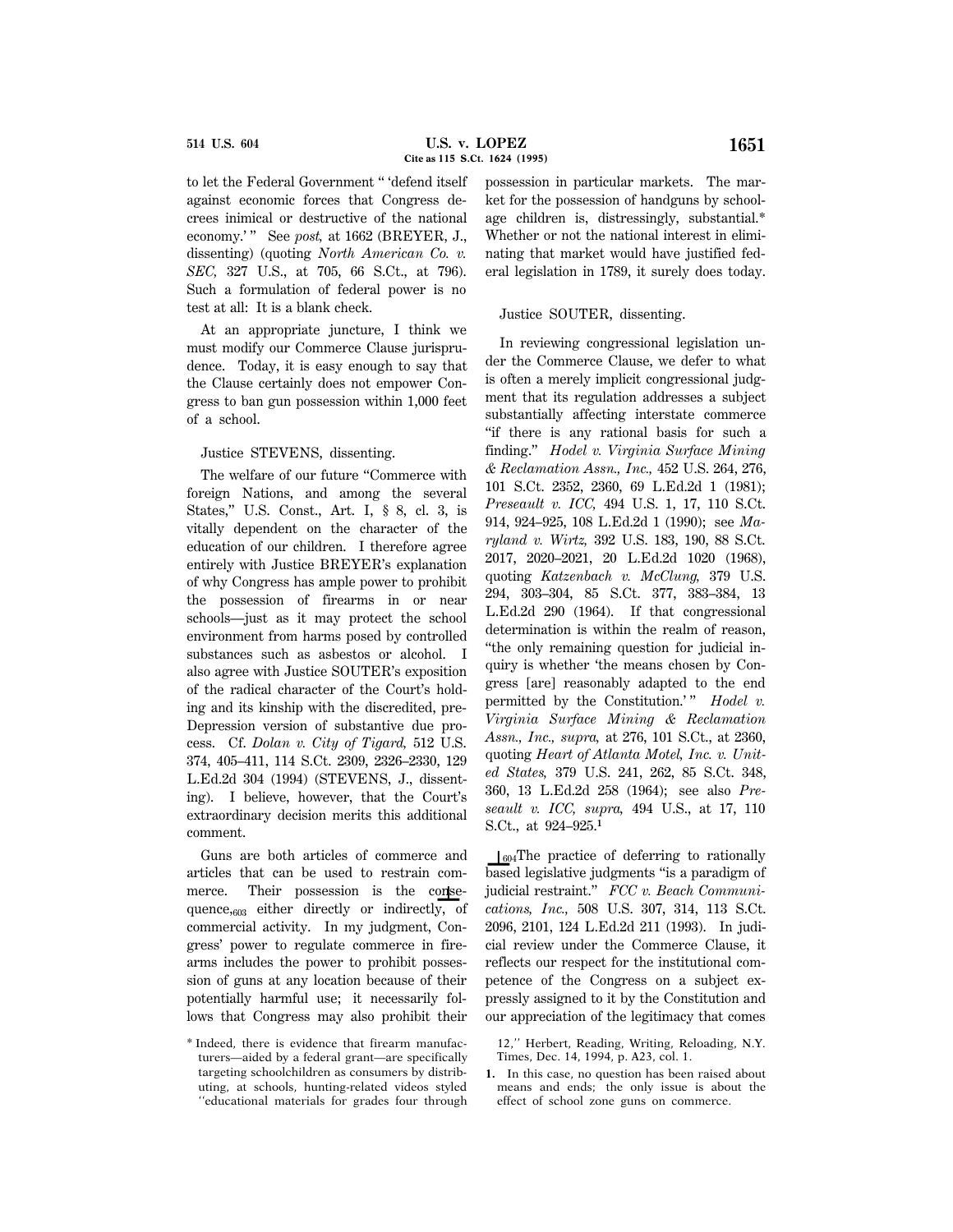from Congress's political accountability in dealing with matters open to a wide range of possible choices. See *id.,* at 313–316, 113 S.Ct., at 2101–2102; *Hodel v. Virginia Surface Mining & Reclamation Assn., Inc., supra,* 452 U.S., at 276, 101 S.Ct., at 2360; *United States v. Carolene Products Co.,* 304 U.S. 144, 147, 151–154, 58 S.Ct. 778, 783–784, 82 L.Ed. 1234 (1938); cf. *Williamson v. Lee Optical of Okla., Inc.,* 348 U.S. 483, 488, 75 S.Ct. 461, 464, 99 L.Ed. 563 (1955).

It was not ever thus, however, as even a brief overview of Commerce Clause history during the past century reminds us. The modern respect for the competence and primacy of Congress in matters affecting commerce developed only after one of this Court's most chastening experiences, when it perforce repudiated an earlier and untenably expansive conception of judicial review in derogation of congressional commerce power. A look at history's sequence will serve to show how today's decision tugs the Court off course, leading it to suggest opportunities for further developments that would be at odds with the rule of restraint to which the Court still wisely states adherence.

# I

Notwithstanding the Court's recognition of a broad commerce power in *Gibbons v. Ogden,* 9 Wheat. 1, 196–197, 6 L.Ed. 23 (1824) (Marshall, C.J.), Congress saw few occasions to exercise that power prior to Reconstruction, see generally 2 C. Warren, The Supreme Court in United States History 729– 739 (rev. ed. 1935), and it was really the passage of the Interstate Commerce Act of 1887 that opened a new age of congressional reliance on the Commerce Clause for authority to exercise general police powers at the national level, see *id.*, at  $\frac{1}{605}729-730$ . Although the Court upheld a fair amount of the ensuing legislation as being within the commerce power, see, *e.g., Stafford v. Wallace,* 258 U.S. 495, 42 S.Ct. 397, 66 L.Ed. 735 (1922) (upholding an Act regulating trade practices in the meat packing industry); *Shreveport Rate Cases,* 234 U.S. 342, 34 S.Ct. 833, 58 L.Ed. 1341 (1914) (upholding Interstate Commerce Commission order to equalize interstate and intrastate rail rates); see

generally Warren, *supra,* at 729–739, the period from the turn of the century to 1937 is better noted for a series of cases applying highly formalistic notions of ''commerce'' to invalidate federal social and economic legislation, see, *e.g., Carter v. Carter Coal Co.,* 298 U.S. 238, 303–304, 56 S.Ct. 855, 869–870, 80 L.Ed. 1160 (1936) (striking Act prohibiting unfair labor practices in coal industry as regulation of ''mining'' and ''production,'' not ''commerce''); *A.L.A. Schechter Poultry Corp. v. United States,* 295 U.S. 495, 545–548, 55 S.Ct. 837, 849–851, 79 L.Ed. 1570 (1935) (striking congressional regulation of activities affecting interstate commerce only ''indirectly''); *Hammer v. Dagenhart,* 247 U.S. 251, 38 S.Ct. 529, 62 L.Ed. 1101 (1918) (striking Act prohibiting shipment in interstate commerce of goods manufactured at factories using child labor because the Act regulated ''manufacturing," not "commerce"); *Adair v. United States,* 208 U.S. 161, 28 S.Ct. 277, 52 L.Ed. 436 (1908) (striking protection of labor union membership as outside ''commerce'').

These restrictive views of commerce subject to congressional power complemented the Court's activism in limiting the enforceable scope of state economic regulation. It is most familiar history that during this same period the Court routinely invalidated state social and economic legislation under an expansive conception of Fourteenth Amendment substantive due process. See, *e.g., Louis K. Liggett Co. v. Baldridge,* 278 U.S. 105, 49 S.Ct. 57, 73 L.Ed. 204 (1928) (striking state law requiring pharmacy owners to be licensed as pharmacists); *Coppage v. Kansas,* 236 U.S. 1, 35 S.Ct. 240, 59 L.Ed. 441 (1915) (striking state law prohibiting employers from requiring their employees to agree not to join labor organizations); *Lochner v. New York,* 198 U.S. 45, 25 S.Ct. 539, 49 L.Ed. 937 (1905) (striking state law establishing maximum working hours for bakers). See generally L. Tribe, American Constitutional<sub>606</sub> Law 568–574 (2d ed. 1988). The fulcrums of judicial review in these cases were the notions of liberty and property characteristic of laissez-faire economics, whereas the Commerce Clause cases turned on what was ostensibly a structural limit of federal power, but under each conception of judicial review the Court's character for the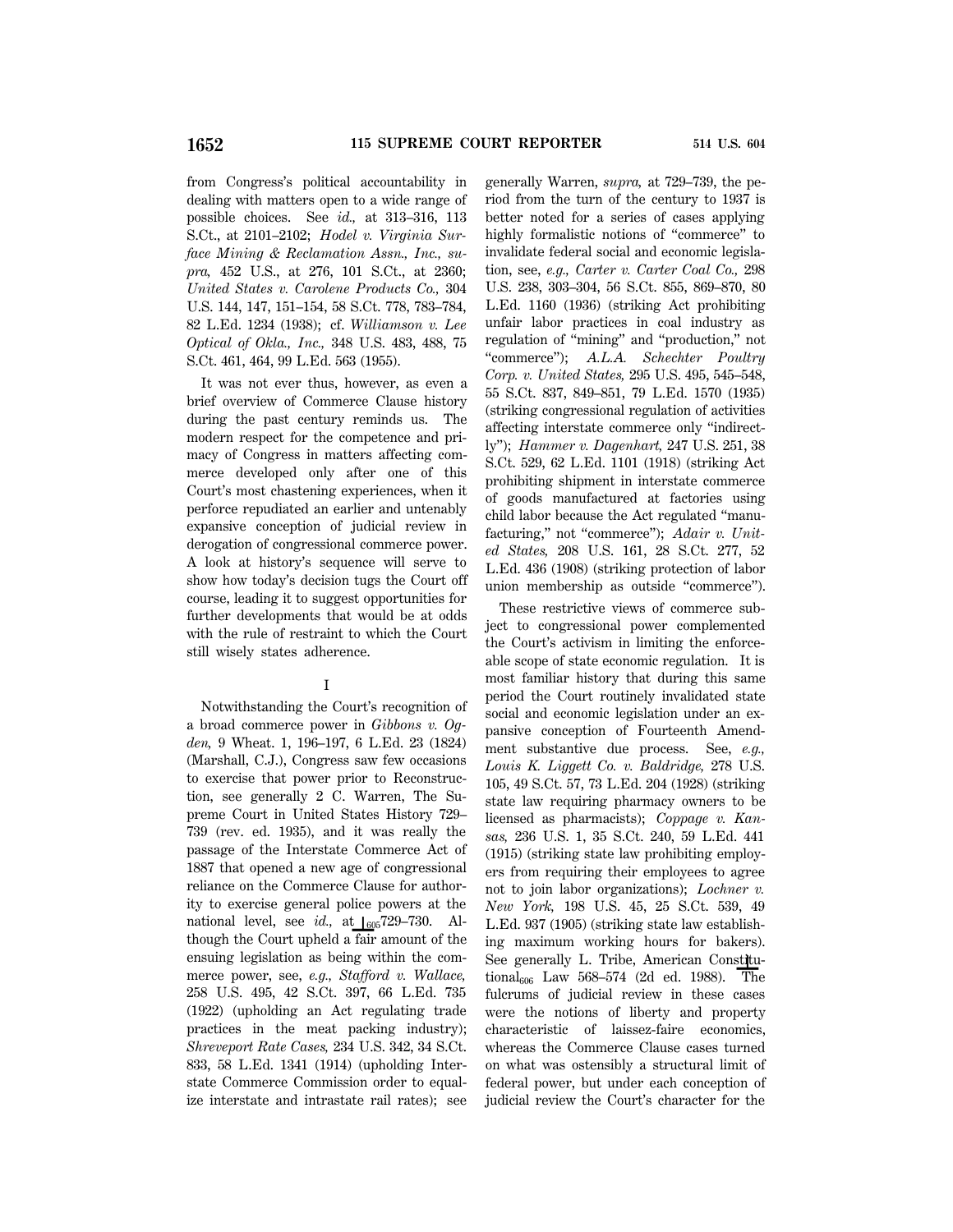first third of the century showed itself in exacting judicial scrutiny of a legislature's choice of economic ends and of the legislative means selected to reach them.

It was not merely coincidental, then, that sea changes in the Court's conceptions of its authority under the Due Process and Commerce Clauses occurred virtually together, in 1937, with *West Coast Hotel Co. v. Parrish,* 300 U.S. 379, 57 S.Ct. 578, 81 L.Ed. 703, and *NLRB v. Jones & Laughlin Steel Corp.,* 301 U.S. 1, 57 S.Ct. 615, 81 L.Ed. 893. See Stern, The Commerce Clause and the National Economy, 1933–1946, 59 Harv.L.Rev. 645, 674–682 (1946). In *West Coast Hotel,* the Court's rejection of a due process challenge to a state law fixing minimum wages for women and children marked the abandonment of its expansive protection of contractual freedom. Two weeks later, *Jones & Laughlin* affirmed congressional commerce power to authorize NLRB injunctions against unfair labor practices. The Court's finding that the regulated activity had a direct enough effect on commerce has since been seen as beginning the abandonment, for practical purposes, of the formalistic distinction between direct and indirect effects.

In the years following these decisions, deference to legislative policy judgments on commercial regulation became the powerful theme under both the Due Process and Commerce Clauses, see *United States v. Carolene Products Co.,* 304 U.S., at 147–148, 152, 58 S.Ct., at 780–781, 783; *United States v. Darby,* 312 U.S. 100, 119–121, 61 S.Ct. 451, 459– 460, 85 L.Ed. 609 (1941); *United States v. Wrightwood Dairy Co.,* 315 U.S. 110, 118– 119, 62 S.Ct. 523, 525–526, 86 L.Ed. 726 (1942), and in due course that deference became articulate in the standard of rationality review. In due process litigation, the Court's statement of a rational  $\int_{607}$ basis test came quickly. See *United States v. Carolene Products Co., supra,* 304 U.S., at 152, 58 S.Ct., at 783; see also *Williamson v. Lee Optical Co., supra,* 348 U.S., at 489–490, 75 S.Ct., at 465–466. The parallel formulation of the Commerce Clause test came later, only because complete elimination of the direct/indirect effects dichotomy and acceptance of the cumulative effects doctrine, *Wickard v.*

*Filburn,* 317 U.S. 111, 125, 127–129, 63 S.Ct. 82, 89, 90–91, 87 L.Ed. 122 (1942); *United States v. Wrightwood Dairy Co., supra,* 315 U.S., at 124–126, 62 S.Ct., at 528–529, so far settled the pressing issues of congressional power over commerce as to leave the Court for years without any need to phrase a test explicitly deferring to rational legislative judgments. The moment came, however, with the challenge to congressional Commerce Clause authority to prohibit racial discrimination in places of public accommodation, when the Court simply made explicit what the earlier cases had implied: ''where we find that the legislators, in light of the facts and testimony before them, have a rational basis for finding a chosen regulatory scheme necessary to the protection of commerce, our investigation is at an end.'' *Katzenbach v. McClung,* 379 U.S., at 303–304, 85 S.Ct., at 383–384, discussing *United States v. Darby, supra;* see *Heart of Atlanta Motel, Inc. v. United States,* 379 U.S., at 258–259, 85 S.Ct., at 358–359. Thus, under commerce, as under due process, adoption of rational basis review expressed the recognition that the Court had no sustainable basis for subjecting economic regulation as such to judicial policy judgments, and for the past half century the Court has no more turned back in the direction of formalistic Commerce Clause review (as in deciding whether regulation of commerce was sufficiently direct) than it has inclined toward reasserting the substantive authority of *Lochner* due process (as in the inflated protection of contractual autonomy). See, *e.g., Maryland v. Wirtz,* 392 U.S., at 190, 198, 88 S.Ct., at 2020–2021, 2024–2025; *Perez v. United States,* 402 U.S. 146, 151– 157, 91 S.Ct. 1357, 1360–1363, 28 L.Ed.2d 686 (1971); *Hodel v. Virginia Surface Mining & Reclamation Assn., Inc.,* 452 U.S., at 276, 277, 101 S.Ct., at 2360, 2360–2361.

# $\sqrt{608}$ II

There is today, however, a backward glance at both the old pitfalls, as the Court treats deference under the rationality rule as subject to gradation according to the commercial or noncommercial nature of the immediate subject of the challenged regulation.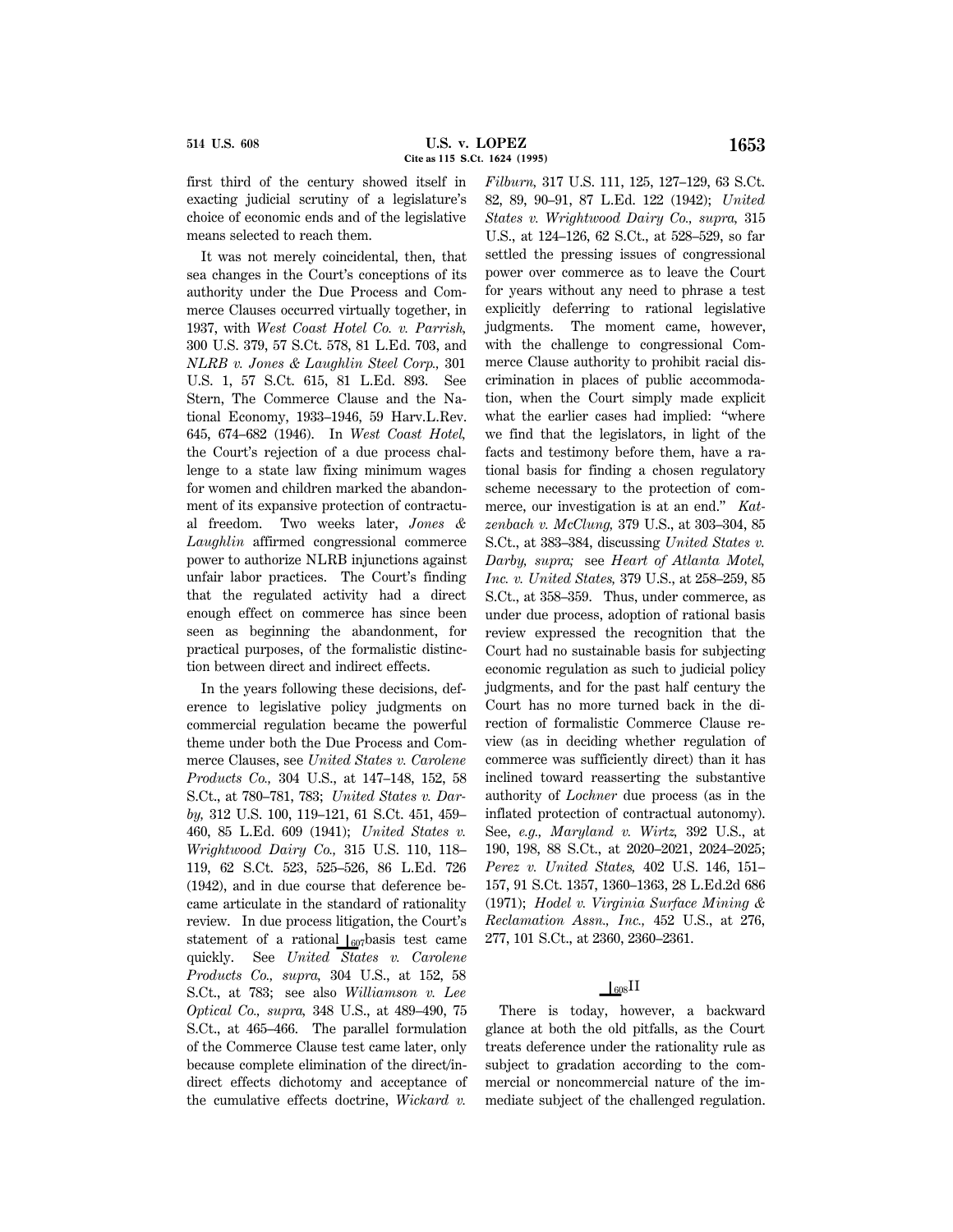See *ante,* at 1630–1631. The distinction between what is patently commercial and what is not looks much like the old distinction between what directly affects commerce and what touches it only indirectly. And the act of calibrating the level of deference by drawing a line between what is patently commercial and what is less purely so will probably resemble the process of deciding how much interference with contractual freedom was fatal. Thus, it seems fair to ask whether the step taken by the Court today does anything but portend a return to the untenable jurisprudence from which the Court extricated itself almost 60 years ago. The answer is not reassuring. To be sure, the occasion for today's decision reflects the century's end, not its beginning. But if it seems anomalous that the Congress of the United States has taken to regulating school yards, the Act in question is still probably no more remarkable than state regulation of bake shops 90 years ago. In any event, there is no reason to hope that the Court's qualification of rational basis review will be any more successful than the efforts at substantive economic review made by our predecessors as the century began. Taking the Court's opinion on its own terms, Justice BREYER has explained both the hopeless porosity of ''commercial'' character as a ground of Commerce Clause distinction in America's highly connected economy, and the inconsistency of this categorization with our rational basis precedents from the last 50 years.

Further glosses on rationality review, moreover, may be in the offing. Although this case turns on commercial character, the Court gestures toward two other considerations that it might sometime entertain in applying rational basis  $_{609}$ scrutiny (apart from a statutory obligation to supply independent proof of a jurisdictional element): does the congressional statute deal with subjects of traditional state regulation, and does the statute contain explicit factual findings supporting the otherwise implicit determination that the regulated activity substantially affects interstate commerce? Once again, any appeal these considerations may have depends on ignoring the painful lesson learned in 1937, for neither of the Court's suggestions would square with rational basis scrutiny.

# A

The Court observes that the Gun–Free School Zones Act operates in two areas traditionally subject to legislation by the States, education and enforcement of criminal law. The suggestion is either that a connection between commerce and these subjects is remote, or that the commerce power is simply weaker when it touches subjects on which the States have historically been the primary legislators. Neither suggestion is tenable. As for remoteness, it may or may not be wise for the National Government to deal with education, but Justice BREYER has surely demonstrated that the commercial prospects of an illiterate State or Nation are not rosy, and no argument should be needed to show that hijacking interstate shipments of cigarettes can affect commerce substantially, even though the States have traditionally prosecuted robbery. And as for the notion that the commerce power diminishes the closer it gets to customary state concerns, that idea has been flatly rejected, and not long ago. The commerce power, we have often observed, is plenary. *Hodel v. Virginia Surface Mining & Reclamation Assn., Inc., supra,* at 276, 101 S.Ct., at 2360; *United States v. Darby,* 312 U.S. at 114, 61 S.Ct., at 457; see *Garcia v. San Antonio Metropolitan Transit Authority,* 469 U.S. 528, 549– 550, 105 S.Ct. 1005, 1016–1017, 83 L.Ed.2d 1016 (1985); *Gibbons v. Ogden,* 9 Wheat., at 196–197. Justice Harlan put it this way in speaking for the Court in *Maryland v. Wirtz:*

 $\frac{1}{610}$  There is no general doctrine implied in the Federal Constitution that the two governments, national and state, are each to exercise its powers so as not to interfere with the free and full exercise of the powers of the other  $\dots$  [I]t is clear that the Federal Government, when acting within a delegated power, may override countervailing state interests.... As long ago as [1925], the Court put to rest the contention that state concerns might constitutionally 'outweigh' the importance of an otherwise valid federal statute regulating commerce.''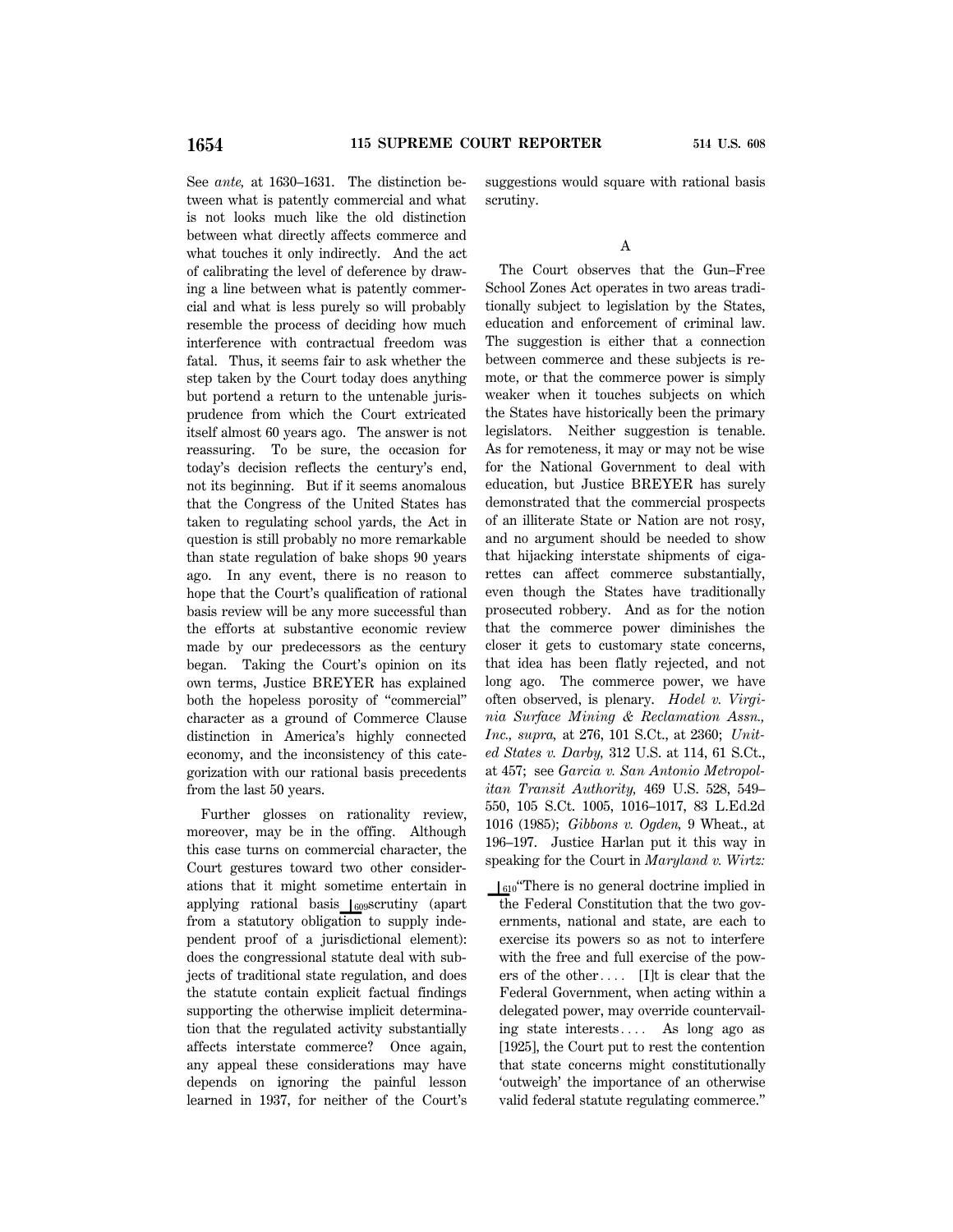392 U.S., at 195–196, 88 S.Ct., at 2023–2024 (citations and internal quotation marks omitted).

See also *United States v. Darby, supra,* 312 U.S., at 114, 61 S.Ct., at 457; *Gregory v. Ashcroft,* 501 U.S. 452, 460, 111 S.Ct. 2395, 2400–2401, 115 L.Ed.2d 410 (1991); *United States v. Carolene Products Co.,* 304 U.S., at 147, 58 S.Ct., at 781.

Nor is there any contrary authority in the reasoning of our cases imposing clear statement rules in some instances of legislation that would significantly alter the state-national balance. In the absence of a clear statement of congressional design, for example, we have refused to interpret ambiguous federal statutes to limit fundamental state legislative prerogatives, *Gregory v. Ashcroft, supra,* 501 U.S., at 460–464, 111 S.Ct., at 2400–2403, our understanding being that such prerogatives, through which "a State defines itself as a sovereign,'' are ''powers with which Congress does not readily interfere,'' 501 U.S., at 460, 461, 111 S.Ct., at 2400–2401, 2401. Likewise, when faced with two plausible interpretations of a federal criminal statute, we generally will take the alternative that does not force us to impute an intention to Congress to use its full commerce power to regulate conduct traditionally and ably regulated by the States. See *United States v. Enmons,* 410 U.S. 396, 411– 412, 93 S.Ct. 1007, 1015–1016, 35 L.Ed.2d 379 (1973); *United States v. Bass,* 404 U.S. 336, 349–350, 92 S.Ct. 515, 523–524, 30 L.Ed.2d 488 (1971); *Rewis v. United States,* 401 U.S. 808, 812, 91 S.Ct. 1056, 1059–1060, 28 L.Ed.2d 493 (1971).

These clear statement rules, however, are merely rules of statutory interpretation, to be relied upon only when the  $\frac{\ }{611}$ terms of a statute allow, *United States v. Culbert*, 435 U.S. 371, 379–380, 98 S.Ct. 1112, 1116–1117, 55 L.Ed.2d 349 (1978); see *Gregory v. Ashcroft, supra,* 501 U.S., at 470, 111 S.Ct., at 2406; *United States v. Bass, supra,* 404 U.S., at 346–347, 92 S.Ct., at 521–522, and in cases implicating Congress's historical reluctance to trench on state legislative prerogatives or to enter into spheres already occupied by the States, *Gregory v. Ashcroft, supra,* 501 U.S., at 461, 111 S.Ct., at 2401; *United States v.*

*Bass, supra,* 404 U.S., at 349, 92 S.Ct., at 523; see *Rewis v. United States, supra,* 401 U.S., at 811–812, 91 S.Ct., at 1059–1060. They are rules for determining intent when legislation leaves intent subject to question. But our hesitance to presume that Congress has acted to alter the state-federal status quo (when presented with a plausible alternative) has no relevance whatever to the enquiry whether it has the commerce power to do so or to the standard of judicial review when Congress has definitely meant to exercise that power. Indeed, to allow our hesitance to affect the standard of review would inevitably degenerate into the sort of substantive policy review that the Court found indefensible 60 years ago. The Court does not assert (and could not plausibly maintain) that the commerce power is wholly devoid of congressional authority to speak on any subject of traditional state concern; but if congressional action is not forbidden absolutely when it touches such a subject, it will stand or fall depending on the Court's view of the strength of the legislation's commercial justification. And here once again history raises its objections that the Court's previous essays in overriding congressional policy choices under the Commerce Clause were ultimately seen to suffer two fatal weaknesses: when dealing with Acts of Congress (as distinct from state legislation subject to review under the theory of dormant commerce power) nothing in the Clause compelled the judicial activism, and nothing about the judiciary as an institution made it a superior source of policy on the subject Congress dealt with. There is no reason to expect the lesson would be different another time.

# $\Box$ <sub>612</sub>B

There remain questions about legislative findings. The Court of Appeals expressed the view, 2 F.3d 1342, 1363–1368 (CA 5 1993), that the result in this case might well have been different if Congress had made explicit findings that guns in schools have a substantial effect on interstate commerce, and the Court today does not repudiate that position, see *ante,* at 1631–1632. Might a court aided by such findings have subjected this legislation to less exacting scrutiny (or, put another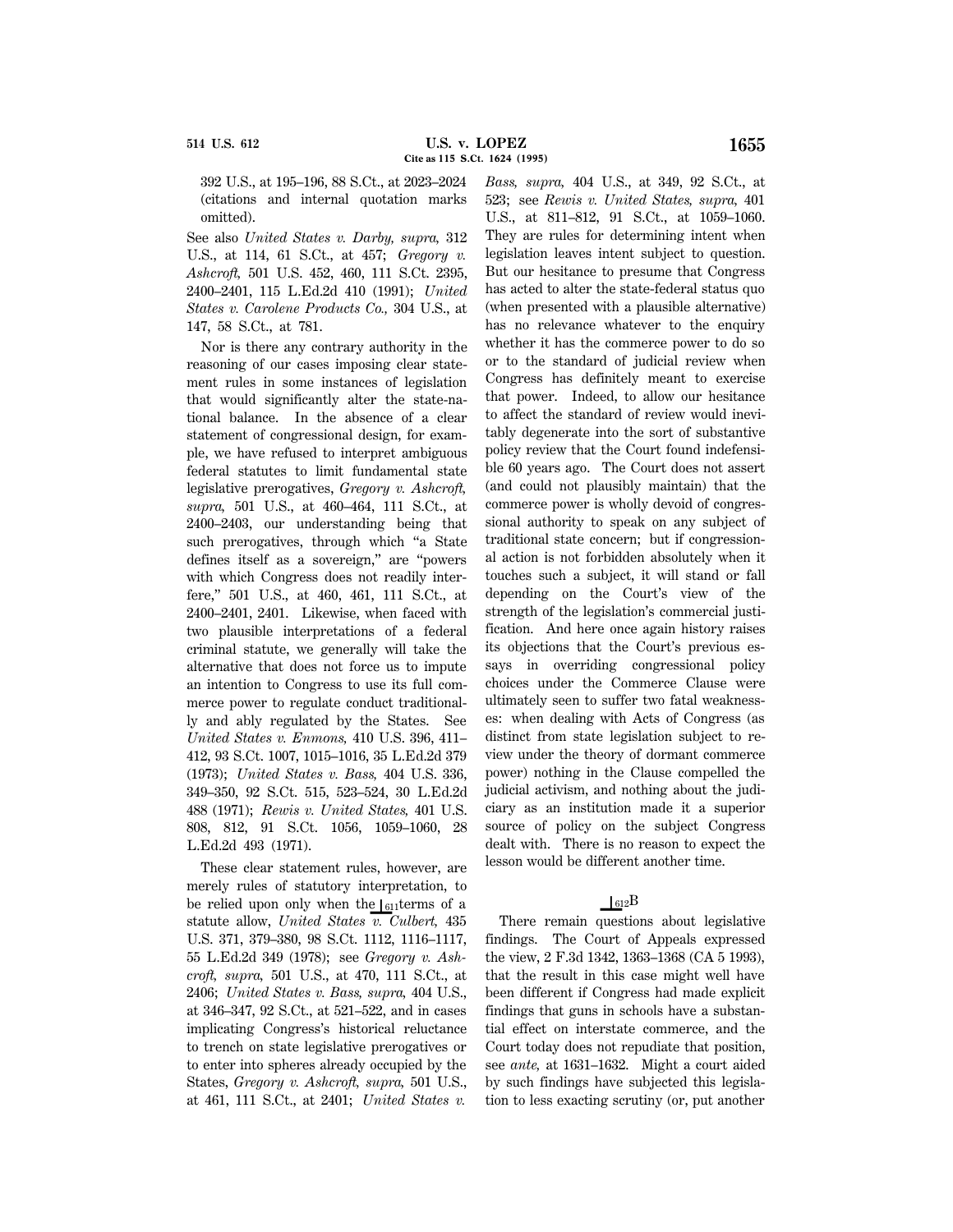way, should a court have deferred to such findings if Congress had made them)? **<sup>2</sup>** The answer to either question must be no, although as a general matter findings are important and to be hoped for in the difficult cases.

It is only natural to look for help with a hard job, and reviewing a claim that Congress has exceeded the commerce power is much harder in some cases than in others. A challenge to congressional regulation of interstate garbage hauling would be easy to resolve; review of congressional regulation of gun possession in school yards is more difficult, both because the link to interstate commerce is less obvious and because of our initial ignorance of the relevant facts. In a  $\int_{613}$ case comparable to this one, we may have to dig hard to make a responsible judgment about what Congress could reasonably find, because the case may be close, and because judges tend not to be familiar with the facts that may or may not make it close. But while the ease of review may vary from case to case, it does not follow that the standard of review should vary, much less that explicit findings of fact would even directly address the standard.

The question for the courts, as all agree, is not whether as a predicate to legislation Congress in fact found that a particular activity substantially affects interstate commerce. The legislation implies such a finding, and there is no reason to entertain claims that Congress acted ultra vires intentionally. Nor is the question whether Congress was correct in so finding. The only question is whether the legislative judgment is within the realm of reason. See *Hodel v. Virginia Surface Mining & Reclamation Assn., Inc.,* 452 U.S., at 276–277, 101 S.Ct., at 2360–2361; *Katzenbach v. McClung,* 379 U.S., at 303–

**2.** Unlike the Court, (perhaps), I would see no reason not to consider Congress's findings, insofar as they might be helpful in reviewing the challenge to this statute, even though adopted in later legislation. See the Violent Crime Control and Law Enforcement Act of 1994, Pub.L. 103– 322, § 320904, 108 Stat. 2125 (''[T]he occurrence of violent crime in school zones has resulted in a decline in the quality of education in our  $\text{counter}$ ;  $\ldots$  this decline  $\ldots$  has an adverse impact on interstate commerce and the foreign commerce of the United States; ... Congress

304, 85 S.Ct., at 383–384; *Railroad Retirement Bd. v. Alton R. Co.,* 295 U.S. 330, 391– 392, 55 S.Ct. 758, 780, 79 L.Ed. 1468 (1935) (Hughes, C.J., dissenting); cf. *FCC v. Beach Communications, Inc.,* 508 U.S., at 315, 113 S.Ct., at 2102 (in the equal protection context, ''those attacking the rationality of the legislative classification have the burden to negate every conceivable basis which might support it  $[] \dots$  it is entirely irrelevant for constitutional purposes whether the conceived reason for the challenged distinction actually motivated the legislature'') (citations and internal quotation marks omitted); *Ferguson v. Skrupa,* 372 U.S. 726, 731–733, 83 S.Ct. 1028, 1031–1032, 10 L.Ed.2d 93 (1963); *Williamson v. Lee Optical Co.,* 348 U.S., at 487, 75 S.Ct., at 464. Congressional findings do not, however, directly address the question of reasonableness; they tell us what Congress actually has found, not what it could rationally find. If, indeed, the Court were to make the existence of explicit congressional findings dispositive in some close or difficult cases something other than rationality review would be afoot. The resulting congressional obligation to justify its policy choices on the merits would imply  $\int_{614}$ either a judicial authority to review the justification (and, hence, the wisdom) of those choices, or authority to require Congress to act with some high degree of deliberateness, of which express findings would be evidence. But review for congressional wisdom would just be the old judicial pretension discredited and abandoned in 1937, and review for deliberateness would be as patently unconstitutional as an Act of Congress mandating long opinions from this Court. Such a legislative process requirement would function merely as an excuse for covert review of the merits of legislation under standards never ex-

has power, under the interstate commerce clause and other provisions of the Constitution, to enact measures to ensure the integrity and safety of the Nation's schools by enactment of this subsection''). The findings, however, go no further than expressing what is obviously implicit in the substantive legislation, at such a conclusory level of generality as to add virtually nothing to the record. The Solicitor General certainly exercised sound judgment in placing no significant reliance on these particular afterthoughts. Tr. of Oral Arg. 24–25.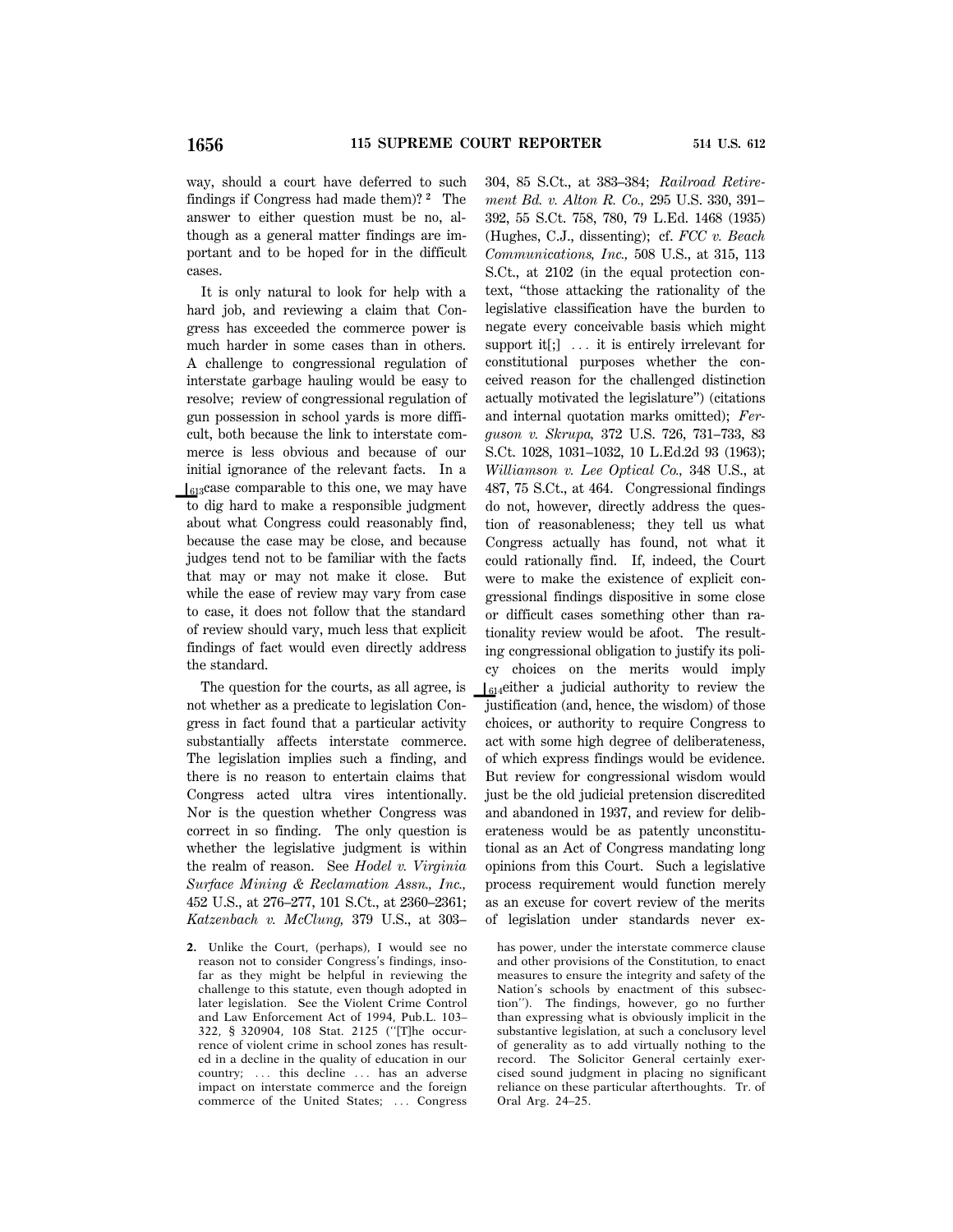pressed and more or less arbitrarily applied. Under such a regime, in any case, the rationality standard of review would be a thing of the past.

On the other hand, to say that courts applying the rationality standard may not defer to findings is not, of course, to say that findings are pointless. They may, in fact, have great value in telling courts what to look for, in establishing at least one frame of reference for review, and in citing to factual authority. The research underlying Justice BREYER's dissent was necessarily a major undertaking; help is welcome, and it not incidentally shrinks the risk that judicial research will miss material scattered across the public domain or buried under pounds of legislative record. Congressional findings on a more particular plane than this record illustrates would accordingly have earned judicial thanks. But thanks do not carry the day as long as rational possibility is the touchstone, and I would not allow for the possibility, as the Court's opinion may, *ante,* at 1632, that the addition of congressional findings could in principle have affected the fate of the statute here.

# III

Because Justice BREYER's opinion demonstrates beyond any doubt that the Act in question passes the rationality review that the Court continues to espouse, today's decision may be seen as only a misstep, its reasoning and its suggestions $_{615}$  not quite in gear with the prevailing standard, but hardly an epochal case. I would not argue otherwise, but I would raise a caveat. Not every epochal case has come in epochal trappings. *Jones & Laughlin* did not reject the directindirect standard in so many words; it just said the relation of the regulated subject matter to commerce was direct enough. 301 U.S., at 41–43, 57 S.Ct., at 626–627. But we know what happened.

I respectfully dissent.

Justice BREYER, with whom Justice STEVENS, Justice SOUTER, and Justice GINSBURG join, dissenting.

The issue in this case is whether the Commerce Clause authorizes Congress to enact a statute that makes it a crime to possess a gun in, or near, a school. 18 U.S.C. § 922(q)(1)(A) (1988 ed., Supp. V). In my view, the statute falls well within the scope of the commerce power as this Court has understood that power over the last half century.

I

In reaching this conclusion, I apply three basic principles of Commerce Clause interpretation. First, the power to ''regulate Commerce ... among the several States," U.S. Const., Art. I, § 8, cl. 3, encompasses the power to regulate local activities insofar as they significantly affect interstate commerce. See, *e.g., Gibbons v. Ogden,* 9 Wheat. 1, 194–195, 6 L.Ed. 23 (1824) (Marshall, C.J.); *Wickard v. Filburn,* 317 U.S. 111, 125, 63 S.Ct. 82, 89, 87 L.Ed. 122 (1942). As the majority points out, *ante,* at 1630, the Court, in describing how much of an effect the Clause requires, sometimes has used the word ''substantial'' and sometimes has not. Compare, *e.g., Wickard, supra,* at 125, 63 S.Ct., at 89 (''substantial economic effect''), with *Hodel v. Virginia Surface Mining & Reclamation Assn., Inc.,* 452 U.S. 264, 276, 101 S.Ct. 2352, 2360, 69 L.Ed.2d 1 (1981) (''affects interstate commerce''); see also *Maryland v. Wirtz,* 392 U.S. 183, 196, n. 27, 88 S.Ct. 2017, 2024 n. 27, 20 L.Ed.2d 1020 (1968) (cumulative effect must not be ''trivial''); *NLRB v. Jones & Laughlin Steel Corp.,* 301 U.S. 1, 37, 57 S.Ct. 615, 624, 81 L.Ed. 893 (1937)  $\frac{1}{616}$ (speaking of "close and substantial *relation* '' between activity and commerce, not of ''substantial effect'') (emphasis added); *Gibbons, supra,* at 194 (words of Commerce Clause do not "comprehend  $\ldots$  commerce, which is completely internal  $\ldots$  and which does not ... affect other States"). And, as the majority also recognizes in quoting Justice Cardozo, the question of degree (how *much* effect) requires an estimate of the "size" of the effect that no verbal formulation can capture with precision. See *ante,* at 1633. I use the word "significant" because the word ''substantial'' implies a somewhat narrower power than recent precedent suggests. See, *e.g., Perez v. United States,* 402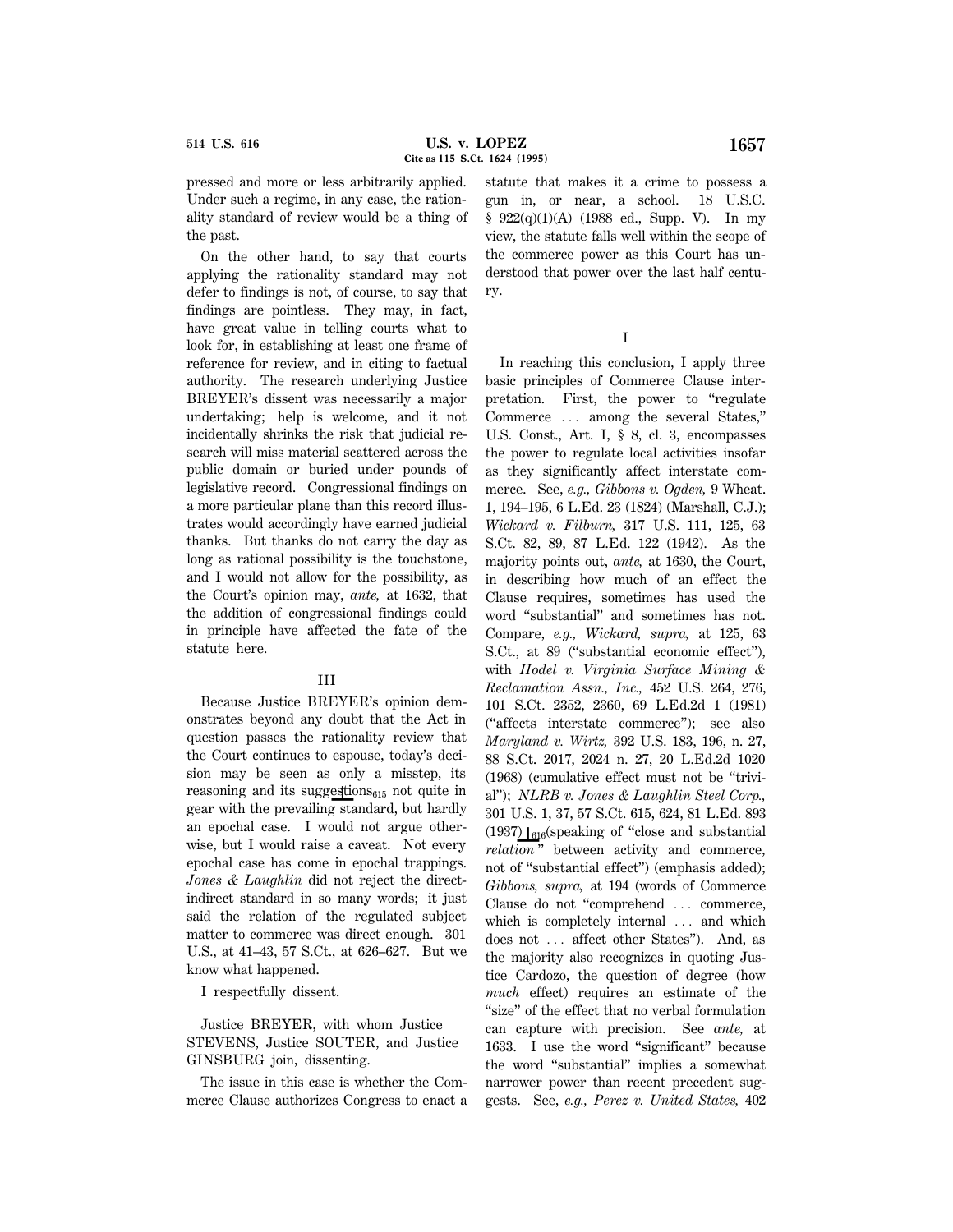U.S. 146, 154, 91 S.Ct. 1357, 1361–1362, 28 L.Ed.2d 686 (1971); *Daniel v. Paul,* 395 U.S. 298, 308, 89 S.Ct. 1697, 1702–1703, 23 L.Ed.2d 318 (1969). But to speak of ''substantial effect'' rather than ''significant effect'' would make no difference in this case.

Second, in determining whether a local activity will likely have a significant effect upon interstate commerce, a court must consider, not the effect of an individual act (a single instance of gun possession), but rather the cumulative effect of all similar instances (*i.e.,* the effect of all guns possessed in or near schools). See, *e.g., Wickard, supra,* 317 U.S., at 127–128, 63 S.Ct., at 89–90. As this Court put the matter almost 50 years ago:

''[I]t is enough that the individual activity when multiplied into a general practice  $\ldots$ contains a threat to the interstate economy that requires preventative regulation.'' *Mandeville Island Farms, Inc. v. American Crystal Sugar Co.,* 334 U.S. 219, 236, 68 S.Ct. 996, 1006, 92 L.Ed. 1328 (1948) (citations omitted).

Third, the Constitution requires us to judge the connection between a regulated activity and interstate commerce, not directly, but at one remove. Courts must give Congress a degree of leeway in determining the existence of a significant factual connection between the regulated activity and interstate commerce—both because the Constitution delegates the commerce power directly to Congress and because the  $\int_{617}$ determination requires an empirical judgment of a kind that a legislature is more likely than a court to make with accuracy. The traditional words "rational basis" capture this leeway. See *Hodel, supra,* 452 U.S., at 276–277, 101 S.Ct., at 2360–2361. Thus, the specific question before us, as the Court recognizes, is not whether the ''regulated activity sufficiently affected interstate commerce,'' but, rather, whether Congress could have had ''*a rational basis*'' for so concluding. *Ante,* at 1629 (emphasis added).

I recognize that we must judge this matter independently. ''[S]imply because Congress may conclude that a particular activity substantially affects interstate commerce does not necessarily make it so.'' *Hodel, supra,* at 311, 101 S.Ct., at 2391 (REHNQUIST, J.,

concurring in judgment). And, I also recognize that Congress did not write specific ''interstate commerce'' findings into the law under which Lopez was convicted. Nonetheless, as I have already noted, the matter that we review independently (*i.e.,* whether there is a ''rational basis'') already has considerable leeway built into it. And, the absence of findings, at most, deprives a statute of the benefit of some *extra* leeway. This extra deference, in principle, might change the result in a close case, though, in practice, it has not made a critical legal difference. See, *e.g., Katzenbach v. McClung,* 379 U.S. 294, 299, 85 S.Ct. 377, 299–300, 13 L.Ed.2d 290 (1964) (noting that ''no formal findings were made, which of course are not necessary''); *Perez, supra,* 402 U.S., at 156–157, 91 S.Ct., at 1362–1363; cf. *Turner Broadcasting System, Inc. v. FCC,* 512 U.S. 622, 666, 114 S.Ct. 2445, 2471, 129 L.Ed.2d 497 (1994) (opinion of KENNEDY, J.) (''Congress is not obligated, when enacting its statutes, to make a record of the type that an administrative agency or court does to accommodate judicial review''); *Fullilove v. Klutznick,* 448 U.S. 448, 503, 100 S.Ct. 2758, 2787, 65 L.Ed.2d 902 (1980) (Powell, J., concurring) (''After Congress has legislated repeatedly in an area of national concern, its Members gain experience that may reduce the need for fresh hearings or prolonged debate  $\ldots$ "). It would seem particularly unfortunate to make the validity of  $\int_{618}$ the statute at hand turn on the presence or absence of findings. Because Congress did make findings (though not until after Lopez was prosecuted), doing so would appear to elevate form over substance. See Pub.L. 103–322, §§ 320904(2)(F), (G), 108 Stat. 2125, 18 U.S.C. §§ 922(q)(1)(F), (G).

In addition, despite the Court of Appeals' suggestion to the contrary, see 2 F.3d 1342, 1365 (CA5 1993), there is no special need here for a clear indication of Congress' rationale. The statute does not interfere with the exercise of state or local authority. Cf., *e.g., Dellmuth v. Muth,* 491 U.S. 223, 227–228, 109 S.Ct. 2397, 2399–2400, 105 L.Ed.2d 181 (1989) (requiring clear statement for abrogation of Eleventh Amendment immunity). Moreover, any clear statement rule would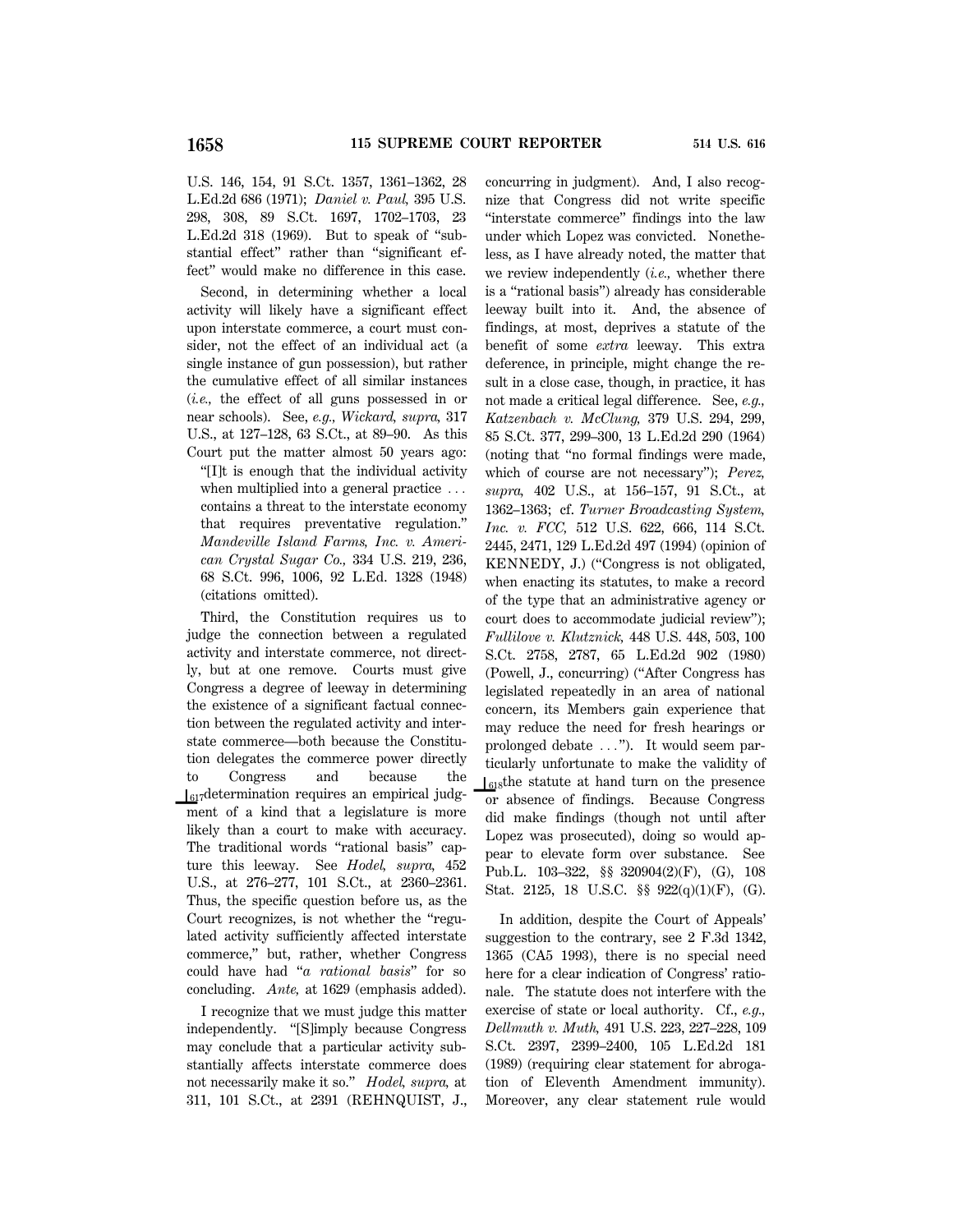apply only to determine Congress' intended result, *not* to clarify the source of its authority or measure the level of consideration that went into its decision, and here there is no doubt as to which activities Congress intended to regulate. See *ibid.; id.,* at 233, 109 S.Ct., at 2403 (SCALIA, J., concurring) (to subject States to suits for money damages, Congress need only make that intent clear, and need not refer explicitly to the Eleventh Amendment); *EEOC v. Wyoming,* 460 U.S. 226, 243, n. 18, 103 S.Ct. 1054, n. 18, 75 L.Ed.2d 18 (1983) (Congress need not recite the constitutional provision that authorizes its action).

# II

Applying these principles to the case at hand, we must ask whether Congress could have had a *rational basis* for finding a significant (or substantial) connection between gun-related school violence and interstate commerce. Or, to put the question in the language of the *explicit* finding that Congress made when it amended this law in 1994: Could Congress rationally have found that ''violent crime in school zones,'' through its effect on the "quality of education," significantly (or substantially) affects ''interstate'' or "foreign commerce"? 18 U.S.C. §§  $922(q)(1)(F)$ , (G). As long as one views the commerce connection, not as a ''technical legal conception,'' but as ''a practical one,'' *Swift & Co. v. United States,* 196  $_{619}$ U.S. 375, 398, 25 S.Ct. 276, 280, 49 L.Ed. 518 (1905) (Holmes, J.), the answer to this question must be yes. Numerous reports and studies—generated both inside and outside government—make clear that Congress could reasonably have found the empirical connection that its law, implicitly or explicitly, asserts. (See Appendix, *infra,* at 1665, for a sample of the documentation, as well as for complete citations to the sources referenced below.)

For one thing, reports, hearings, and other readily available literature make clear that the problem of guns in and around schools is widespread and extremely serious. These materials report, for example, that four percent of American high school students (and six percent of inner-city high school students) carry a gun to school at least occasionally, Centers for Disease Control 2342; Sheley, McGee, & Wright 679; that 12 percent of urban high school students have had guns fired at them, *ibid.*; that 20 percent of those students have been threatened with guns, *ibid.;* and that, in any 6–month period, several hundred thousand schoolchildren are victims of violent crimes in or near their schools, U.S. Dept. of Justice 1 (1989); House Select Committee Hearing 15 (1989). And, they report that this widespread violence in schools throughout the Nation significantly interferes with the quality of education in those schools. See, *e.g.,* House Judiciary Committee Hearing 44 (1990) (linking school violence to dropout rate); U.S. Dept. of Health 118–119 (1978) (school-violence victims suffer academically); compare U.S. Dept. of Justice 1 (1991) (gun violence worst in inner-city schools), with National Center 47 (dropout rates highest in inner cities). Based on reports such as these, Congress obviously could have thought that guns and learning are mutually exclusive. Senate Labor and Human Resources Committee Hearing 39 (1993); U.S. Dept. of Health 118, 123–124 (1978). Congress could therefore have found a substantial educational problem—teachers unable to teach, students unable to learn—and concluded that guns near schools contribute substantially to the size and scope of that problem.

 $\log_{10}$ Having found that guns in schools significantly undermine the quality of education in our Nation's classrooms, Congress could also have found, given the effect of education upon interstate and foreign commerce, that gun-related violence in and around schools is a commercial, as well as a human, problem. Education, although far more than a matter of economics, has long been inextricably intertwined with the Nation's economy. When this Nation began, most workers received their education in the workplace, typically (like Benjamin Franklin) as apprentices. See generally Seybolt; Rorabaugh; U.S. Dept. of Labor (1950). As late as the 1920's, many workers still received general education directly from their employers—from large corporations, such as General Electric, Ford, and Goodyear, which created schools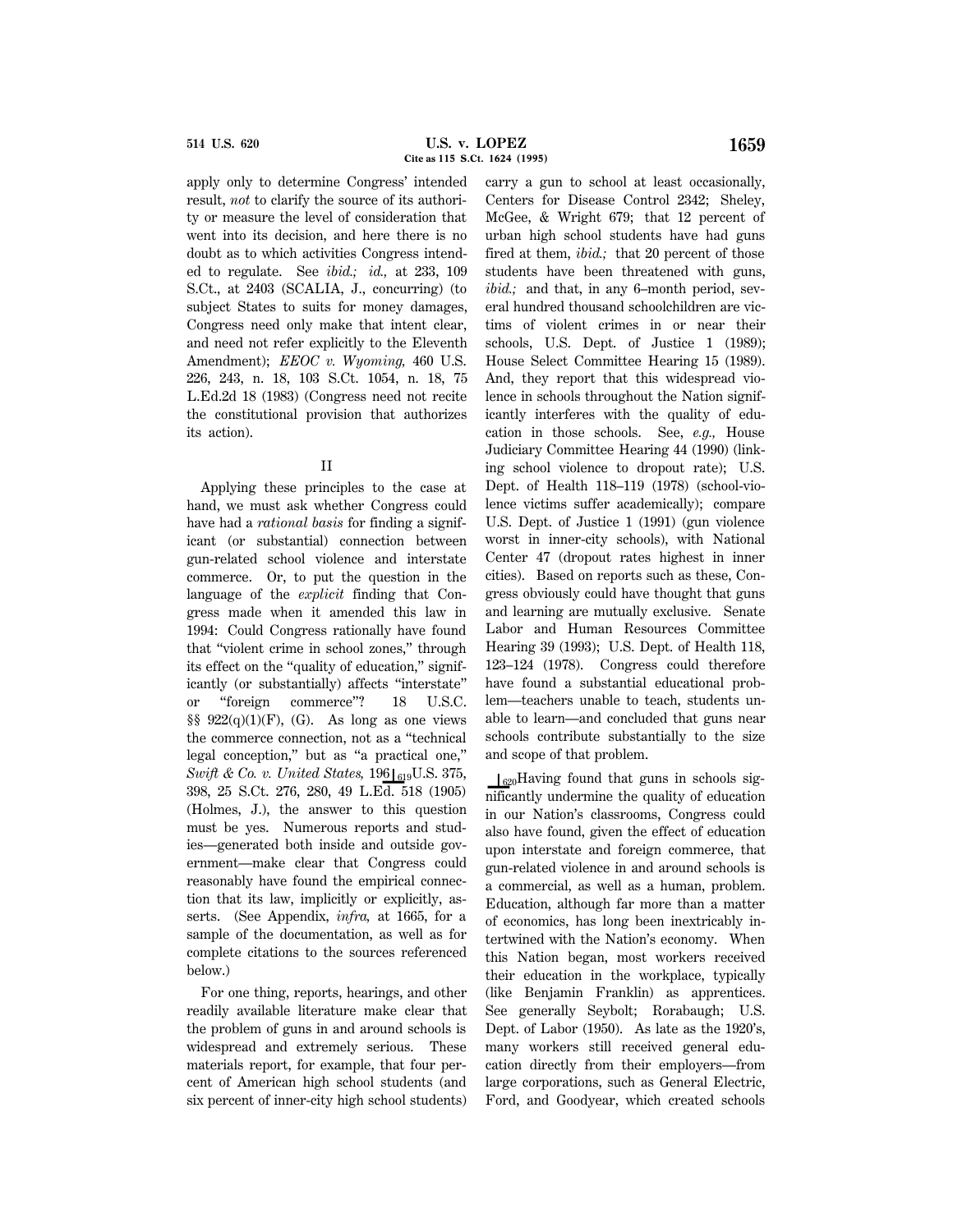within their firms to help both the worker and the firm. See Bolino 15–25. (Throughout most of the 19th century fewer than one percent of all Americans received secondary education through attending a high school. See *id.,* at 11.) As public school enrollment grew in the early 20th century, see Becker 218 (1993), the need for industry to teach basic educational skills diminished. But, the direct economic link between basic education and industrial productivity remained. Scholars estimate that nearly a quarter of America's economic growth in the early years of this century is traceable directly to increased schooling, see Denison 243; that investment in ''human capital'' (through spending on education) exceeded investment in ''physical capital'' by a ratio of almost two to one, see Schultz 26 (1961); and that the economic returns to this investment in education exceeded the returns to conventional capital investment, see, *e.g.,* Davis & Morrall 48–49.

In recent years the link between secondary education and business has strengthened, becoming both more direct and more important. Scholars on the subject report that technological changes and innovations in management techniques have altered the nature of the workplace so that more jobs now demand greater educational skills. See, *e.g.,* MIT 32  $\mid$ <sub>621</sub>(only about one-third of hand tool  $\overline{\text{company's}}$  1,000 workers were qualified to work with a new process that requires highschool-level reading and mathematical skills); Cyert & Mowery 68 (gap between wages of high school dropouts and better trained workers increasing); U.S. Dept. of Labor 41 (1981) (job openings for dropouts declining over time). There is evidence that ''service, manufacturing or construction jobs are being displaced by technology that requires a better-educated worker or, more likely, are being exported overseas,'' Gordon, Ponticell, & Morgan 26; that ''workers with truly few skills by the year 2000 will find that only one job out of ten will remain,'' *ibid.;* and that

''[o]ver the long haul the best way to encourage the growth of high-wage jobs is to upgrade the skills of the work force $\ldots$ [B]etter-trained workers become more productive workers, enabling a company to become more competitive and expand.'' Henkoff 60.

Increasing global competition also has made primary and secondary education economically more important. The portion of the American economy attributable to international trade nearly tripled between 1950 and 1980, and more than 70 percent of American-made goods now compete with imports. Marshall 205; Marshall & Tucker 33. Yet, lagging worker productivity has contributed to negative trade balances and to real hourly compensation that has fallen below wages in 10 other industrialized nations. See National Center 57; Handbook of Labor Statistics 561, 576 (1989); Neef & Kask 28, 31. At least some significant part of this serious productivity problem is attributable to students who emerge from classrooms without the reading or mathematical skills necessary to compete with their European or Asian counterparts, see, *e.g.,* MIT 28, and, presumably, to high school dropout rates of 20 to 25 percent (up to 50 percent in inner cities), see, *e.g.,* National Center 47; Chubb & Hanushek 215. Indeed, Congress has said, when writing other statutes, that  $\int_{622}$ "functionally or technologically illiterate'' Americans in the work force ''erod[e]'' our economic ''standing in the international marketplace,'' Pub.L. 100–418, § 6002(a)(3), 102 Stat. 1469, and that " $\lceil$ o $\rceil$ ur Nation is ... paying the price of scientific and technological illiteracy, with our productivity declining, our industrial base ailing, and our global competitiveness dwindling,'' H.R.Rep. No. 98–6, pt. 1, p. 19 (1983).

Finally, there is evidence that, today more than ever, many firms base their location decisions upon the presence, or absence, of a work force with a basic education. See Mac-Cormack, Newman, & Rosenfield 73; Coffee 296. Scholars on the subject report, for example, that today, ''[h]igh speed communication and transportation make it possible to produce most products and services anywhere in the world,'' National Center 38; that ''[m]odern machinery and production methods can therefore be combined with low wage workers to drive costs down,'' *ibid.;* that managers can perform '' 'back office functions anywhere in the world now,'" and say that if they "'can't get enough skilled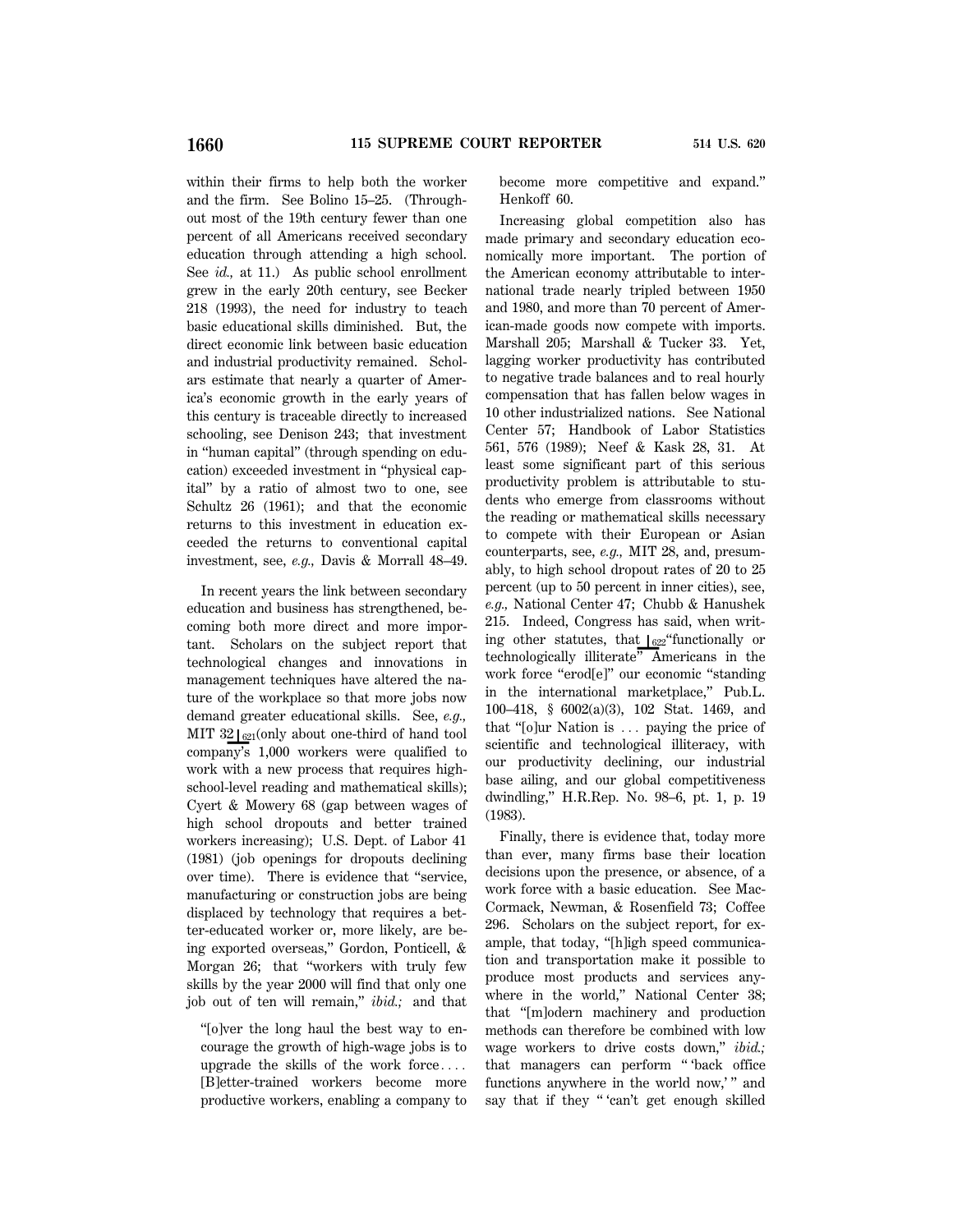#### **U.S. v. LOPEZ 1661 Cite as 115 S.Ct. 1624 (1995)**

workers here' '' they will '' 'move the skilled jobs out of the country,'" *id.*, at 41; with the consequence that ''rich countries need better education and retraining, to reduce the supply of unskilled workers and to equip them with the skills they require for tomorrow's jobs,'' Survey of Global Economy 37. In light of this increased importance of education to individual firms, it is no surprise that half of the Nation's manufacturers have become involved with setting standards and shaping curricula for local schools, Maturi 65–68, that 88 percent think this kind of involvement is important, *id.,* at 68, that more than 20 States have recently passed educational reforms to attract new business, Overman 61–62, and that business magazines have begun to rank cities according to the quality of their schools, see Boyle 24.

The economic links I have just sketched seem fairly obvious. Why then is it not equally obvious, in light of those links, that a widespread, serious, and substantial physical S623threat to teaching and learning *also* substantially threatens the commerce to which that teaching and learning is inextricably tied? That is to say, guns in the hands of six percent of inner-city high school students and gun-related violence throughout a city's schools must threaten the trade and commerce that those schools support. The only question, then, is whether the latter threat is (to use the majority's terminology) ''substantial.'' The evidence of (1) the *extent* of the gun-related violence problem, see *supra,* at 1659, (2) the *extent* of the resulting negative effect on classroom learning, see *ibid.* and (3) the *extent* of the consequent negative commercial effects, see *supra,* at 1659–1661, when taken together, indicate a threat to trade and commerce that is ''substantial.'' At the very least, Congress could rationally have concluded that the links are "substantial.''

Specifically, Congress could have found that gun-related violence near the classroom poses a serious economic threat (1) to consequently inadequately educated workers who must endure low paying jobs, see, *e.g.,* National Center 29, and (2) to communities and businesses that might (in today's ''information society'') otherwise gain, from a welleducated work force, an important commercial advantage, see, *e.g.,* Becker 10 (1992), of a kind that location near a railhead or harbor provided in the past. Congress might also have found these threats to be no different in kind from other threats that this Court has found within the commerce power, such as the threat that loan sharking poses to the ''funds'' of ''numerous localities,'' *Perez v. United States,* 402 U.S., at 157, 91 S.Ct., at 1362–1363, and that unfair labor practices pose to instrumentalities of commerce, see *Consolidated Edison Co. v. NLRB,* 305 U.S. 197, 221–222, 59 S.Ct. 206, 213–214, 83 L.Ed. 126 (1938). As I have pointed out, *supra,* at 1659, Congress has written that ''the occurrence of violent crime in school zones'' has brought about a ''decline in the quality of education'' that ''has an adverse impact on interstate commerce and the foreign commerce of the United States.'' 18 U.S.C. §§ 922(q)(1)(F), (G). The violence-related facts, the educational $_{624}$  facts, and the economic facts, taken together, make this conclusion rational. And, because under our case law, see *supra,* at 1657–1658; *infra,* at 1663, the sufficiency of the constitutionally necessary Commerce Clause link between a crime of violence and interstate commerce turns simply upon size or degree, those same facts make the statute constitutional.

To hold this statute constitutional is not to ''obliterate'' the ''distinction between what is national and what is local,'' *ante,* at 1633 (citation omitted; internal quotation marks omitted); nor is it to hold that the Commerce Clause permits the Federal Government to ''regulate any activity that it found was related to the economic productivity of individual citizens,'' to regulate ''marriage, divorce, and child custody,'' or to regulate any and all aspects of education. *Ante,* at 1632. First, this statute is aimed at curbing a particularly acute threat to the educational process—the possession (and use) of life-threatening firearms in, or near, the classroom. The empirical evidence that I have discussed above unmistakably documents the special way in which guns and education are incompatible. See *supra,* at 1659. This Court has previously recognized the singularly disruptive poten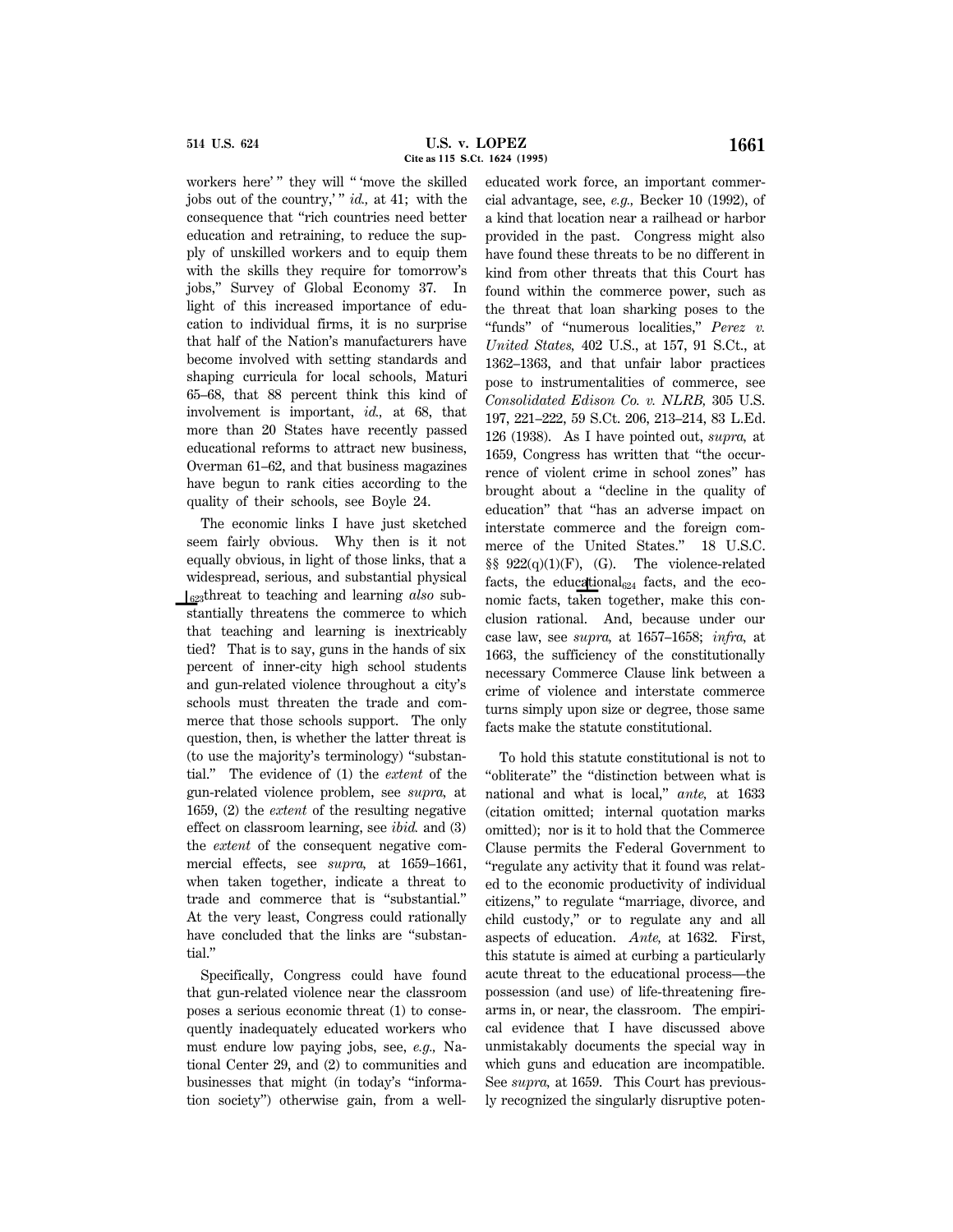tial on interstate commerce that acts of violence may have. See *Perez, supra,* 402 U.S., at 156–157, 91 S.Ct., at 1362–1363. Second, the immediacy of the connection between education and the national economic wellbeing is documented by scholars and accepted by society at large in a way and to a degree that may not hold true for other social institutions. It must surely be the rare case, then, that a statute strikes at conduct that (when considered in the abstract) seems so removed from commerce, but which (practically speaking) has so significant an impact upon commerce.

In sum, a holding that the particular statute before us falls within the commerce power would not expand the scope of that Clause. Rather, it simply would apply preexisting law to changing economic circumstances. See *Heart of Atlanta*  $\int_{0.25}$ *Motel, Inc. v. United States,* 379 U.S. 241, 251, 85 S.Ct. 348, 354, 13 L.Ed.2d 258 (1964). It would recognize that, in today's economic world, gun-related violence near the classroom makes a significant difference to our economic, as well as our social, well-being. In accordance with well-accepted precedent, such a holding would permit Congress ''to act in terms of economic ... realities," would interpret the commerce power as ''an affirmative power commensurate with the national needs,'' and would acknowledge that the ''commerce clause does not operate so as to render the nation powerless to defend itself against economic forces that Congress decrees inimical or destructive of the national economy.'' *North American Co. v. SEC,* 327 U.S. 686, 705, 66 S.Ct. 785, 796, 90 L.Ed. 945 (1946) (citing *Swift & Co. v. United States,* 196 U.S., at 398, 25 S.Ct., at 280 (Holmes, J.)).

# III

The majority's holding—that § 922 falls outside the scope of the Commerce Clause creates three serious legal problems. First, the majority's holding runs contrary to modern Supreme Court cases that have upheld congressional actions despite connections to interstate or foreign commerce that are less significant than the effect of school violence. In *Perez v. United States, supra,* the Court held that the Commerce Clause authorized a federal statute that makes it a crime to engage in loan sharking (''[e]xtortionate credit transactions'') at a local level. The Court said that Congress may judge that such transactions, "though purely *intrastate*, ... affect *inter*state commerce.'' 402 U.S., at 154, 91 S.Ct., at 1361 (emphasis added). Presumably, Congress reasoned that threatening or using force, say with a gun on a street corner, to collect a debt occurs sufficiently often so that the activity (by helping organized crime) affects commerce among the States. But, why then cannot Congress also reason that the threat or use of force the frequent consequence of possessing a gun—in or near a school occurs sufficiently often so that such activity (by inhibiting basic education) affects  $\frac{1}{626}$ commerce among the States? The negative impact upon the national economy of an inability to teach basic skills seems no smaller (nor less significant) than that of organized crime.

In *Katzenbach v. McClung,* 379 U.S. 294, 85 S.Ct. 377, 13 L.Ed.2d 290 (1964), this Court upheld, as within the commerce power, a statute prohibiting racial discrimination at local restaurants, in part because that discrimination discouraged travel by African Americans and in part because that discrimination affected purchases of food and restaurant supplies from other States. See *id.,* at 300, 85 S.Ct., at 381–382; *Heart of Atlanta Motel, supra,* 379 U.S., at 274, 85 S.Ct., at 366 (Black, J., concurring in *McClung* and in *Heart of Atlanta* ). In *Daniel v. Paul,* 395 U.S. 298, 89 S.Ct. 1697, 23 L.Ed.2d 318 (1969), this Court found an effect on commerce caused by an amusement park located several miles down a country road in the middle of Alabama—because some customers (the Court assumed), some food, 15 paddleboats, and a juke box had come from out of state. See *id.,* at 304–305, 308, 89 S.Ct., at 1700–1701, 1702. In both of these cases, the Court understood that the specific instance of discrimination (at a local place of accommodation) was part of a general practice that, considered as a whole, caused not only the most serious human and social harm, but had nationally significant economic dimensions as well. See *McClung, supra,* 379 U.S., at 301,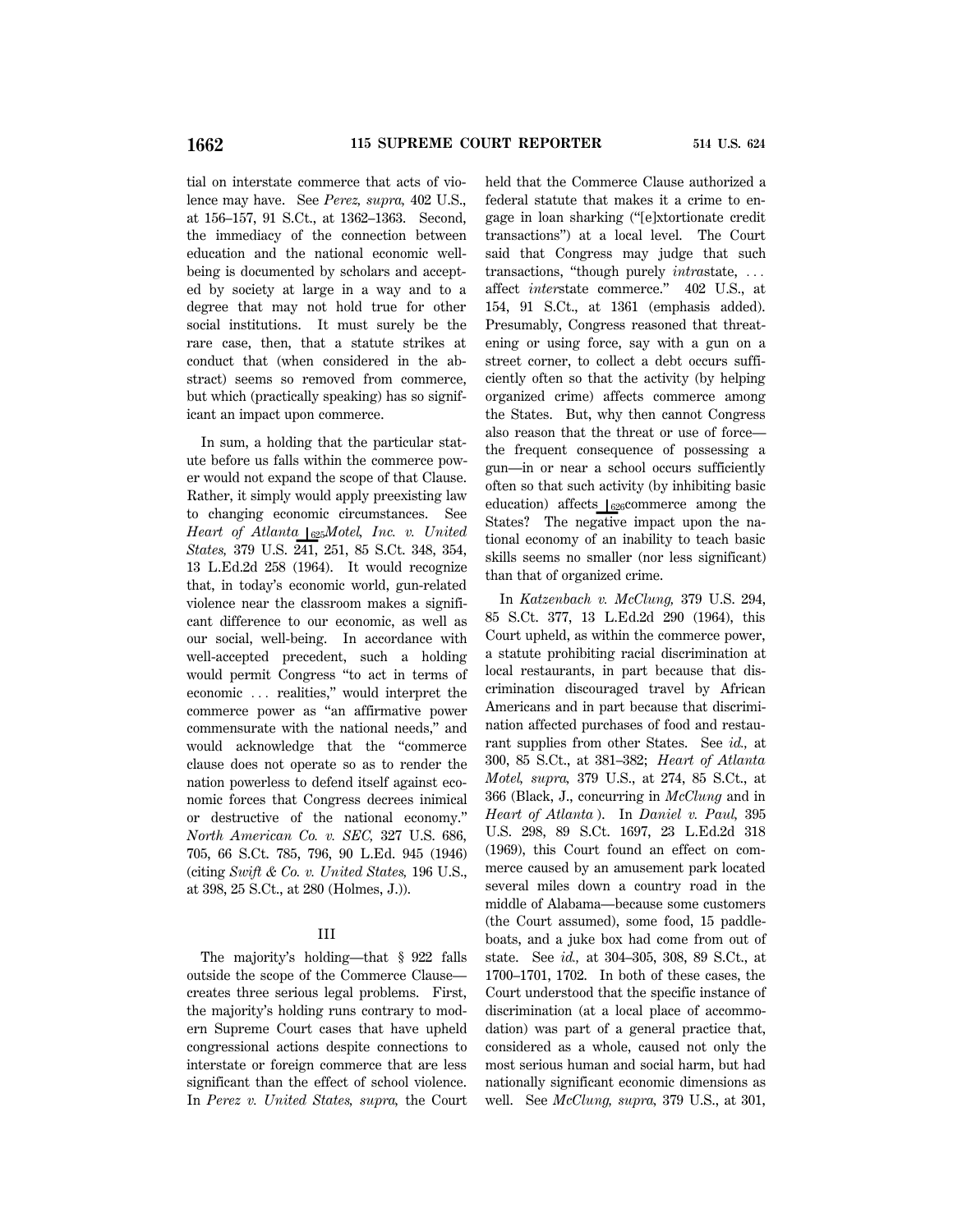85 S.Ct., at 382; *Daniel, supra,* 395 U.S., at 307, n. 10, 89 S.Ct., at 1702, n. 10. It is difficult to distinguish the case before us, for the same critical elements are present. Businesses are less likely to locate in communities where violence plagues the classroom. Families will hesitate to move to neighborhoods where students carry guns instead of books. (Congress expressly found in 1994 that ''parents may decline to send their children to school'' in certain areas ''due to concern about violent crime and gun violence.'' 18 U.S.C. §  $922(q)(1)(E)$ .) And (to look at the matter in the most narrowly commercial manner), interstate publishers therefore will sell fewer books and other firms will sell fewer school supplies where the threat of violence disrupts learning. Most importantly, like the local racial discrimination at issue in *McClung* and *Daniel,* the local instances here, taken  $\int_{627}$ together and considered as a whole, create a problem that causes serious human and social harm, but also has nationally significant economic dimensions.

In *Wickard v. Filburn,* 317 U.S. 111, 63 S.Ct. 82, 87 L.Ed. 122 (1942), this Court sustained the application of the Agricultural Adjustment Act of 1938 to wheat that Filburn grew and consumed on his own local farm because, considered in its totality, (1) homegrown wheat may be ''induced by rising prices'' to ''flow into the market and check price increases,'' and (2) even if it never actually enters the market, home-grown wheat nonetheless ''supplies a need of the man who grew it which would otherwise be reflected by purchases in the open market'' and, in that sense, ''competes with wheat in commerce.'' *Id.,* at 128, 63 S.Ct., at 91. To find both of these effects on commerce significant in amount, the Court had to give Congress the benefit of the doubt. Why would the Court, to find a significant (or ''substantial'') effect here, have to give Congress any greater leeway? See also *United States v. Women's Sportswear Mfrs. Assn.,* 336 U.S. 460, 464, 69 S.Ct. 714, 716, 93 L.Ed. 805 (1949) (''If it is interstate commerce that feels the pinch, it does not matter how local the operation which applies the squeeze''); *Mandeville Island Farms, Inc. v. American Crystal Sugar Co.,* 334 U.S., at 236, 68 S.Ct., at 1006 (''[I]t is enough that the individual activity when multiplied into a general practice ... contains a threat to the interstate economy that requires preventive regulation'').

The second legal problem the Court creates comes from its apparent belief that it can reconcile its holding with earlier cases by making a critical distinction between ''commercial'' and noncommercial ''transaction[s].'' *Ante,* at 1630–1631. That is to say, the Court believes the Constitution would distinguish between two local activities, each of which has an identical effect upon interstate commerce, if one, but not the other, is ''commercial'' in nature. As a general matter, this approach fails to heed this Court's earlier warning not to turn ''questions of the power of Congress'' upon ''formula[s]'' that would give

 $\log$ <sup>"</sup>controlling force to nomenclature such as 'production' and 'indirect' and foreclose consideration of the actual effects of the activity in question upon interstate commerce.'' *Wickard, supra,* 317 U.S., at 120, 63 S.Ct., at 87.

See also *United States v. Darby,* 312 U.S. 100, 116–117, 61 S.Ct. 451, 458–459, 85 L.Ed. 609 (1941) (overturning the Court's distinction between ''production'' and ''commerce'' in the child labor case, *Hammer v. Dagenhart,* 247 U.S. 251, 271–272, 38 S.Ct. 529, 531, 62 L.Ed. 1101 (1918)); *Swift & Co. v. United States,* 196 U.S., at 398, 25 S.Ct., at 280 (Holmes, J.) (''[C]ommerce among the States is not a technical legal conception, but a practical one, drawn from the course of business''). Moreover, the majority's test is not consistent with what the Court saw as the point of the cases that the majority now characterizes. Although the majority today attempts to categorize *Perez, McClung,* and *Wickard* as involving intrastate ''economic activity,'' *ante,* at 1630, the Courts that decided each of those cases did *not* focus upon the economic nature of the activity regulated. Rather, they focused upon whether that activity *affected* interstate or foreign commerce. In fact, the *Wickard* Court expressly held that Filburn's consumption of homegrown wheat, ''*though it may not be regard*-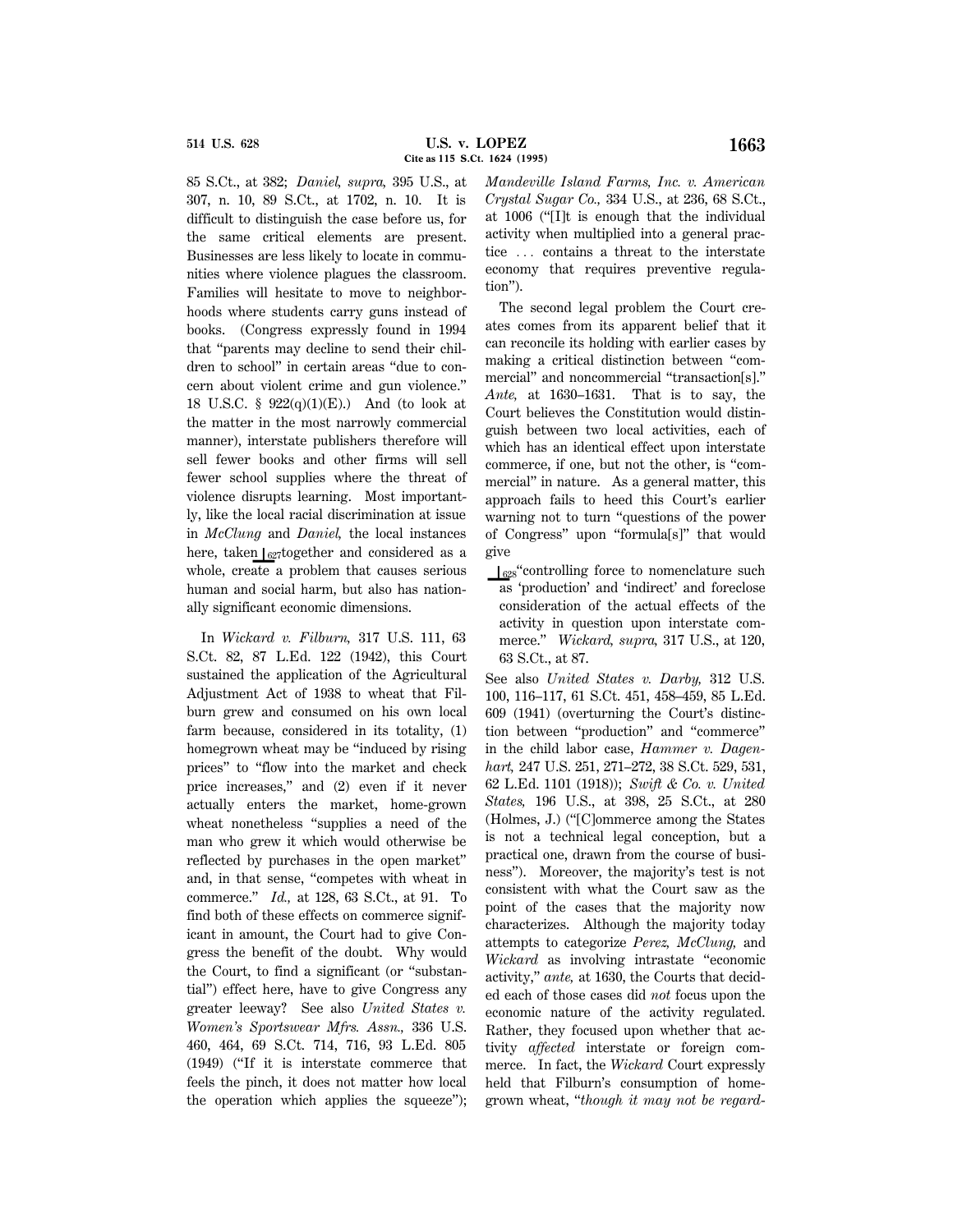*ed as commerce,*'' could nevertheless be regulated—''*whatever its nature* ''—so long as ''it exerts a substantial economic effect on interstate commerce.'' *Wickard, supra,* 317 U.S. at 125, 63 S.Ct., at 89 (emphasis added).

More importantly, if a distinction between commercial and noncommercial activities is to be made, this is not the case in which to make it. The majority clearly cannot intend such a distinction to focus narrowly on an act of gun possession standing by itself, for such a reading could not be reconciled with either the civil rights cases (*McClung* and *Daniel* ) or *Perez*—in each of those cases the specific transaction (the race-based exclusion, the use of force) was not itself ''commercial.'' And, if the majority instead means to distinguish generally among broad categories of activities, differentiating what is educational from what is commercial, then, as a  $_{629}$ practical matter, the line becomes almost impossible to draw. Schools that teach reading, writing, mathematics, and related basic skills serve *both* social and commercial purposes, and one cannot easily separate the one from the other. American industry itself has been, and is again, involved in teaching. See *supra,* at 1659, 1661. When, and to what extent, does its involvement make education commercial? Does the number of vocational classes that train students directly for jobs make a difference? Does it matter if the school is public or private, nonprofit or profit seeking? Does it matter if a city or State adopts a voucher plan that pays private firms to run a school? Even if one were to ignore these practical questions, why should there be a theoretical distinction between education, when it significantly benefits commerce, and environmental pollution, when it causes economic harm? See *Hodel v. Virginia Surface Mining & Reclamation Assn., Inc.,* 452 U.S. 264, 101 S.Ct. 2352, 69 L.Ed.2d 1 (1981).

Regardless, if there is a principled distinction that could work both here and in future cases, Congress (even in the absence of vocational classes, industry involvement, and private management) could rationally conclude that schools fall on the commercial side of the line. In 1990, the year Congress enacted the statute before us, primary and secondary schools spent \$230 billion—that is, nearly a quarter of a trillion dollars—which accounts for a significant portion of our \$5.5 trillion gross domestic product for that year. See Statistical Abstract 147, 442 (1993). The business of schooling requires expenditure of these funds on student transportation, food and custodial services, books, and teachers' salaries. See U.S. Dept. of Education 4, 7 (1993). These expenditures enable schools to provide a valuable service—namely, to equip students with the skills they need to survive in life and, more specifically, in the workplace. Certainly, Congress has often analyzed school expenditure as if it were a commercial investment, closely analyzing whether schools are efficient, whether they justify the significant resources  $\log$ <sub>630</sub>they spend, and whether they can be restructured to achieve greater returns. See, *e.g.,* S.Rep. No. 100–222, p. 2 (1987) (federal school assistance is ''a prudent investment''); Senate Appropriations Committee Hearing (1994) (private sector management of public schools); cf. Chubb & Moe 185–229 (school choice); Hanushek 85–122 (performance based incentives for educators); Gibbs (decision in Hartford, Conn., to contract out public school system). Why could Congress, for Commerce Clause purposes, not consider schools as roughly analogous to commercial investments from which the Nation derives the benefit of an educated work force?

The third legal problem created by the Court's holding is that it threatens legal uncertainty in an area of law that, until this case, seemed reasonably well settled. Congress has enacted many statutes (more than 100 sections of the United States Code), including criminal statutes (at least 25 sections), that use the words ''affecting commerce'' to define their scope, see, *e.g.,* 18 U.S.C. § 844(i) (destruction of buildings used in activity affecting interstate commerce), and other statutes that contain no jurisdictional language at all, see, *e.g.,* 18 U.S.C. § 922(*o*)(1) (possession of machineguns). Do these, or similar, statutes regulate noncommercial activities? If so, would that alter the meaning of "affecting commerce" in a jurisdictional element? Cf. *United States v. Staszcuk,* 517 F.2d 53, 57–58 (CA7 1975) (en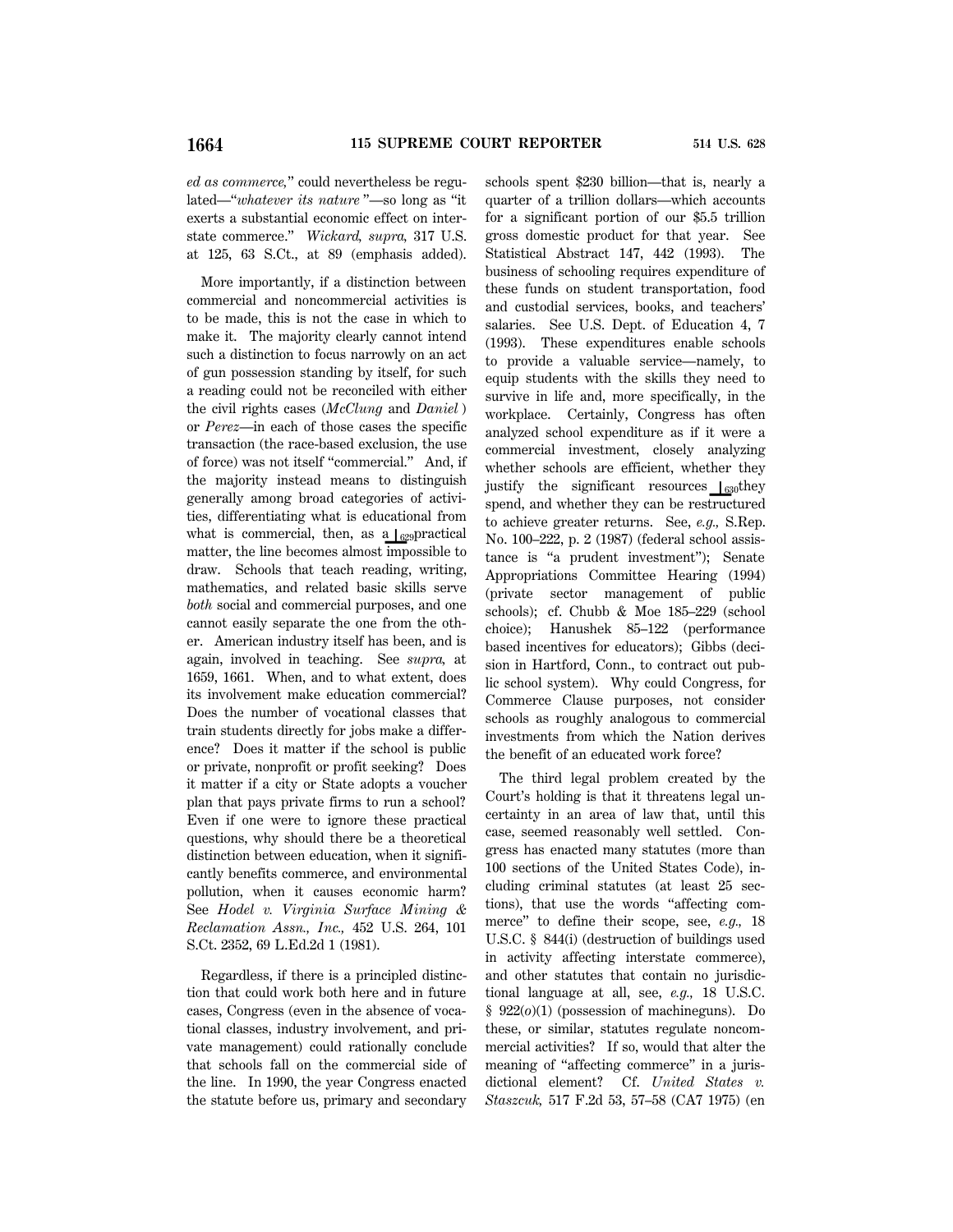banc) (Stevens, J.) (evaluation of Congress' intent ''requires more than a consideration of the consequences of the particular transaction''). More importantly, in the absence of a jurisdictional element, are the courts nevertheless to take *Wickard,* 317 U.S., at 127– 128, 63 S.Ct., at 90–91 (and later similar cases) as inapplicable, and to judge the effect of a single noncommercial activity on interstate commerce without considering similar instances of the forbidden conduct? However these questions are eventually resolved, the legal uncertainty now created will restrict Congress' ability to enact criminal laws aimed at criminal behavior that, considered problem by problem rather  $\int_{631}$ than instance by instance, seriously threatens the economic, as well as social, well-being of Americans.

#### IV

In sum, to find this legislation within the scope of the Commerce Clause would permit "Congress ... to act in terms of economic ... realities." *North American Co. v. SEC*, 327 U.S., at 705, 66 S.Ct., at 796 (citing *Swift & Co. v. United States,* 196 U.S., at 398, 25 S.Ct., at 280 (Holmes, J.)). It would interpret the Clause as this Court has traditionally interpreted it, with the exception of one wrong turn subsequently corrected. See *Gibbons v. Ogden,* 9 Wheat., at 195 (holding that the commerce power extends ''to all the external concerns of the nation, and to those internal concerns which affect the States generally''); *United States v. Darby,* 312 U.S., at 116–117, 61 S.Ct., at 458 (''The conclusion is inescapable that *Hammer v. Dagenhart* [the child labor case] was a departure from the principles which have prevailed in the interpretation of the Commerce Clause both before and since the decision $\ldots$  It should be and now is overruled''). Upholding this legislation would do no more than simply recognize that Congress had a ''rational basis'' for finding a significant connection between guns in or near schools and (through their effect on education) the interstate and foreign commerce they threaten. For these reasons, I would reverse the judgment of the Court of Appeals. Respectfully, I dissent.

# APPENDIX TO OPINION OF BREYER, J.

# *Congressional Materials*

(in reverse chronological order)

Private Sector Management of Public Schools, Hearing before the Subcommittee on Labor, Health and Human Services, and Education and Related Agencies of the Senate Committee on Appropriations, 103d Cong., 2d Sess. (1994) (Senate Appropriations Committee Hearing (1994)).

 $\int_{632}$ Children and Gun Violence, Hearings before the Subcommittee on Juvenile Justice of the Senate Committee on the Judiciary, 103d Cong., 1st Sess. (1993) (Senate Judiciary Committee Hearing (1993)).

Keeping Every Child Safe: Curbing the Epidemic of Violence, Joint Hearing before the Subcommittee on Children, Family, Drugs and Alcoholism of the Senate Committee on Labor and Human Resources and the House Select Committee on Children, Youth, and Families, 103d Cong., 1st Sess. (1993).

Recess from Violence: Making our Schools Safe, Hearing before the Subcommittee on Education, Arts and Humanities of the Senate Committee on Labor and Human Resources, 103d Cong., 1st Sess. (1993) (Senate Labor and Human Resources Committee Hearing (1993)).

Preparing for the Economy of the 21st Century, Hearings before the Subcommittee on Children, Family, Drugs and Alcoholism of the Senate Committee on Labor and Human Resources, 102d Cong., 2d Sess. (1992).

Children Carrying Weapons: Why the Recent Increase, Hearing before the Senate Committee on the Judiciary, 102d Cong., 2d Sess. (1992).

Youth Violence Prevention, Hearing before the Senate Committee on Governmental Affairs, 102d Cong., 2d Sess. (1992).

School Dropout Prevention and Basic Skills Improvement Act of 1990, Pub.L. 101–600, § 2(a)(2), 104 Stat. 3042.

Excellence in Mathematics, Science and Engineering Education Act of 1990, 104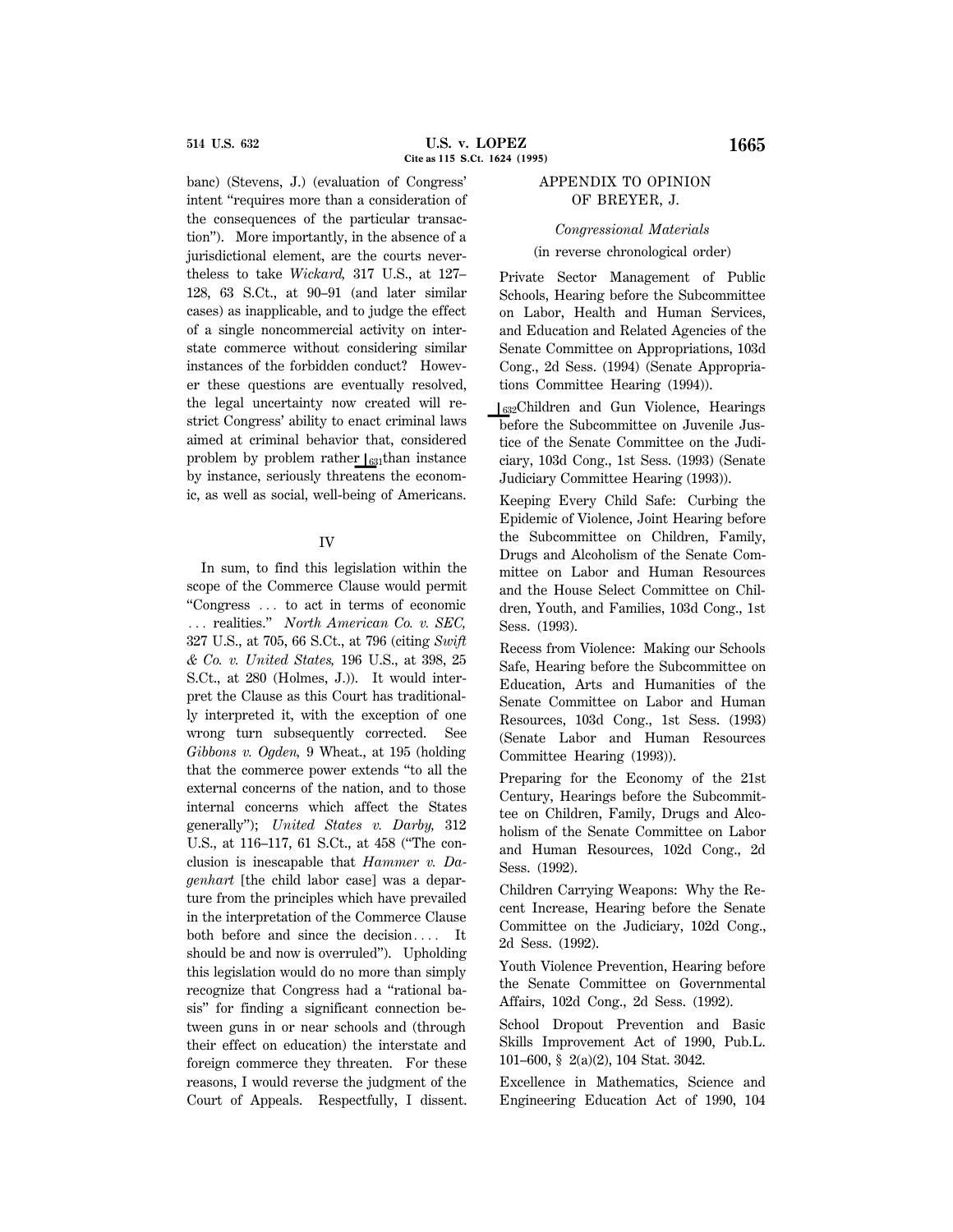Stat. 2883, 20 U.S.C. § 5301(a)(5) (1988 ed., Supp. V).

Oversight Hearing on Education Reform and American Business and the Implementation of the Hawkins–Stafford Amendments of 1988, Hearing before the Subcommittee on Elementary, Secondary, and Vocational Training of the  $I_{633}$ House Committee on Education and Labor, 101st Cong., 2d Sess. (1990).

U.S. Power in a Changing World, Report Prepared for the Subcommittee on International Economic Policy and Trade of the House Committee on Foreign Affairs, 101st Cong., 2d Sess., 43–66 (1990).

Gun Free School Zones Act of 1990, Hearing before the Subcommittee on Crime of the House Committee on the Judiciary, 101st Cong., 2d Sess. (1990) (House Judiciary Committee Hearing (1990)).

Restoring American Productivity: The Role of Education and Human Resources, Hearing before the Senate Committee on Labor and Human Resources, 101st Cong., 1st Sess. (1989).

Children and Guns, Hearing before the House Select Committee on Children, Youth, and Families, 101st Cong., 1st Sess. (1989) (House Select Committee Hearing (1989)).

Education and Training for a Competitive America Act of 1988, Pub.L. 100–418, Title VI, 102 Stat. 1469.

S.Rep. No. 100–222 (1987).

Education and Training for American Competitiveness, Hearings before the House Committee on Education and Labor, 100th Cong., 1st Sess. (1987).

Competitiveness and the Quality of the American Work Force, Hearings before the Subcommittee on Education and Health of the Joint Economic Committee, 100th Cong., 1st Sess., pts. 1 and 2 (1987). Oversight Hearing on Illiteracy, Joint Hearing before the Subcommittee on Elementary, Secondary, and Vocational Education of the House Committee on Education and Labor and the Subcommittee on Education, Arts and Humanities of the

# APPENDIX—Continued

Senate Committee on Labor and Human Resources, 99th Cong., 2d Sess. (1986).

 $\log_4$ Oversight on Illiteracy in the United States, Hearings before the Subcommittee on Elementary, Secondary, and Vocational Education of the House Committee on Education and Labor, 99th Cong., 2d Sess. (1986).

Crime and Violence in the Schools, Hearing before the Subcommittee on Juvenile Justice of the Senate Committee on the Judiciary, 98th Cong., 2d Sess. (1984).

H.R.Rep. No. 98–6, pts. 1 and 2 (1983). S.Rep. No. 98–151 (1983).

Education for Economic Security Act, Hearings before the Subcommittee on Education, Arts and Humanities of the Senate Committee on Labor and Human Resources, 98th Cong., 1st Sess. (1983).

Pub.L. 93–380, § 825, 88 Stat. 602 (1974). I. Clarke, Art and Industry: Instruction in Drawing Applied to the Industrial and Fine Arts, S.Exec.Doc. No. 209, 46th Cong., 2d Sess., pt. 2 (1891).

# *Other Federal Government Materials* (in reverse chronological order)

U.S. Dept. of Education, Office of Educational Research and Improvement, First Findings: The Educational Quality of the Workforce Employer Survey (Feb.1995). Economic Report of the President 108 (Feb.1994).

U.S. Dept. of Commerce, Statistical Abstract of the United States (1993) (Statistical Abstract (1993)).

U.S. Dept. of Education, Office of Educational Research and Improvement, Public School Education Financing for School Year 1989–90 (June 1993) (U.S. Dept. of Education (1993)).

Economic Report of the President 101 (Feb.1992).

U.S. Dept. of Labor, Secretary's Commission on Achieving Necessary Skills, Skills and Tasks For Jobs: A SCANS Report for America 2000 (1992).

 $\int_{635}$ U.S. Dept. of Labor, Employment and Training Administration, Beyond the School Doors: The Literacy Needs of Job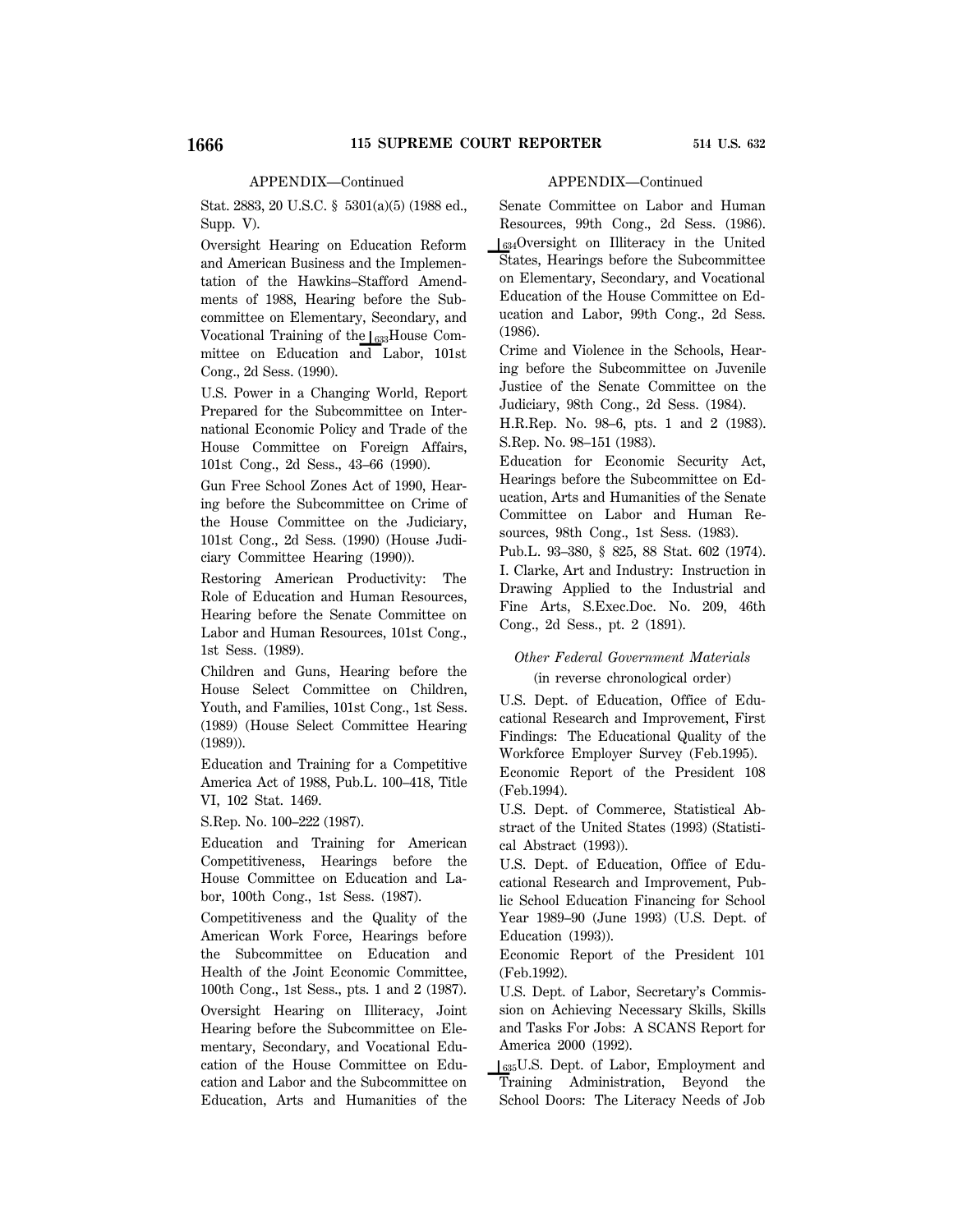Seekers Served by the U.S. Department of Labor (Sept.1992).

U.S. Dept. of Justice, Bureau of Justice Statistics, School Crime: A National Crime Victimization Survey Report (Sept. 1991) (U.S. Dept. of Justice (1991)).

U.S. Dept. of Commerce, Bureau of Census, 1990 Census of Population: Education in the United States 474 (Jan.1994).

U.S. Dept. of Justice, Office of Juvenile Justice and Delinquency Prevention, Weapons in Schools, OJJDP Bulletin 1 (Oct.1989) (U.S. Dept. of Justice (1989)). U.S. Dept. of Labor, Bureau of Labor Statistics, Handbook of Labor Statistics 281, 561, 576 (Aug.1989) (Handbook of Labor Statistics (1989)).

Bishop, Incentives for Learning: Why American High School Students Compare So Poorly to their Counterparts Overseas, in 1 U.S. Dept. of Labor, Commission on Workforce Quality & Labor Market Efficiency, Investing in People 1 (Sept. 1989). Rumberger & Levin, Schooling for the Modern Workplace, in 1 U.S. Dept. of Labor, Commission on Workforce Quality & Labor Market Efficiency, Investing in People 85 (Sept.1989).

U.S. Dept. of Education and U.S. Department of Labor, The Bottom Line: Basic Skills in the Workplace 12 (1988).

U.S. Dept. of Labor, Employment and Training Administration, Estimating Educational Attainment of Future Employment Demand for States (Oct.1981) (U.S. Dept. of Labor (1981)).

U.S. Dept. of Health, Education, and Welfare, National Institute of Education, Violent Schools—Safe Schools: The Safe School Study Report to Congress (1978) (U.S. Dept. of Health (1978)).

 $\int_{636}$ U.S. Dept. of Labor, Bureau of Apprenticeship, Apprenticeship Past and Present (1950) (U.S. Dept. of Labor (1950)).

# *Other Readily Available Materials*

# (in alphabetical order)

Akin & Garfinkel, School Expenditures and the Economic Returns to Schooling, 12 J.Human Resources 462 (1977).

# APPENDIX—Continued

American Council on Education, Business– Higher Education Forum, America's Competitive Challenge: A Report to the President of the United States (Apr.1983).

Applebome, Employers Wary of School System, N.Y. Times, Feb. 20, 1995, p. A1, col. 1.

Are Real Estate Firms Ready to Ride on the Infobahn?: Information Highway of Technology, 36 National Real Estate Investor, Oct. 1994, p. 6.

Aring, What the 'V' Word is Costing America's Economy: Vocational Education, 74 Phi Delta Kappan 396 (1993). G. Atkinson, The Economics of Education (1983).

Becker, The Adam Smith Address: Education, Labor Force Quality, and the Economy, Business Economics, Jan. 1992, p. 7 (Becker (1992)).

G. Becker, Human Capital (3d ed. 1993) (Becker (1993)).

I. Berg, Education and Jobs: The Great Training Robbery (1970).

Berryman, The Economy, Literacy Requirements, and At–Risk Adults, in Literacy and the Marketplace: Improving the Literacy of Low–Income Single Mothers 22 (June 1989).

Bishop, Is the Test Score Decline Responsible for the Productivity Growth Decline?, 79 Am.Econ.Rev. 178 (Mar.1989).

Bishop, High School Performance and Employee Recruitment, 13 J.Labor Research 41 (1992).

Blackburn, What Can Explain the Increase in Earnings Inequality Among Males?, 29 Industrial Relations 441 (1990).

S637Boissiere, Knight, & Sabot, Earnings, Schooling, Ability and Cognitive Skills, 75 Am.Econ.Rev. 1016 (1985).

A. Bolino, A Century of Human Capital by Education and Training (1989) (Bolino).

Boyle, Expansion Management's Education Quotient, Economic Development Rev., Winter 1992, pp. 23–25 (Boyle).

Brandel, Wake Up Get Smart, New England Business, May 1991, p. 46.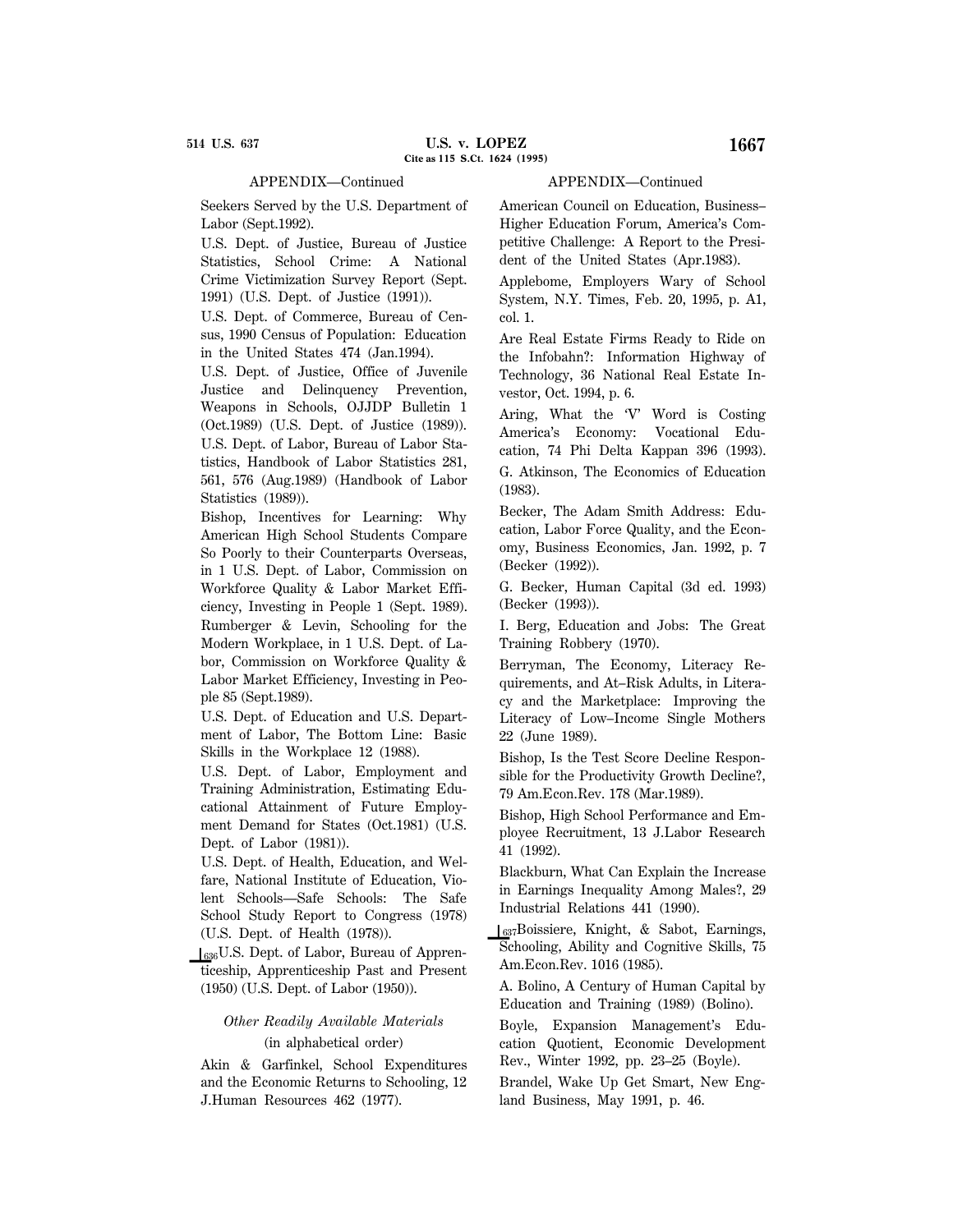Callahan & Rivara, Urban High School Youth and Handguns: A School–Based Survey, 267 JAMA 3038 (1992).

Card & Krueger, Does School Quality Matter? Returns to Education and the Characteristics of Public Schools in the United States, 100 J.Pol.Econ. 1 (1992).

A. Carnevale, America and the New Economy: How New Competitive Standards are Radically Changing American Workplaces (1991).

A. Carnevale and J. Porro, Quality Education: School Reform for the New American Economy 31–32 (1994).

Center to Prevent Handgun Violence, Caught in the Crossfire: A Report on Gun Violence in our Nation's Schools (Sept. 1990).

Centers For Disease Control, Leads from the Morbidity and Mortality Weekly Report, 266 JAMA 2342 (1991) (Centers for Disease Control).

Chubb & Hanushek, Reforming Educational Reform, in Setting National Priorities 213 (H. Aaron ed. 1990) (Chubb & Hanushek).

J. Chubb & T. Moe, Politics, Markets, and America's Schools (1990) (Chubb & Moe). Coffee, Survey: Worker Skills, Training

More Important in Site Selection, Site Selection, Apr. 1993, p. 296 (Coffee).

E. Cohn, The Economics of Education (rev. ed. 1979).

S638Council on Competitiveness, Competitiveness Index 5 (July 1994).

Council on Competitiveness, Elevating the Skills of the American Workforce (May 1993).

Council on Competitiveness, Governing America: A Competitiveness Policy Agenda for The New Administration 33–39 (1989).

R. Cyert & D. Mowery, Technology and Employment: Innovation and Growth in the U.S. Economy (1987) (Cyert & Mowery).

J. Cynoweth, Enhancing Literacy for Jobs and Productivity: Council of State Policy and Planning Agencies Report (1994).

## APPENDIX—Continued

J. Davis & J. Morrall, Evaluating Educational Investment (1974) (Davis & Morrall).

Denison, Education and Growth, in Economics and Education 237 (D. Rogers & H. Ruchlin eds. 1971) (Denison).

M. Dertouzos, R. Lester, & R. Solow, MIT Commission on Industrial Productivity, Made In America: Regaining the Productive Edge (1989).

A. DeYoung, Economics and American Education: A Historical and Critical Overview of the Impact of Economic Theories on Schooling in the United States (1989). Downs, America's Educational Failures Will Hurt Real Estate, National Real Estate Investor, Aug. 1988, p. 34.

Doyle, The Role of Private Sector Management in Public Education, 76 Phi Delta Kappan 128 (1994).

Education and Economic Development (C. Anderson & M. Bowman eds. 1965).

Education Commission of the States, Task Force on Education for Economic Growth, Action for Excellence (June 1983).

Educational Testing Service, Developing the Skills and Knowledge of the Workforce (1993).

<sub>639</sub>Finding What Really Works in Education, Chief Executive, May 1994, p. 48. Ganderton & Griffin, Impact of Child Quality on Earnings: The Productivity-of-Schooling Hypothesis, 11 Contemporary Policy Issues 39 (July 1993).

Garver, "Success Story!": The Evolution of Economic Development in Broward County, Florida, 11 Economic Development Review 85 (Summer 1993).

Gibbs, Schools for Profit, Time, Oct. 17, 1994, p. 48 (Gibbs).

Gintis, Education, Technology, and the Characteristics of Worker Productivity, 61 Am.Econ.Rev. 266 (1971).

Glazer, A Human Capital Policy for the Cities, Public Interest, Summer 1993, p. 27.

Glazer, Violence in Schools: Can Anything be Done to Curb the Growing Violence?, The CQ Researcher, Sept. 11, 1992, pp. 785–808.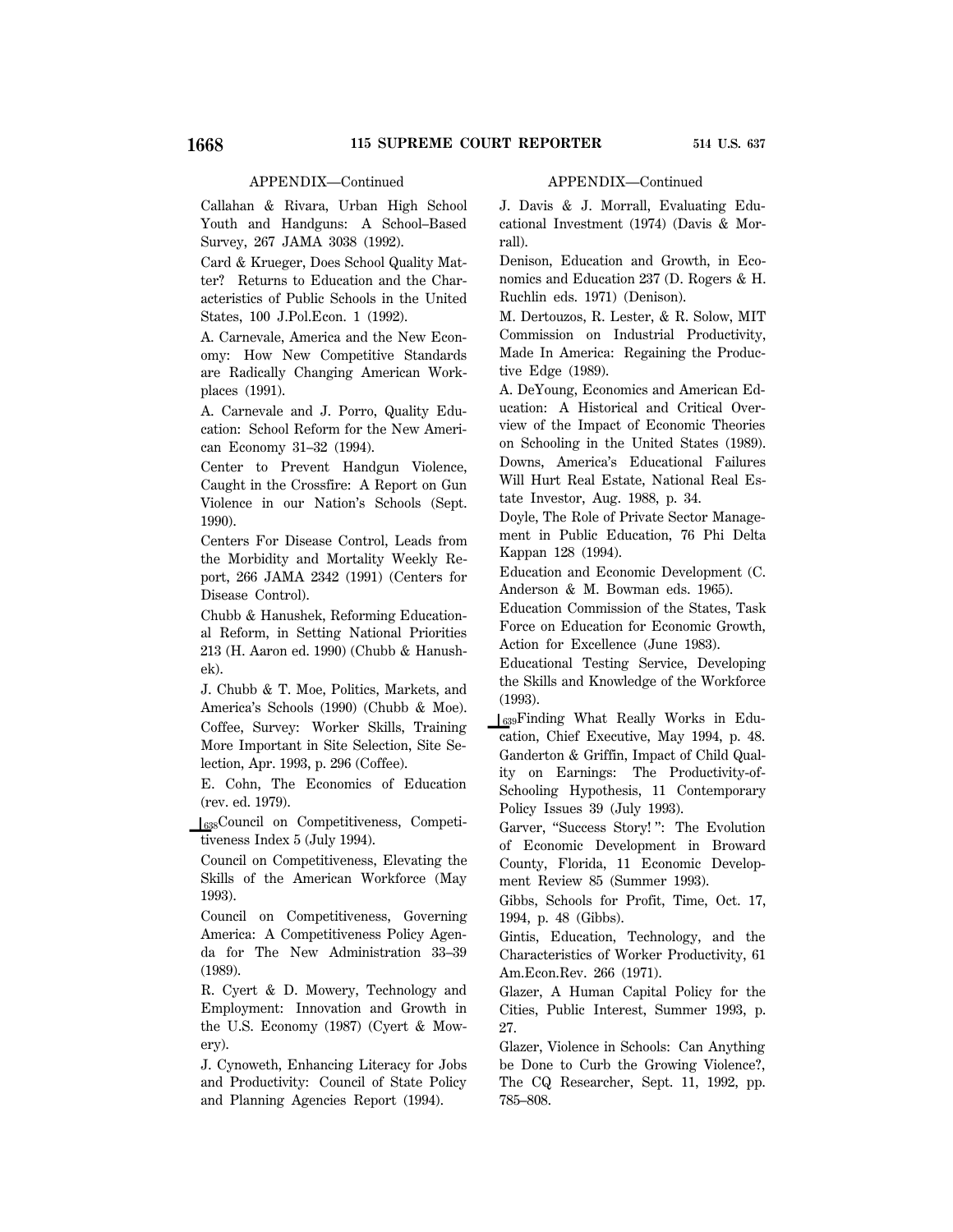E. Gordon, J. Ponticell, & R. Morgan, Closing the Literacy Gap in American Business 23 (1991) (Gordon, Ponticell, & Morgan).

E. Hanushek, Making Schools Work: Improving Performance and Controlling Costs (1994) (Hanushek).

Henkoff, Where Will the Jobs Come From?, Fortune, Oct. 19, 1992, p. 58 (Henkoff).

Herbert, Reading, Writing, Reloading, N.Y. Times, Dec. 14, 1994, p. A23, col. 1. Industry's New Schoolhouse, N.Y. Times, Jan. 9, 1994, section 4A, p. 22, col. 3, Education Life Supp.

Introducing the EQ (Education Quotient), Expansion Management, Sept./Oct. 1991, pp. 18–24.

Investment in Education: The Equity–Efficiency Quandary (T. Schultz ed. 1972).

S640Itzkoff, America's Unspoken Economic Dilemma: Falling Intelligence Levels, 18 J.Social, Pol. & Econ. Studies 311 (1993). Johnson, The Private Sector Should Help U.S. Schools, Financier, Sept. 1991, p. 34. Johnson & Stafford, Social Returns to Quantity and Quality of Schooling, 8 J.Human Resources 139 (1973).

W. Johnston & A. Packer, Workforce 2000: Work and Workers for the Twenty-first Century (1987).

Jorgenson, The Contribution of Education to U.S. Economic Growth, 1948–73, in Education and Economic Productivity 95 (E. Dean ed. 1984).

Kirkland, Are Service Jobs Good Jobs?, Fortune, June 10, 1985, p. 38.

J. Kozol, Illiterate America 13 (1985).

J. Kozol, Where Stands the Republic? Illiteracy: A Warning and a Challenge to the Nation's Press 9 (1986).

M. Levin & A. Shank, Educational Investment in an Urban Society: Costs, Benefits, and Public Policy (1970).

Link & Ratledge, Social Returns to Quantity and Quality of Education: A Further Statement, 10 J.Human Resources 78 (1975).

# APPENDIX—Continued

Lyne, The Skills Gap: U.S. Work–Force Woes Complicate Business–Location Equation, Site Selection, Aug. 1992, p. 642. MacCormack, Newman, & Rosenfield, The New Dynamics of Global Manufacturing Site Location, 35 Sloan Management Review, No. 4, p. 69 (1994) (MacCormack, Newman, & Rosenfield).

F. Machlup, Education and Economic Growth (1970).

Markey, The Labor Market Problems of Today's High School Dropouts, Monthly Labor Review, June 1988, p. 36.

 $Is<sub>41</sub>Marshall$ , The Implications of Internationalization for Labor Market Institutions and Industrial Relations Systems, in Rethinking Employment Policy 205 (D. Bawden & F. Skidmore eds. 1989) (Marshall).

R. Marshall & M. Tucker, Thinking for a Living: Work, Skills, and the Future of the American Economy 33 (1992) (Marshall & Tucker).

Maturi, The Workforce Lure: Education/Training Carries More Weight in Siting Decisions, Industry Week, May 16, 1994, pp. 65–68 (Maturi).

M. Maurice, F. Sellier, & J. Silvestre, The Social Foundations of Industrial Power: A Comparison of France and Germany (1986).

Mikulecky, Job Literacy: The Relationship Between School Preparation and Workplace Actuality, 17 Reading Research Quarterly 400 (1982).

Mikulecky & Ehlinger, The Influence of Metacognitive Aspects of Literacy on Job Performance of Electronics Technicians, 18 J.Reading Behavior 41 (1986).

MIT Commission on Industrial Productivity, Education and Training in the United States: Developing the Human Resources We Need for Technological Advance and Competitiveness, in 2 Working Papers of the MIT Commission on Industrial Productivity (1989) (MIT).

Mitchell, The Impact of International Trade on U.S. Employment, in American Labor in a Changing World Economy 5 (W. Morehouse ed. 1978).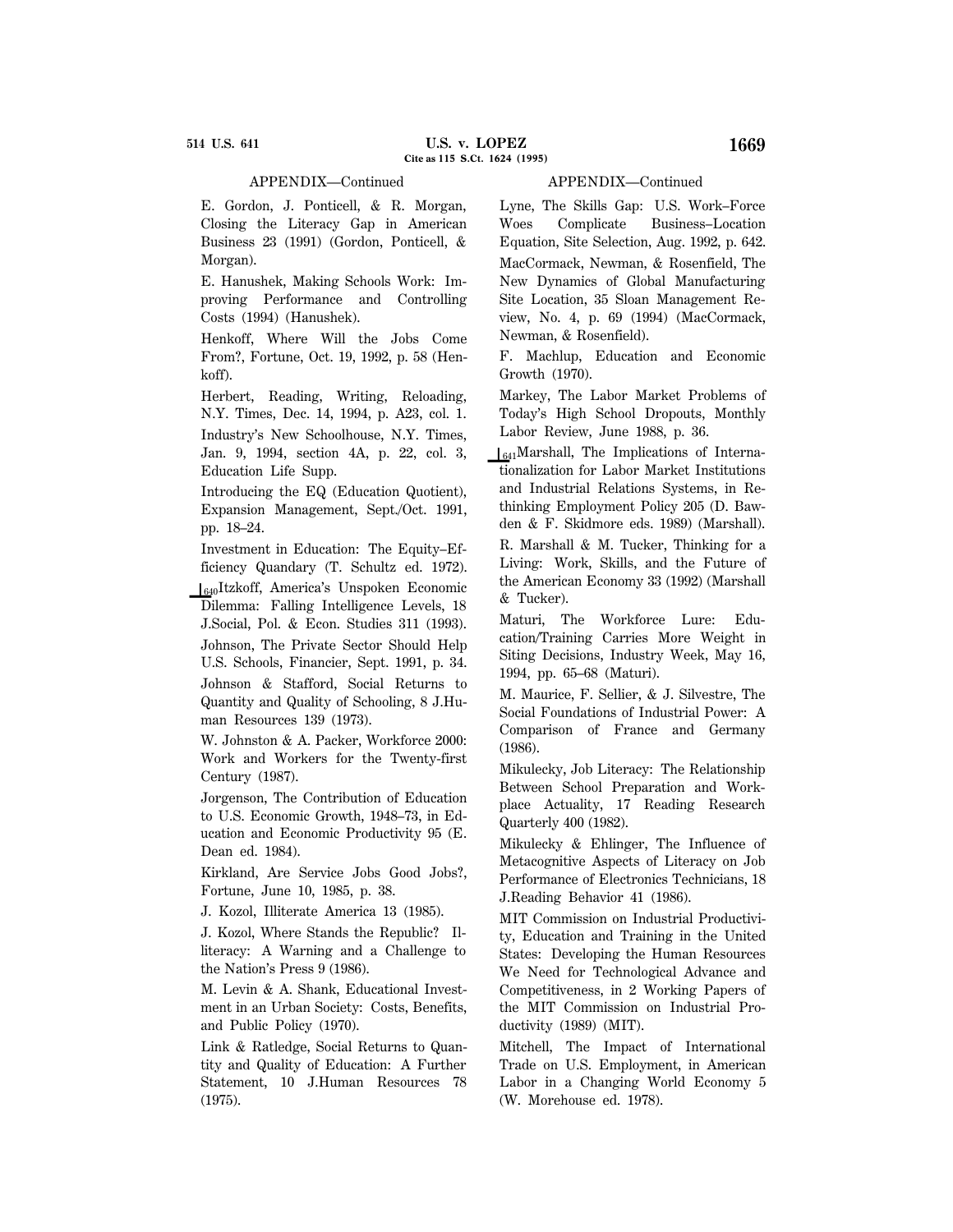Morgan & Sirageldin, A Note on the Quality Dimension in Education, 76 J.Pol.Econ. 1069 (1968).

National Academy of Education, Economic Dimensions of Education (1979).

National Center on Education and the Economy, America's Choice: High Skills or Low Wages! (1990) (National Center).

 $\left\vert \right\vert_{642}$ National Commission on Excellence in Education, A Nation at Risk 8–9 (Apr. 1983).

National Commission on Jobs and Small Business, Making America Work Again: Jobs, Small Business, and the International Challenge (1987).

National Governor's Association, Making America Work 35–36, 77–96 (1987).

National Institute of Justice, Research in Brief, J. Toby, Violence in Schools 3 (Dec. 1983).

National School Safety Center, Weapons in Schools (May 1989).

Neef & Kask, Manufacturing Productivity and Labor Costs in 14 Economies, Monthly Labor Review, Dec. 1991, p. 24 (Neef & Kask).

Neff, Recharging U.S. Competitiveness: Perhaps We Should Use Germany's Education System as a Benchmark, Industry Week, Jan. 20, 1992, p. 21.

O'Connor, Education's Significance as Quality–of–Life Location Factor Parallels Nationwide Reformist Movement, Site Selection Handbook, Aug. 1988, p. 846.

M. O'Donoghue, Economic Dimensions in Education (1971).

Organisation for Economic Co-operation and Development, Education and the Economy in a Changing Society (1989). Overman, Skilled States Lure New Business, HRMagazine, Jan. 1994, pp. 61–62 (Overman).

Packer, Taking Action on the SCANS Report, Educational Leadership, Mar. 1992, p. 27.

R. Perlman, The Economics of Education: Conceptual Problems and Policy Issues (1973).

# APPENDIX—Continued

R. Price, Fighting Violence with 'All the Mushy Stuff,' USA Today, May 9, 1994, p. 9A.

D. Prothrow–Stith & M. Weissman, Deadly Consequences (1991).

 $\vert_{643}$ G. Psacharopoulos, Returns to Education: An International Comparison (1973).

M. Rasell & E. Appelbaum, Investment in Learning: An Assessment of the Economic Return (1992).

Ray & Mickelson, Corporate Leaders, Resistant Youth, and School Reform in Sunbelt City: The Political Economy of Education, 37 Social Problems 178 (1990).

R. Reich, The Work of Nations (1991). D. Riddle, Service–Led Growth: The Role of the Service Sector in World Development (1986).

W. Rorabaugh, The Craft Apprentice: From Franklin to the Machine Age in America (1986) (Rorabaugh).

Rumberger & Daymont, The Economic Value of Academic and Vocational Training Acquired in High School, in Youth and the Labor Market 157 (M. Borus ed. 1984). Ruttenberg, The Limited Promise of Public Health Methodologies to Prevent Youth Violence, 103 Yale L.J. 1885 (1994).

Ryscavage & Henle, Earnings Inequality Accelerates in the 1980's, Monthly Labor Review, Dec. 1990, p. 3.

T. Schultz, Education and Productivity (report prepared for the National Commission on Productivity, 1971).

Schultz, Investment in Human Capital, American Economic Review, Mar. 1961, p. 3, reprinted in 1 Economics of Education 13 (M. Blaug ed. 1968) (Schultz 1961)). S. Seninger, Labor Force Policies for Regional Economic Development: The Role of Employment and Training Programs (1989).

R. Seybolt, Apprenticeship & Apprenticeship Education in Colonial New England & New York (1917) (Seybolt).

Sheley, McGee, & Wright, Gun–Related Violence in and Around Inner–City Schools, 146 Am.J.Diseases in Children 677 (1992) (Sheley, McGee, & Wright).